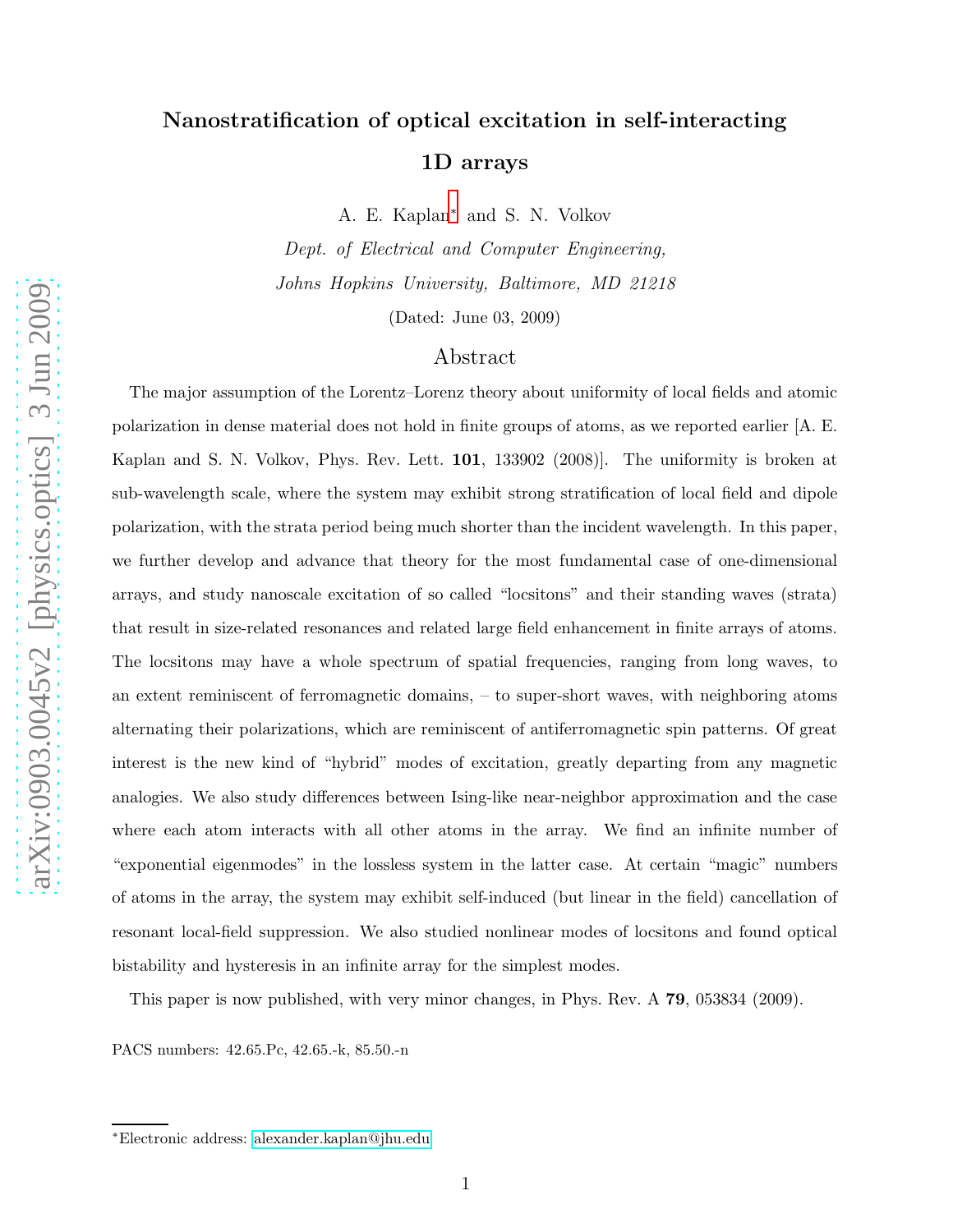#### I. INTRODUCTION

This paper is a theoretical extension of our recent Letter [\[1\]](#page-37-0) on nanoscale stratification of local field and atomic dipole excitation in low-dimensional lattices driven by a laser at the frequency of the resonant atomic transition. We focus here on the most fundamental case of a one-dimensional (1D) array of resonant atoms, and construct a detailed theory of both linear and nonlinear interactions in the system, resulting in such phenomena as sub-wavelength spatial modulation (stratification) of polarization and local field, long-wave and short-wave stratification, size-related resonances and large field enhancement, "magic" numbers, ferromagnetic- and antiferromagneticlike atomic polarization, optical bistability and hysteresises, etc. In addition to the results [\[1\]](#page-37-0) and their derivations, we also present new results (i) on the size-related resonances using a many-body approximation involving interactions of each atom with all other atoms in the array, beyond the Ising-like approximation whereby atoms only interact with their nearest neighbors, (ii) on traveling locsiton waves and their dissipation, as well as an estimate of the maximum size of the 1D array to support most of the effects discussed here, (iii) on hysteresises and optical bistability in arbitrarily long arrays, and (iv) general mathematical consideration of dispersion relation in the self-interacting arrays for dipole approximation and beyond it.

It is well known that optical properties of sufficiently dense materials are substantially affected by the near-field interactions between neighboring particles at the frequency of the incident field, in particular, quasi-static (non-radiative) dipole interactions. The best known manifestation of this fact is the local vs incident field phenomenon and related Lorentz– Lorenz or Clausius–Mossotti relations [\[2](#page-37-1)] for dielectric constant as a nonlinear function of the number density. The microscopic (or *local*) field (LF),  $\mathbf{E}_{\text{L}}$ , acting upon atoms or molecules becomes then different from both the applied and average macroscopic fields because of inter-particle interaction. In the most basic case, that relation between  $\mathbf{E}_{\text{L}}$  and the average field **E** is  $\mathbf{E}_{\text{L}} = (\epsilon + 2)\mathbf{E}/3$ , where  $\epsilon$  is the dielectric constant of the material at the laser frequency  $\omega$ . It is worth noting that we are not interested here in the relation between  $\epsilon$  and the number density of the material, since in the case of small 1D or 2D arrays the issue is moot. For the same reason, it also makes sense to deal directly with the incident field,  $\mathbf{E}_{\text{in}}$ , instead of the averaged field. In most theories of those interactions a traditional standard (and at that often implicit) assumption, reflected also in the above formula, is that the local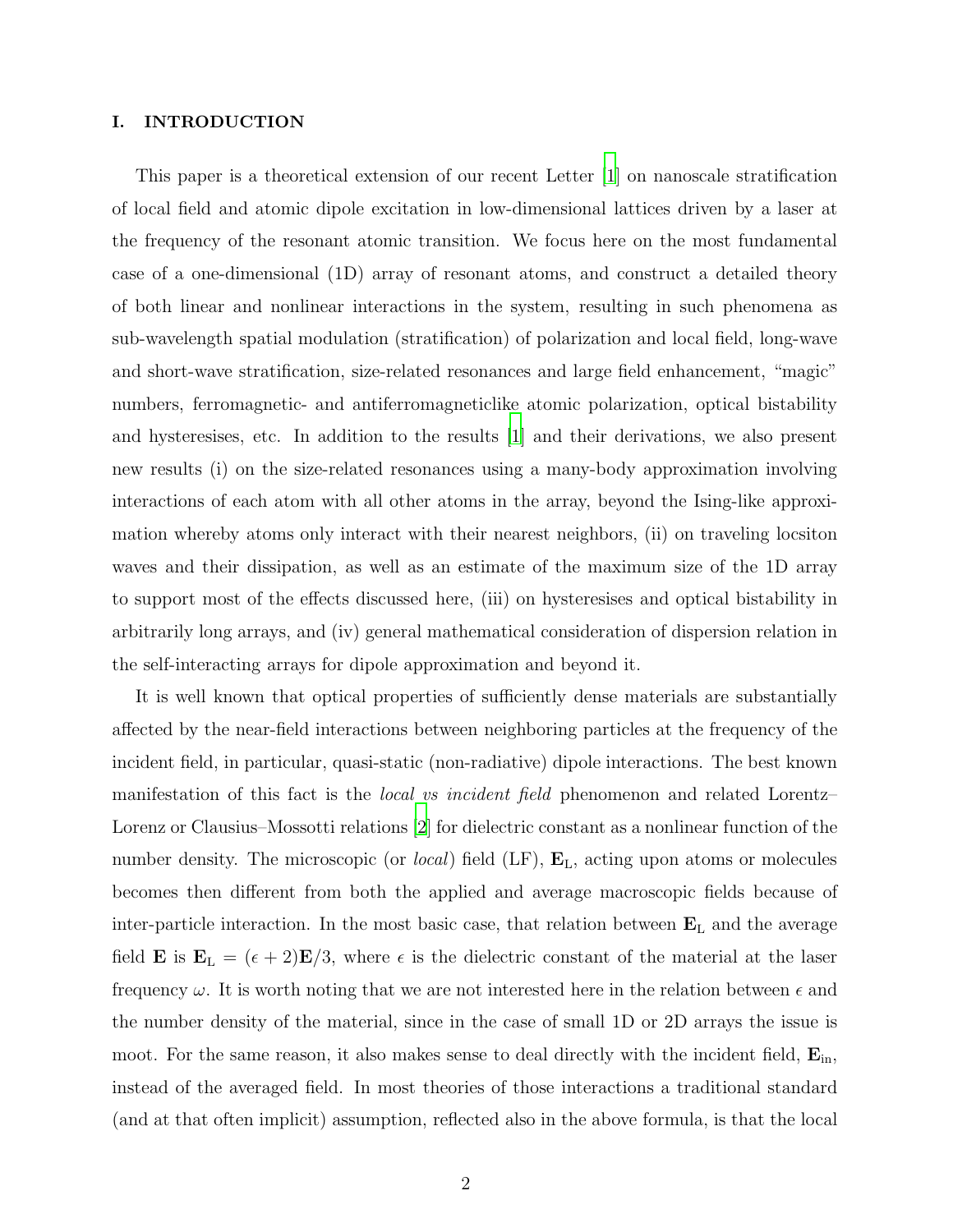field and polarization are uniform in the near neighborhood of each particle at least at the distances shorter than the wavelength of light,  $\lambda$ . This essentially amounts to the so called "mean-field approximation".

It was shown by us |1|, however, that if the *local uniformity* is not presumed, then, under certain conditions on the particle density and their dipole strengths, the system of interacting particles is bound to exhibit periodic spatial variations of polarization and localfield amplitude. These variations result in sub-wavelength strata with a nanoscale period much shorter than  $\lambda$ . Under certain conditions, the system may exhibit an ultimate nonuniformity, whereby each pair of neighboring atoms in 1D arrays has their dipoles counteroscillating with respect to each other, i. e. their excitations and thus local fields have opposite signs.

To a certain extent this is reminiscent of the situation in magnetic materials with ferromagnetic vs antiferromagnetic effects. Indeed, the mean-field approximation which is at the root of the Curie–Weiss theory of ferromagnetism [\[3\]](#page-37-2), is based on the assumption of uniform polarization of all the neighboring magnetic dipoles even without external magnetic field, when taking into account their interaction with each other. Contrary to that, the Ising theory [\[3\]](#page-37-2), which does not make the assumption of uniformity, showed that even in the near-neighbor approximation for that interaction, the excitation may result in counterpolarization of neighboring atoms in 1D arrays, and thus in a new phenomenon of antiferromagnetism. Note here that in these effects there is no notion of "local" vs "external" field phenomenon: in a "pure" case of either of the magnetic effects, no external field is applied; the effects here are the result of self-organization of permanent, "hard", atomic dipoles with pre-existing dc dipole fields, without any "help from outside".

In this lies a profound difference between dc magnetic material phenomena (ferro- and antiferromagnetism) on the one hand – and the effects considered by us here and in [\[1\]](#page-37-0) on the other hand, all of which are based on the optical (or, in general, any other quantum or classical resonance) excitation of atoms (or other small particles, e. g. quantum dots, clusters, small-particle plasmons, etc.). While magnetic dipoles in ferromagnetics are nonzero even in the absence of an external field (we may call them "hard" dipoles), the oscillating dipoles (in the linear case) can be induced only by the driving field at the near-resonant frequency, so they can be called "soft" dipoles; without such a driving their polarization vanishes. Because in dense material the atoms actually are acted upon by local field, the response of each one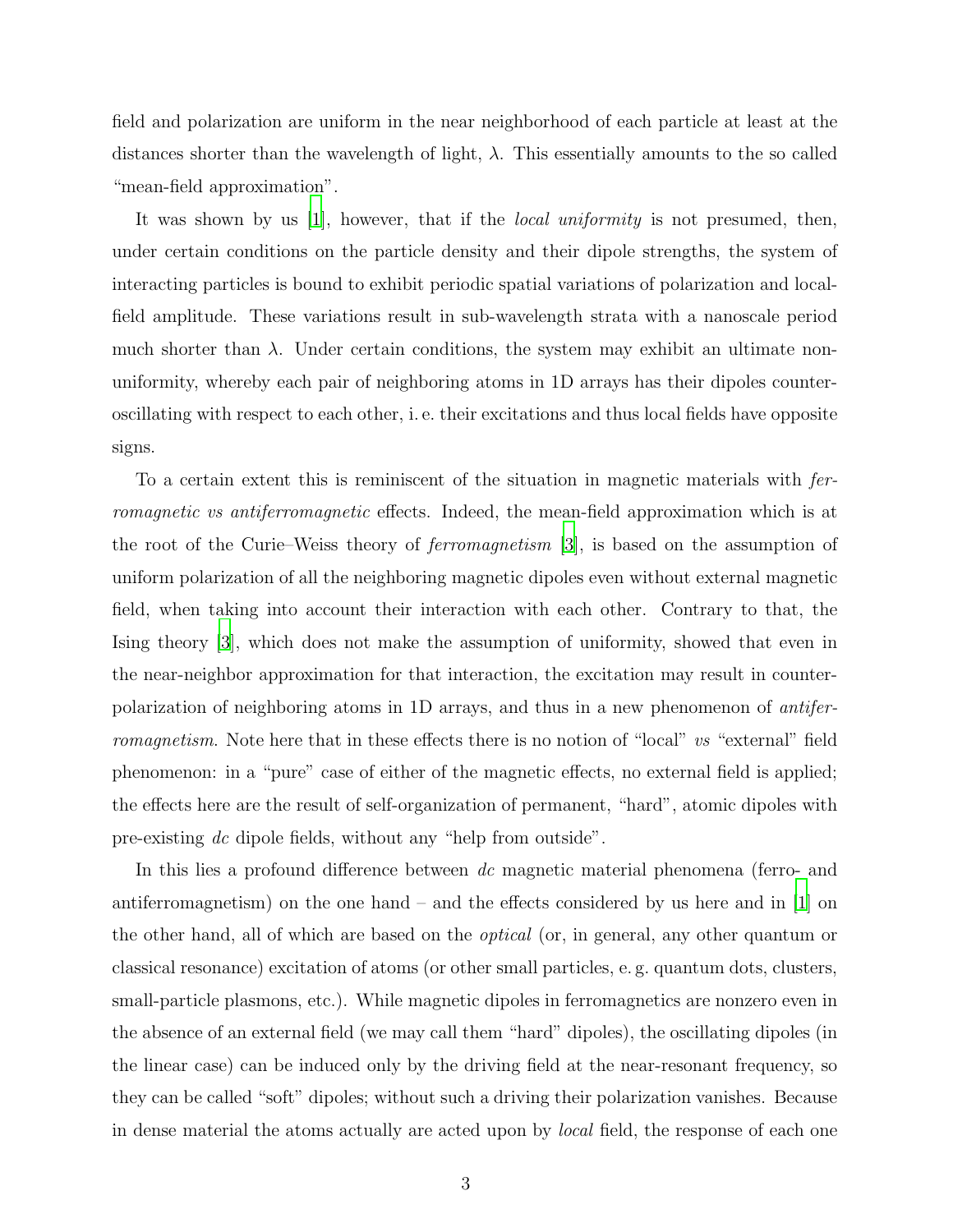of them may differ from the others by phase and amplitude (or even direction), with some of the dipoles fully suppressed while others fully excited. Thus the effects considered here are induced by the interplay of external and local fields, which put the entire phenomenon squarely into the domain of relations between the local and incident fields. Because of that, since the phenomenon depends strongly on the characteristics of the incident field (polarization, frequency, and, in the nonlinear case, intensity), the spatial modulation of the dipole excitation and local field can vary substantially. This results in a wealth of different patterns, some of them reminiscent of the ferromagnetic, other of antiferromagnetic, but the most of them forming all kinds of hybrid patterns. The complete cross-over from ferromagneticlike to antiferromagneticlike state of the system with all the intermediate states can be attained then by simply tuning laser frequency.

Another significant difference here is that the system size is small. Provided there is sufficiently strong interparticle interaction, the new phenomenon can occur in the vicinity of boundaries, lattice defects, impurities or in sufficiently small group of atoms; recent advances in technology allow fabrication of nanoscale structures with small numbers of atoms. Thus, our theory emphasizes phenomena in relatively small ordered arrays of interacting atoms, in contrast to, e. g., microscopic models of ferromagnetism that mostly focus on averaged, "thermodynamic" perspective on sufficiently large systems. This brings forward a new set of nanoscale phenomena. Harking back to ferromagnetic systems, this new emphasis may reveal similar phenomena for nanoscale magnetic systems, which could be an exciting topic for a separate study.

Our choice of 1D and 2D dielectric systems based on the arrays or lattices of atoms, quantum dots, clusters, molecules, etc., allows to control anisotropy of near-field interaction. It also eliminates the issues of electromagnetic (EM) propagation being modified by the effects as the EM wave propagates through the structure (especially if it propagates normally to the lattice).

If local uniformity is broken by any perturbation, the system may exhibit near-periodic spatial sub- $\lambda$  patterns (strata) of polarization. In general, two major modes of the strata transpire: short-wave (SW), with the period up to four interatomic spacings,  $l_a$ , and longwave (LW) strata. The strata are standing waves of elementary LF excitations (called locsitons in [\[1](#page-37-0)]) having a near-field, electrostatic, nature and low group velocity.

In the first approximation, the phenomenon is linear in the driving field, and the locsitons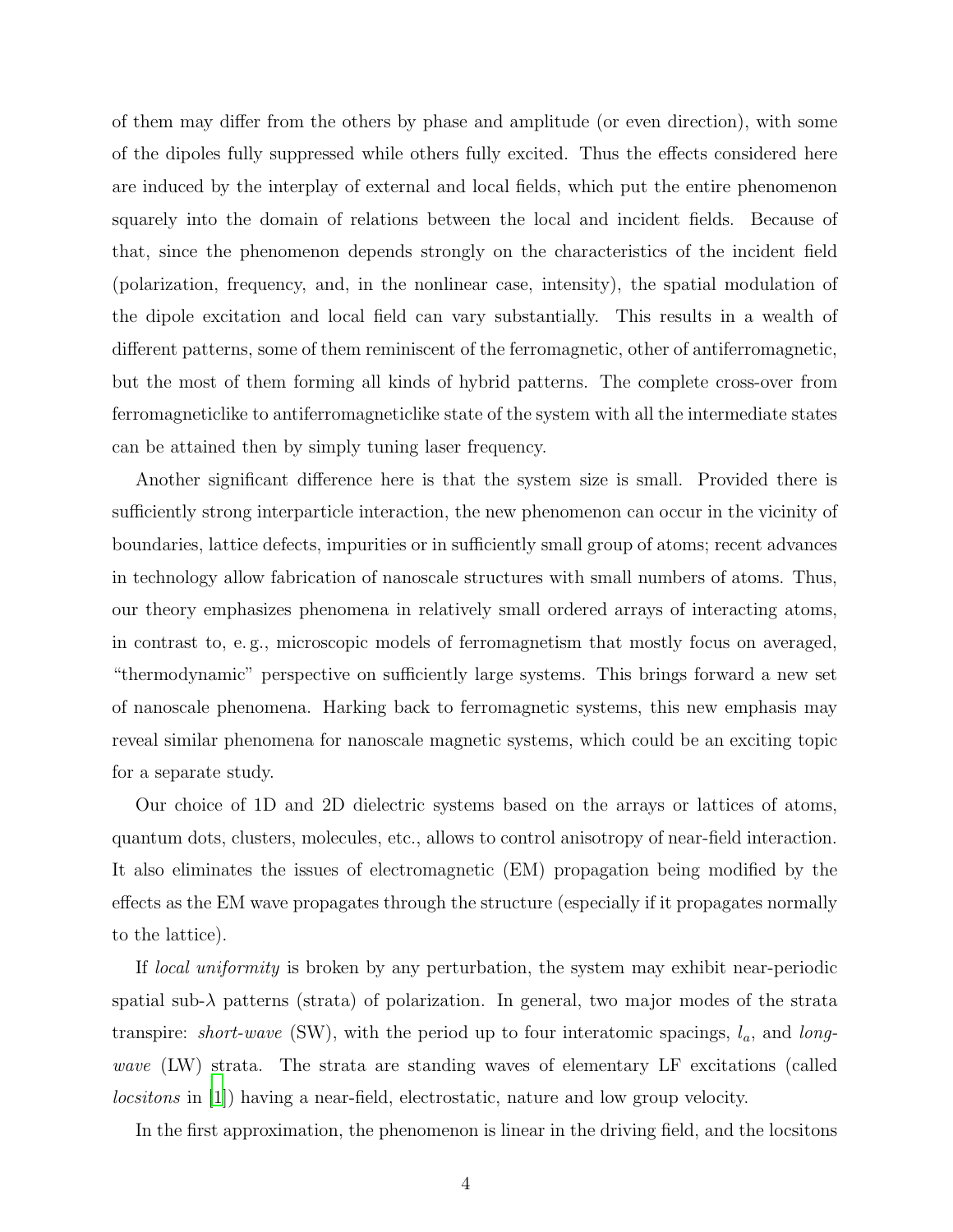may be excited within a spectral band much broader than the atomic linewidth. It can be viewed as a Rabi broadening of an atomic line by interatomic interactions. The strata are controlled by laser polarization and the strength of atom coupling, Q, via atomic density, dipole moments, relaxation, and detuning. Once  $|Q| > Q_{cr} = O(1)$ , the LF uniformity can be broken by boundaries, impurities, vacancies in the lattice, etc. A striking manifestation of the effect is large field resonances due to locsiton eigenmodes in finite lattices, and – at certain, "magic" numbers of atoms in the lattice – almost complete cancellation of field suppression at the atomic resonance; saturation nonlinearity results in hysteresises and optical bistability.

The paper is structured as follows. In Section [II](#page-4-0) we derive the main equations for selfinteracting atomic lattices of arbitrary dimensions using two-level (nonlinear in general) model for atomic resonances and dipole–dipole interaction between atoms, while Section [III](#page-8-0) is on specific equations for linear infinite and finite 1D arrays. In Section [IV](#page-10-0) we develop the general theory of locsitons and derive the dispersion relation. In Section [V](#page-17-0) we study locsiton band formation, size-related resonances due to standing waves of locsitons (strata) and localfield enhancement. In Section [VI](#page-18-0) we concentrate on detailed theory of resonances beyond the near-neighbor approximation, including evanescent solutions (see also Section [IV\)](#page-10-0). Magic numbers are considered in Section [VII.](#page-23-0) In Section [VIII,](#page-24-0) we study the effects of losses on locsiton excitation, depth of penetration, and traveling locsiton waves. Section [IX](#page-27-0) is on nonlinear locsiton modes, in particular, optical bistability and hysteresis. Section [X](#page-30-0) addresses potential applications of locsitons and their analogies in other physical systems. In Conclusions, Section [XI,](#page-33-0) we summarize our results. Appendix [A](#page-34-0) is on general mathematical aspects of dispersion relations for 1D arrays.

### <span id="page-4-0"></span>II. MAIN EQUATIONS

Our model is based on the near-field dipole atomic interactions, with the incident frequency  $\omega$  being nearly resonant to an atomic transition with a dipole moment  $\mathbf{d}_a$  at the frequency  $\omega_0$ . In the linear case, i.e. when the laser intensity is significantly lower than that for the quantum transition saturation (see below), the result of this model coincides with that of a classical harmonic oscillator formed by an electron in a harmonic potential with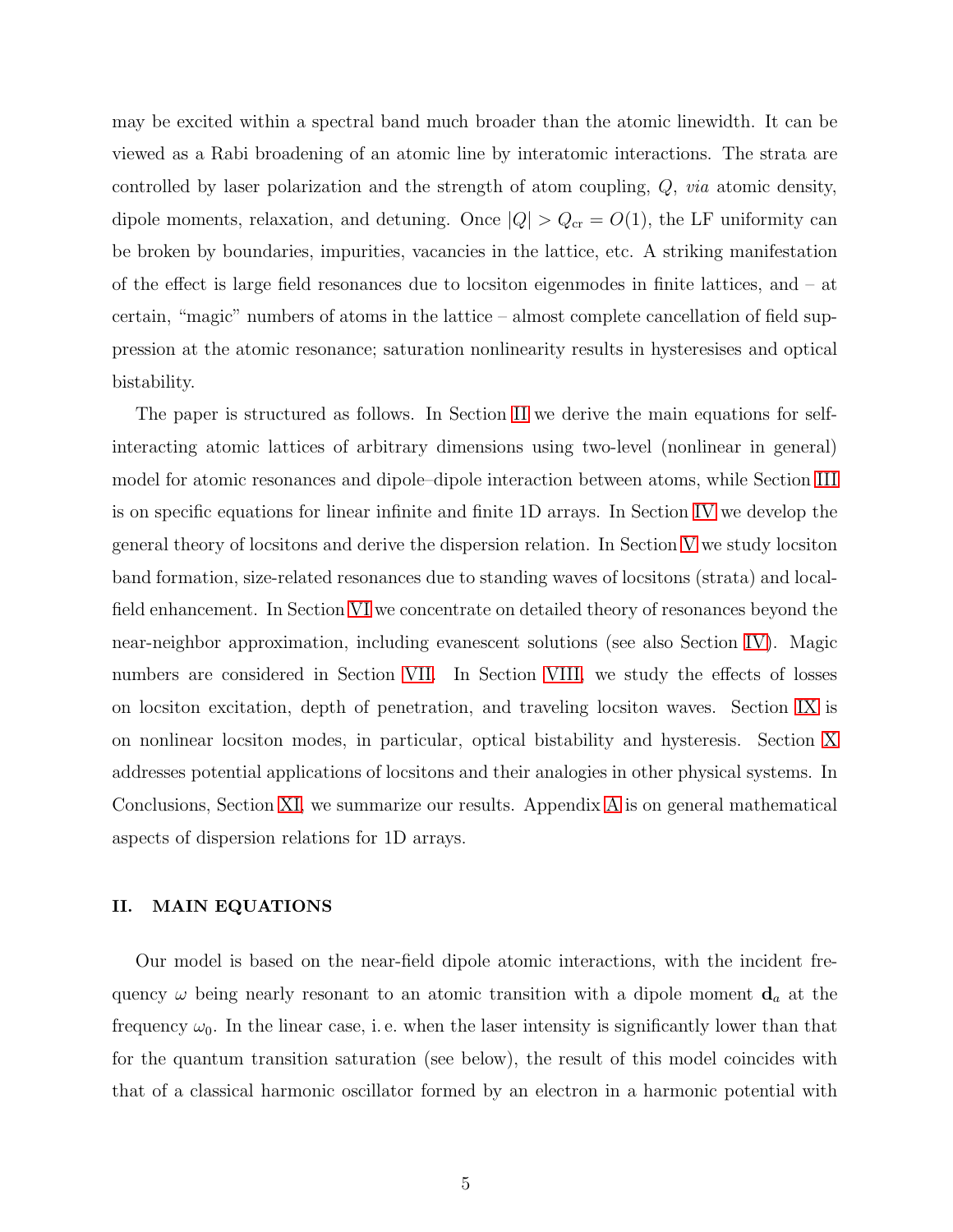the same resonant frequency  $\omega_0$  and with the dipole moment

<span id="page-5-2"></span>
$$
|d_a| = \frac{e}{2\pi} \sqrt{\lambda_c \lambda/2},\tag{2.1}
$$

where  $\lambda_C = 2\pi\hbar/mc$  is the Compton wavelength of electron.

In a standard LF situation,  $\lambda \gg l_a$ , where  $\lambda = 2\pi c/\omega$ , the field of an elementary dipole with the polarization **p** is dominated in its near vicinity by a non-radiative, quasi-static (and only electric) component, which is strongly anisotropic in space. This dominant term in the near-field area,  $|\mathbf{r}' - \mathbf{r}| = r_0 \ll \lambda$ , attenuates as  $1/r_0^3$  (see e.g. [\[4\]](#page-37-3), Section 72). At  $|d_a| \ll r_0 \ll \lambda$  the amplitude of the field of an oscillating dipole located at **r'** induces a field at the point of observation r with the amplitude coinciding with that of an elementary static dipole with the same polarization  $p'$ :

<span id="page-5-1"></span>
$$
\mathbf{E}_{dp}(\mathbf{r}', \mathbf{r}) = \frac{3\mathbf{u}(\mathbf{p}' \cdot \mathbf{u}) - \mathbf{p}'}{\epsilon |\mathbf{r}' - \mathbf{r}|^3},\tag{2.2}
$$

where  $\mathbf{u} = (\mathbf{r} - \mathbf{r'})/r_0$  is a unit vector in the direction of observation, and  $\epsilon$  is a background dielectric constant.

We will model a resonant atomic transition by a basic two-level atom in a steady-state mode under the action of a field,  $\mathbf{E} \exp(-i\omega t)/2 + \text{c.c.}$ , with the amplitude **E** and frequency  $\omega$ , and assume that  $l_a \gg |d_a|/e$ , so that the wave functions of neighboring atoms do not overlap. Using a semi-classical approach standard in LF theory of resonant atoms [\[5,](#page-37-4) [6\]](#page-37-5), we can now find the atomic polarization as:

<span id="page-5-0"></span>
$$
\mathbf{p} = -\frac{2|d_a|^2}{\hbar \Gamma} \frac{\mathbf{E} \Delta N}{\delta + i},\tag{2.3}
$$

where **p** is the polarization amplitude [the full polarization is then  $\mathbf{p} \exp(-i\omega t)/2 + \text{c.c.}$ ];  $\Delta N = N_1 - N_2$  is the population difference, with  $N_1$  and  $N_2$  being atomic populations at respective ground and excited levels  $(N_1 + N_2 = 1)$ ,  $\delta = T \Delta \omega = T(\omega - \omega_0)$  is a dimensionless detuning from the resonant frequency  $\omega_0$  of the two-level atom,  $T = 2/\Gamma$  is a transverse relaxation time (the time of polarization relaxation) and Γ is the (homogeneous) linewidth of the linear resonance [\[24\]](#page-38-0). In turn, the steady-state population difference is [\[5](#page-37-4)]

<span id="page-5-3"></span>
$$
\Delta N = N^{\text{eq}} \left( 1 + T \tau \frac{|d_a E/\hbar|^2}{1 + \delta^2} \right)^{-1},\tag{2.4}
$$

where  $\tau$  is a *longitudinal* relaxation time (life-time of the excited atom), and  $N^{eq}$  is an equilibrium population difference at the system temperature due to Boltzmann's distribution;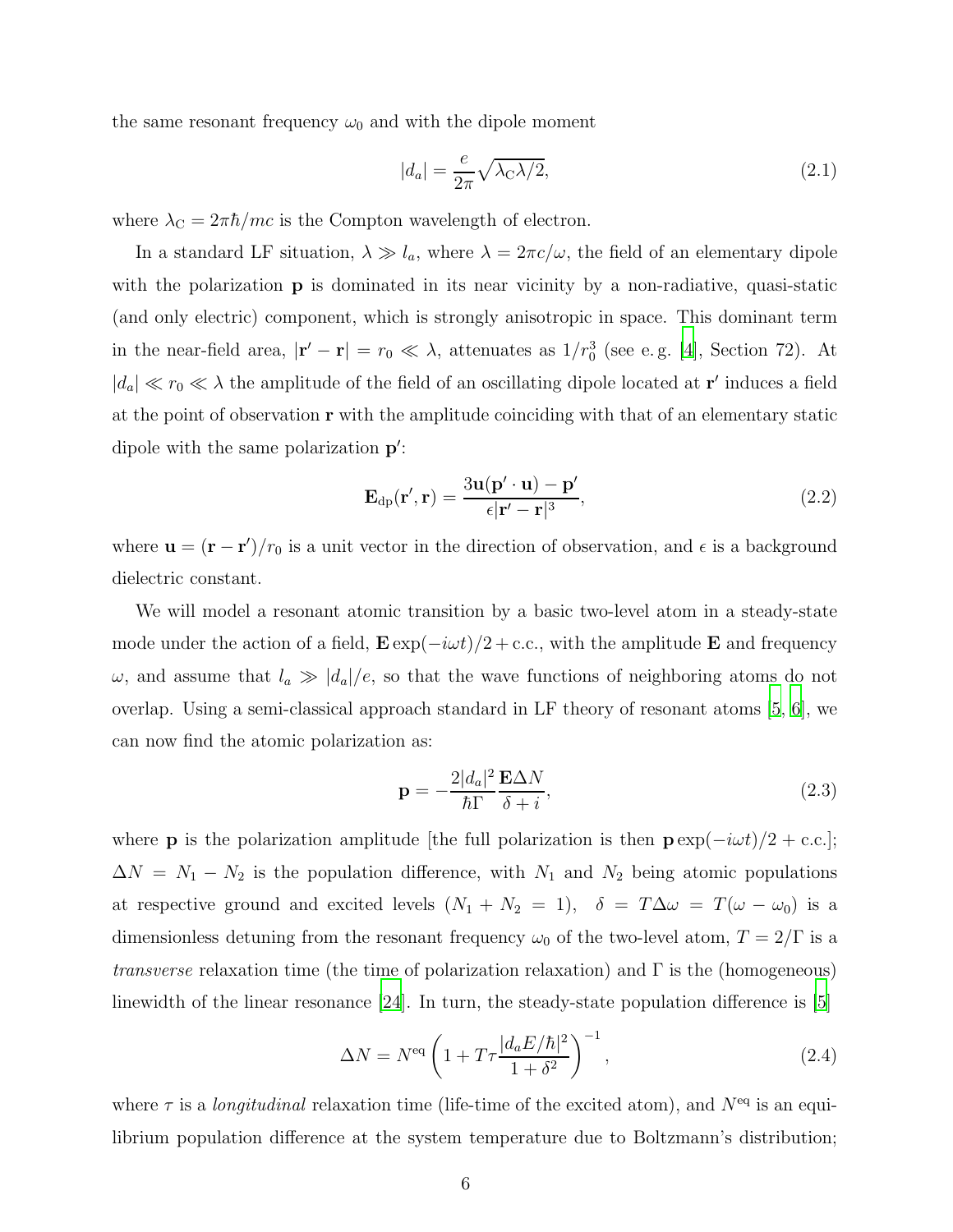in optics one can usually assume  $N<sup>eq</sup> \approx 1$ , so that

<span id="page-6-0"></span>
$$
\Delta N \approx \left[1 + \frac{|E|^2 / E_{\text{sat}}^2}{1 + \delta^2}\right]^{-1} \equiv f_{\text{NL}}(|E|^2),
$$
  

$$
E_{\text{sat}}^2 = \frac{\hbar^2}{|d_a|^2} \cdot \frac{1}{\tau T},
$$
 (2.5)

where  $E_{\text{sat}}^2$  is the saturation intensity, and  $f_{\text{NL}}(|E|^2)$  is nonlinearity due to saturation. Substituting [\(2.5\)](#page-6-0) into [\(2.3\)](#page-5-0), one obtains a closed-form expression for the polarization,

<span id="page-6-1"></span>
$$
\mathbf{p} = -\mathbf{E} \frac{2|d_a|^2}{\hbar \Gamma(\delta + i)} f_{\rm NL}(|E|^2). \tag{2.6}
$$

For a classical harmonic (linear) oscillator we have:

$$
\mathbf{p} = -\frac{\mathbf{E}e^2}{\omega_0 \Gamma m(\delta + i)},\tag{2.7}
$$

where  $m$  is the mass of electron.

The local field  $\mathbf{E}_{\text{L}}(\mathbf{r})$  at each atom is the incident laser field,  $\mathbf{E}_{\text{in}}$ , plus the sum of the near-fields,  $\mathbf{E}_{dp}(\mathbf{r}', \mathbf{r})$  [\(2.2\)](#page-5-1), induced by all the surrounding dipoles at  $\mathbf{r}'$  acted upon by the respective local fields  $\mathbf{E}_{\text{L}}(\mathbf{r}^{\prime}),$  i.e.

<span id="page-6-2"></span>
$$
\mathbf{E}_{\mathrm{L}}(\mathbf{r}) = \mathbf{E}_{\mathrm{in}}(\mathbf{r}) + \sum_{\mathrm{latt}}^{\mathbf{r}' \neq \mathbf{r}} \mathbf{E}_{\mathrm{dp}}(\mathbf{r}', \mathbf{r})
$$
  
= 
$$
\mathbf{E}_{\mathrm{in}}(\mathbf{r}) + \frac{1}{\epsilon} \sum_{\mathrm{latt}}^{\mathbf{r}' \neq \mathbf{r}} \frac{3\mathbf{u}(\mathbf{p}' \cdot \mathbf{u}) - \mathbf{p}'}{|\mathbf{r}' - \mathbf{r}|^3},
$$
(2.8)

where  $\sum_{\text{latt}}$  denotes summation over the entire lattice or array. To obtain a closed-form master equation, e.g. for  $\mathbf{E}_{\rm L}(\mathbf{r})$  alone, we use [\(2.6\)](#page-6-1) to write:

<span id="page-6-3"></span>
$$
\mathbf{E}_{\mathrm{L}}(\mathbf{r}) = \mathbf{E}_{\mathrm{in}}(\mathbf{r}) - \frac{Q}{4} \sum_{\mathrm{latt}}^{\mathbf{r}' \neq \mathbf{r}} \left| \frac{l_a}{\mathbf{r}' - \mathbf{r}} \right|^3
$$
  
 
$$
\times \left\{ 3\mathbf{u} [\mathbf{E}_{\mathrm{L}}(\mathbf{r}') \cdot \mathbf{u}] - \mathbf{E}_{\mathrm{L}}(\mathbf{r}') \right\} f_{\mathrm{NL}}[|\mathbf{E}_{\mathrm{L}}(\mathbf{r}')|^2], \tag{2.9}
$$

where  $\mathbf{E}_{\text{L}}(\mathbf{r})$  are local fields only at the locations of atoms in the lattice and not at any other points inside or outside it;  $Q = Q_a/(\delta + i)$  is a tuning-dependent strength of dipole–dipole interaction, and the maximum absolute strength,  $Q_a$ , is

<span id="page-6-4"></span>
$$
Q_a = \frac{8|d_a|^2}{\epsilon \hbar \Gamma l_a^3} = \frac{4\alpha}{\pi \epsilon} \frac{\lambda_0 (|d_a|/e)^2}{l_a^3} \frac{\omega_0}{\Gamma},\tag{2.10}
$$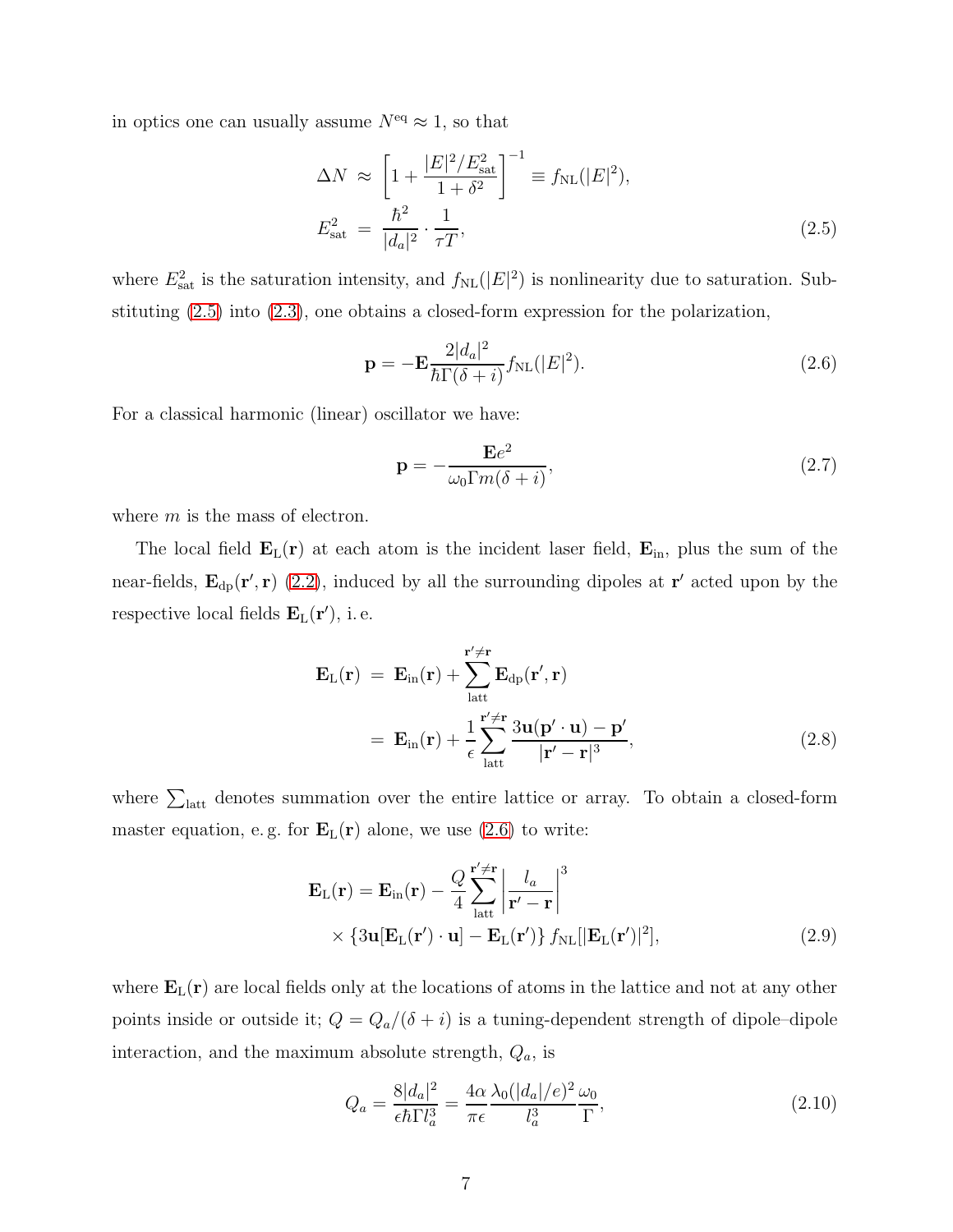where  $\alpha = e^2/\hbar c \approx 1/137$  is the fine-structure constant, and nonlinear factor  $f_{\rm NL}$  is as in  $(2.5)$ . For a classical harmonic oscillator,  $(2.1)$ , we have

$$
(Q_a)_{\text{class}} = \frac{4e^2}{\epsilon m \omega_0 \Gamma l_a^3} = \frac{1}{\epsilon \pi^2} \frac{r_e \lambda_0^2}{l_a^3} \frac{\omega_0}{\Gamma},\tag{2.11}
$$

where  $r_e \equiv e^2/m_e c^2 \approx 2.8 \times 10^{-6}$  nm is the classical radius of electron.

Eqs. [\(2.8\)](#page-6-2), [\(2.9\)](#page-6-3) reflect many-body nature of the interaction. A conventional approach to local fields within the Lorentz–Lorenz theory is to look for a self-consistent solution for the fields in this interaction, with an assumption, however, that they are *uniform* (the meanfield theory), i.e. to set  $\mathbf{E}_{\rm L}(\mathbf{r}) = \mathbf{E}_{\rm L}(\mathbf{r}')$  and also use an encapsulating sphere around the observation point. These assumptions effectively shut out any strong spatial variations of the atomic excitations and local field that may exist at the inter-atomic scale. That is where we depart from the Lorentz–Lorenz theory; none of those assumptions are used here, and our approach is to use general expressions [\(2.8\)](#page-6-2) or [\(2.9\)](#page-6-3) and seek straightforward solution for them.

We will see below that the major critical condition for the phenomenon to exist and be observable at least at other optimal conditions is that  $Q_a$  exceeds some critical value,  $Q_a > O(1)$ . Three parameters are critical in this respect: atomic dipole moment  $d_a$ , the spacing between atoms,  $l_a$ , and the atomic linewidth, Γ, since  $Q_a \propto |d_a|^2/(\Gamma l_a^3)$ . To get an idea of whether the above critical condition is realistic, let us look first at the case of a gas-like collection of atoms, with the relaxed requirement on the spacing  $l_a$ . Large dipole moments and narrow resonances in, e.g., *alkali* vapors [\[6\]](#page-37-5) or  $CO_2$  gas [\[5](#page-37-4)], in solids [\[7](#page-37-6)], quantum wells and clusters may greatly enhance the phenomenon and allow for  $l_a$  from sub-nanometer to a few tens of nanometers. Considering an example with  $l_a \sim 100 \text{ Å}$ , corresponding to the volume density of  $\sim 10^{18}$  cm<sup>-3</sup>,  $|d_a|/e \sim 1$  Å,  $\lambda_0 \sim 1$   $\mu$ m,  $\epsilon = 1$ , and  $\Gamma/\omega_0 \sim 10^{-6}$ , all of which are reasonable data, we obtain  $Q_a \sim 10^2$ , which provides a margin large enough to see all the effects discussed here. It is also of interest to roughly estimate what is the upper limit for  $Q_a$ . To that end, consider the extreme situation of  $l_a \sim |d_a|/e$  (solid-stateor liquid-like packing of participating atoms), in which case we have the ceiling for  $Q_a$  as

$$
Q_{\text{ceil}} = \frac{8e^3}{\epsilon \hbar \Gamma |d_a|} = \frac{4\alpha}{\pi \epsilon} \frac{\lambda_0}{(|d_a|/e)} \frac{\omega_0}{\Gamma}.
$$
 (2.12)

Even taking into consideration significant line broadening,  $\Gamma$ ,  $Q_{\text{ceil}}$  may exceed unity by many order of magnitude, thus providing huge margin for the existence and observation of locsitons and related effects.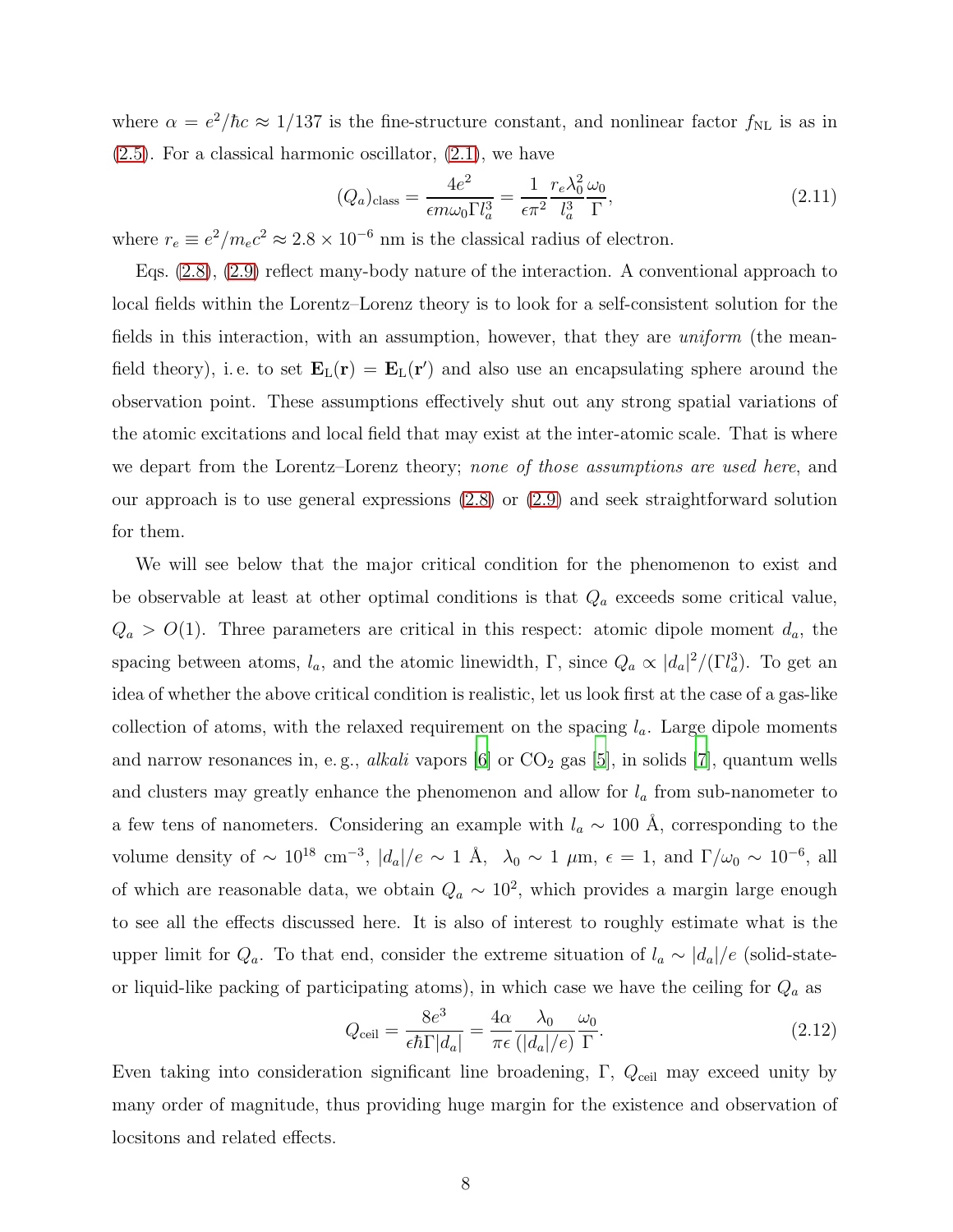

<span id="page-8-1"></span>FIG. 1: 1D array of atoms and laser light with different polarizations; light is incident normally to the plane of the graph.

#### <span id="page-8-0"></span>III. 1D ARRAY OF ATOMS: LINEAR CASE

We consider here the most basic model of a 1D array of  $N$  atoms lined up along the  $z$ axis, spaced by  $l_a$ , and driven by a laser propagating normally to the array and having an arbitrary polarization (Fig. [1\)](#page-8-1). In the linear case,  $|E_{\rm L}|^2 \ll E_{\rm sat}^2$ , when in [\(2.9\)](#page-6-3)  $f_{\rm NL} = 1$ , it is sufficient to consider effects caused by linearly polarized light with either one of the two mutually orthogonal polarizations; any other polarization (e. g. a circular one) can be treated as a linear combination of those two. In the case of a 1D array, natural choices for these two basic configurations are:

- (a) the incident field  $\mathbf{E}_{\text{in}}$  is parallel to the z axis,  $\mathbf{E}_{\text{in}} \parallel \hat{\mathbf{e}}_z$  (and the dipoles line up "headto-tail"; we will call it  $\parallel$ -configuration), and
- (b)  $\mathbf{E}_{\text{in}}$  is normal to the z axis,  $\mathbf{E}_{\text{in}} \perp \hat{\mathbf{e}}_z$  ("side-by-side" lineup;  $\perp$ -configuration).

The general solution will be a linear vectorial superposition of these two. This choice of the basic configurations is dictated by the simplicity of the resulting polarization of the local field. Indeed, in both cases, it follows that the polarization of local field is parallel to that of the incident field,  $\mathbf{E}_{\text{L}} \parallel \mathbf{E}_{\text{in}}$ , so we can use scalar equations for all fields. Using the dimensionless notation  $\mathcal{E}_n = [E_L(\mathbf{r}_n)/E_{\text{in}}]_{(p)}$ , where  $(p)$  denotes polarization,  $(p) = ||$  or  $(p) = \perp$ , and recalling that now **u**  $\parallel \hat{\mathbf{e}}_z$ , we write [\(2.9\)](#page-6-3) for both configuration as

<span id="page-8-2"></span>
$$
\mathcal{E}_n + QF_{(p)} \sum_{1 \le j \le N}^{j \ne n} \frac{\mathcal{E}_j/2}{|j - n|^3} = 1, \quad \text{if} \quad n = 1, \dots, N,
$$
  
and 
$$
\mathcal{E}_n = 0 \quad \text{otherwise}, \tag{3.1}
$$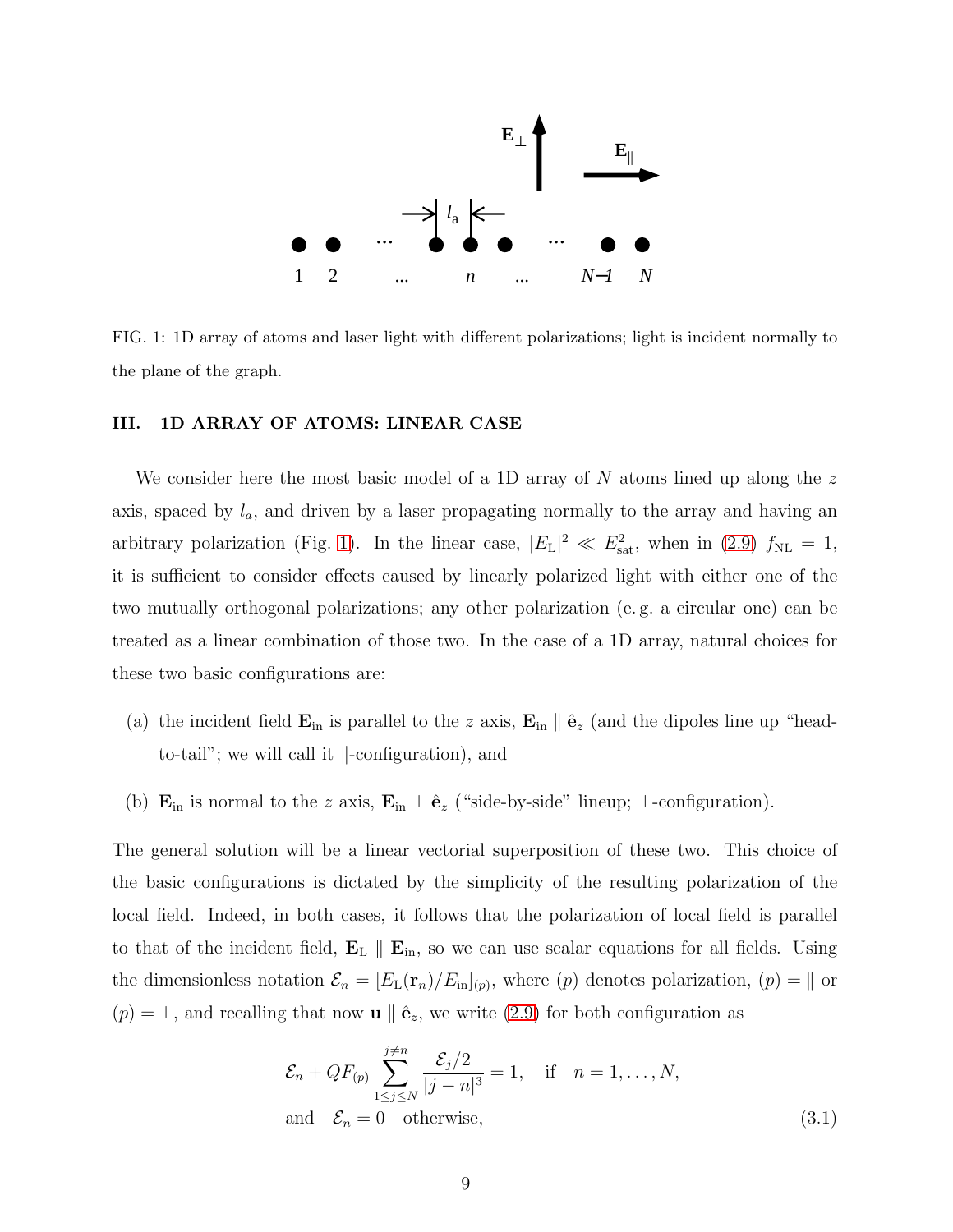where  $F_{(p)}$  is a form-factor due to polarization configuration:  $F_{\parallel} = 1$  and  $F_{\perp} = -1/2$ .

If the 1D array is infinite,  $N \to \infty$ , or sufficiently long,  $N \gg 1$ , it is instructive to rewrite [\(3.1\)](#page-8-2) in the form

<span id="page-9-0"></span>
$$
\mathcal{E}_n + SQF_{(p)} \sum_{-\infty \le j \le \infty}^{j \ne n} \frac{\mathcal{E}_j/2S}{|j - n|^3} = 1,\tag{3.2}
$$

where  $S = \sum_{j=1}^{\infty} j^{-3} \approx 1.202057$ . The sums over  $|j - n|^{-3}$  in [\(3.1\)](#page-8-2), [\(3.2\)](#page-9-0) converge rather fast, hence  $S-1$  is not too large, see also [A](#page-34-0)ppendix A below. Eqs. [\(3.1\)](#page-8-2) and [\(3.2\)](#page-9-0), the same as master equation  $(2.9)$ , represent the case of *fully-interacting arrays* (FIA), whereby each atom "talks" to all the other atoms in the array, which presents a challenge to an analytical treatment. Of course, a linear equation [\(3.1\)](#page-8-2) for  $\mathcal{E}_n$  is solved analytically using a standard linear algebra approach with matrices. However, analyzing the results for large-size arrays,  $N \gg 1$ , in particular analytically finding all the resonances in  $(\mathcal{E}_n)_{\text{max}}(\delta)$ , can only be done by using numerical matrix solver, even if we neglect the dissipation.

Thus, there is a need for a simple approximation that would preserve most of the qualitative features of the phenomenon, yet could be easily analyzed analytically. This can be done by using the near-neighbor approximation (NNA), similar to that of the Ising model of (anti)ferromagnetism, in which the full sum in [\(3.1\)](#page-8-2) or [\(3.2\)](#page-9-0) is replaced by the sum over the nearest neighbors,

<span id="page-9-1"></span>
$$
\mathcal{E}_n + \frac{QF_{(p)}}{2} (\mathcal{E}_{n-1} + \mathcal{E}_{n+1}) = 1,
$$
  
\n
$$
\mathcal{E}_0 = \mathcal{E}_{N+1} = 0.
$$
\n(3.3)

In the ultimate two-atom case,  $N = 2$  [\[1](#page-37-0)], the two approaches merge. The further twonear-neighbors approximation (2-NNA) and even three-near-neighbors approximation are considered in Section [VI](#page-18-0) below. We found, however, that in general, a full summation (FIA) in [\(3.1\)](#page-8-2) on the one hand, and NNA [\(3.3\)](#page-9-1) as well as 2-NNA on the other hand, produce qualitatively similar results that differ by a factor of  $O(1)$ .

Since effects discussed here are most pronounced in relatively small systems or in the small vicinity of perturbations in large lattices, it is natural to stipulate that the *incident* field within the array is uniform, unless otherwise is stated; however, this condition can readily be arranged even for an array larger than  $\lambda$ . One of the solutions for the local field (and atomic excitation) in the infinite 1D array (or a sufficiently long one, whereby we can neglect edge effects) is also uniform. We will call it the "Lorentz" solution,  $\bar{\mathcal{E}}$ , to be found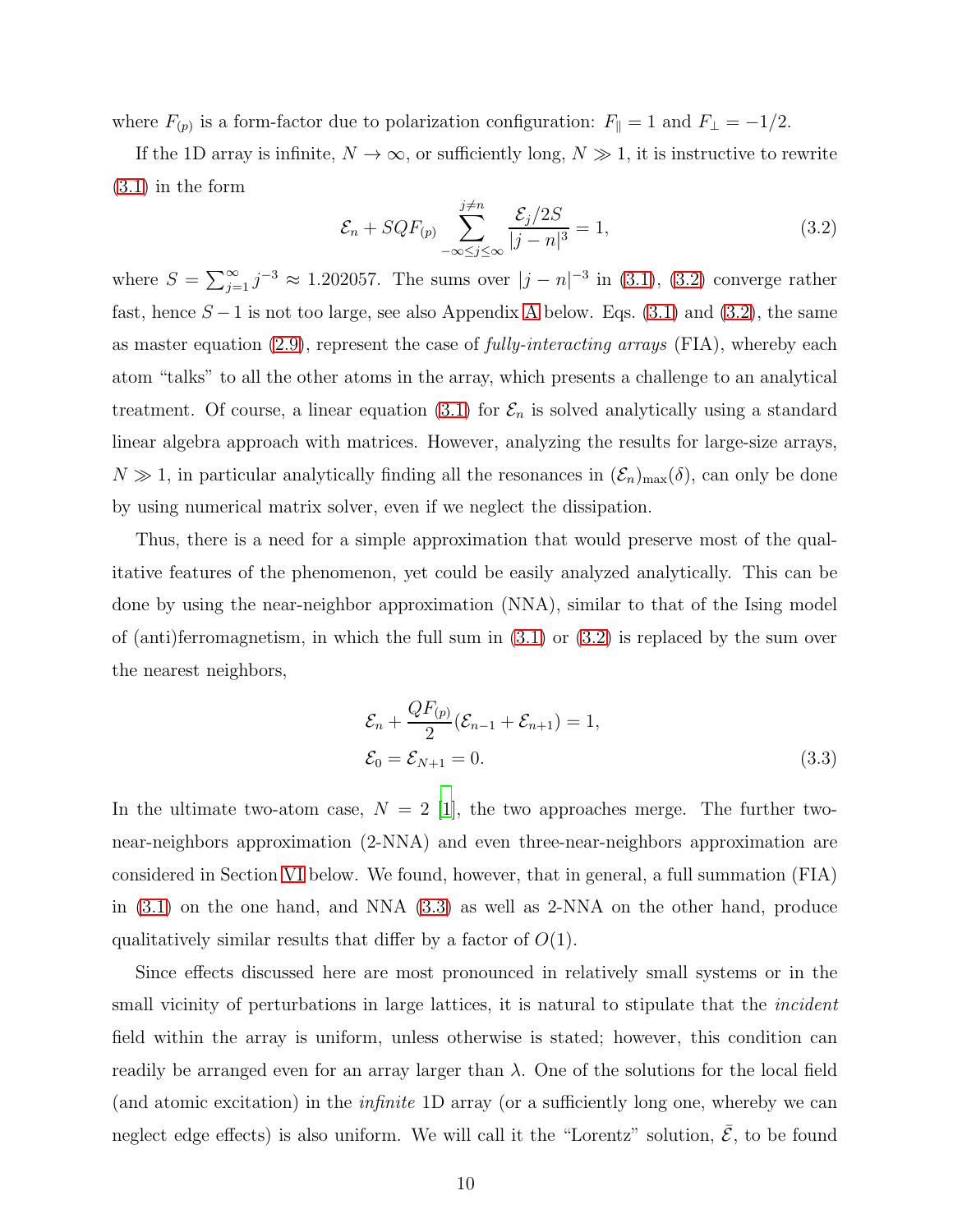from [\(3.2\)](#page-9-0) by setting  $\mathcal{E}_n = \mathcal{E}_j = \overline{\mathcal{E}}$  as:

<span id="page-10-1"></span>
$$
\bar{\mathcal{E}}_{(p)} = \frac{1}{1 + QSF_{(p)}} = \frac{1}{1 - [(\delta_{\text{LL}})_{(p)}/(\delta + i)]},
$$
  
\n
$$
(\delta_{\text{LL}})_{(p)} = -SQ_aF_{(p)},
$$
\n(3.4)

where we introduced polarization-dependent parameter  $\delta_{LL}$ , which determines Lorentz– Lorenz shift at  $\delta = \delta_{\text{LL}}$  (see below);  $|\delta_{\text{LL}}|$  is a measure of the polarization-related strength of interaction. Eq. [\(3.4\)](#page-10-1) may be viewed as a 1D counterpart of the Lorentz–Lorenz relation for local field; notice, however, that the field  $\bar{\mathcal{E}}$  is strongly *anisotropic* with respect to the polarization. The spectral behavior of  $|\bar{\mathcal{E}}|$  is depicted in Fig. [2](#page-11-0) with thicker dashed curves in all the graphs. If  $Q_a \gg 1$ , it shows, as one may expect, a deep dip at the atomic resonance frequency, i.e. at  $\delta = 0$ ,

<span id="page-10-3"></span>
$$
|\bar{\mathcal{E}}_{(p)}|_{\min}^2 = \frac{1}{1 + \delta_{\text{LL}}^2} \tag{3.5}
$$

(so that at the atomic resonance the local field is suppressed, as if it is pushed out of the array), and a strong new resonant peak appears at the shifted frequency  $\delta = \delta_{LL}$  due to the Lorentz–Lorenz effect:

$$
|\bar{\mathcal{E}}_{(p)}|_{\text{max}}^2 = 1 + \delta_{\text{LL}}^2 = \frac{1}{|\bar{\mathcal{E}}_{(p)}|_{\text{min}}^2},\tag{3.6}
$$

whose nature is essentially similar to e.g. Lorentz–Lorenz resonance observed experimentally in alkali vapors [\[6](#page-37-5)]. However, in the 1D case considered here, the Lorentz–Lorenz shift and even its sign are polarization-dependent; in particular,

<span id="page-10-2"></span>
$$
(\delta_{\text{LL}})_{\parallel} = -Q_a S, \qquad (\delta_{\text{LL}})_{\perp} = Q_a S/2, \tag{3.7}
$$

i. e. the Lorentz–Lorenz resonance is red-shifted for  $\parallel$ -polarization of laser, and blue-shifted for ⊥-polarization. The Lorentz field  $\bar{\mathcal{E}}$  and Lorentz–Lorenz shift in the near-neighbor approximation, Eq.  $(3.3)$ , are determined by the same equations  $(3.4)$ – $(3.7)$ , where one has to set  $S=1$ .

### <span id="page-10-0"></span>IV. SPATIALLY-PERIODIC AND WAVE SOLUTIONS (LOCSITONS)

We look now for solution of Eq. [\(3.2\)](#page-9-0) as the sum of uniform LF,  $\bar{\mathcal{E}}$ , Eq. [\(3.4\)](#page-10-1), and oscillating ansatz  $\Delta \mathcal{E} \propto \exp(\pm i qn)$ , where q is an (unknown) wavenumber, similarly, e.g. to the phonon theory [\[8\]](#page-37-7), with the difference being that we have here an excitation of bound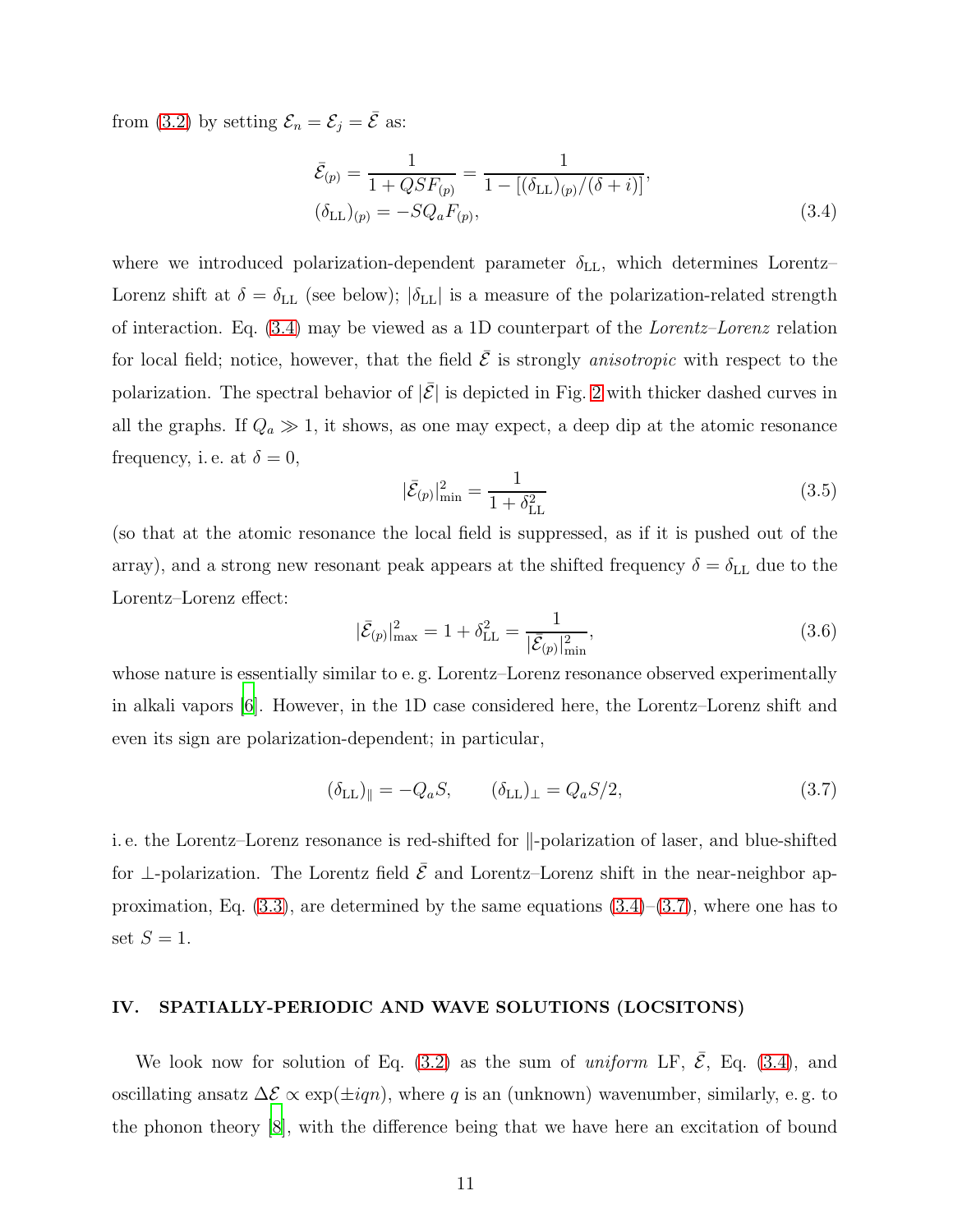

<span id="page-11-0"></span>FIG. 2: Spectra of *absolute* maximum local field amplitudes near an atomic resonance  $(\delta = 0)$ in the near-neighbor approximation with  $\delta_{\rm LL}$  = 200: (a) locsiton resonances with 12 atoms in the array; (b) the same with 13 (magic number) atoms in the array; (c) merging and damping of locsiton resonances for a large number of atoms,  $N = 100$ . The curves show the amplitudes of local fields for size-related resonances, local fields due to Lorentz–Lorenz theory, and lower and upper amplitude envelopes of the resonances.

electrons, and not atomic vibrations. Essentially, the locsitons may be classified as Frenkel excitons [\[8](#page-37-7)] because of their no-electron-exchange nature.

The wavenumbers  $q$  are found *via* the dispersion relation

<span id="page-11-1"></span>
$$
D(q) \equiv \frac{1}{S} \sum_{n=1}^{\infty} \frac{\cos(nq)}{n^3} = \frac{\delta + i}{\delta_{\text{LL}}}.
$$
\n(4.1)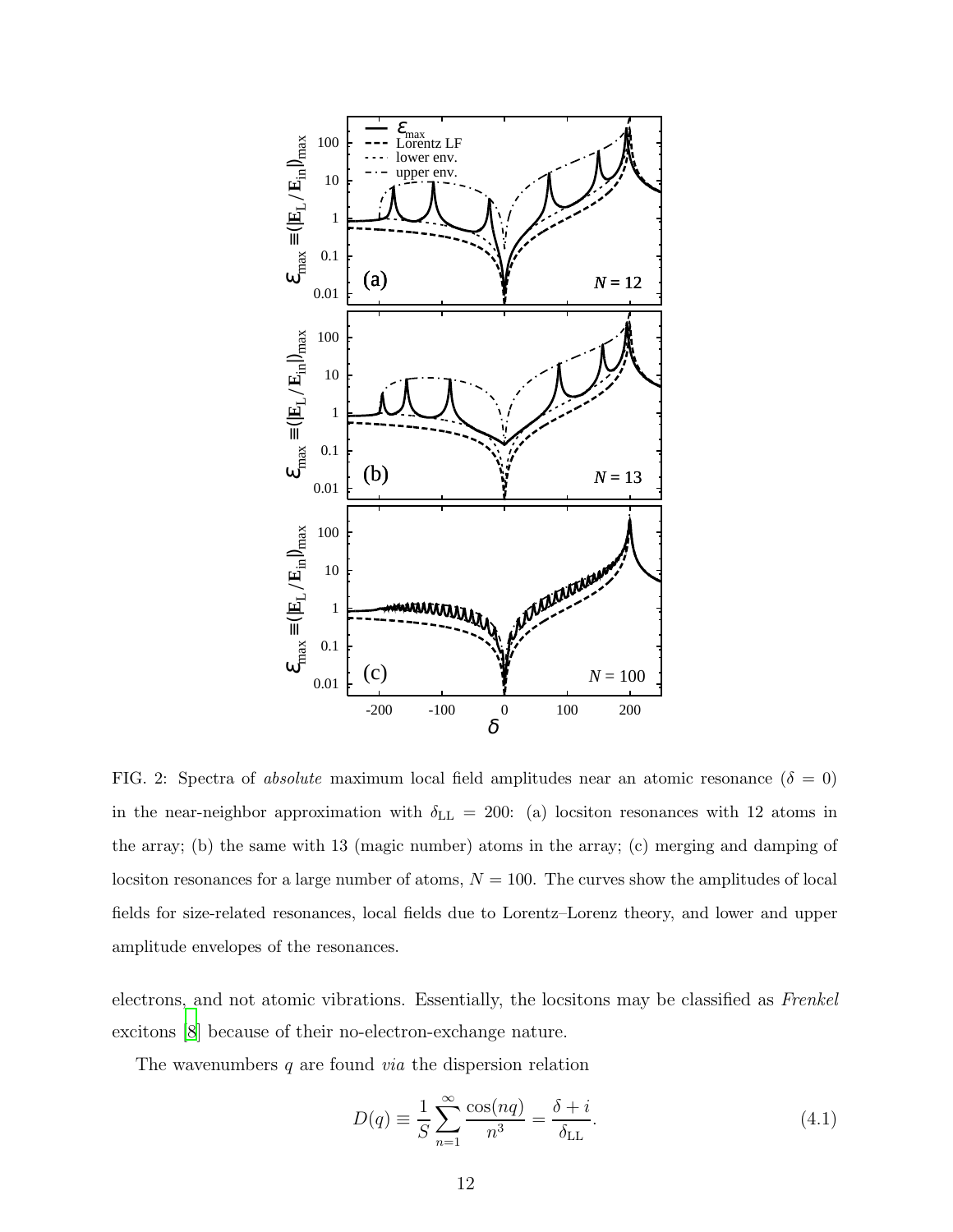

<span id="page-12-1"></span>FIG. 3: Dispersion relations for an infinite array and negligible losses, i. e. normalized laser detuning  $\delta/\delta_{\rm LL}$  vs the normalized wavenumber,  $q/\pi$ . Curves show the dispersion for near-neighbor approximation, NNA [\(4.2\)](#page-12-0), two-near-neighbors approximation, 2-NNA [\(6.6\)](#page-20-0), and for fully interacting array (FIA), whereby each atom interacts with all the other atoms [\(4.1\)](#page-11-1), which coincides with the analytical fit [\(A10\)](#page-35-0).

The behavior of  $D(q)$  in the lossless case,  $\delta_{\text{LL}}^2 > \delta^2 \gg 1$ , is depicted in Fig. [3](#page-12-1) by the solid curve. Within NNA, we have to set  $S = 1$  and replace the sum in [\(4.1\)](#page-11-1) by its first term:

<span id="page-12-0"></span>
$$
D_{\rm NNA}(q) \equiv \cos q = \frac{\delta + i}{\delta_{\rm LL}},\tag{4.2}
$$

see Fig. [3,](#page-12-1) fine-dashed curve. Distinct oscillations emerge in the area between the two edges of the locsiton band. Their wavenumbers are determined from  $(4.1)$  or  $(4.2)$  by neglecting the dissipation, i.e. by assuming real q and  $\delta^2$ ,  $\delta_{\text{LL}}^2 \gg 1$ . One of the band edges corresponds to the maximum (and positive)  $[D(q)]_{\text{max}} = 1$  (same as for NNA,  $[D_{\text{NNA}}(q)]_{\text{max}} = D(0) = 1$ ), and thus to the Lorentz–Lorenz shift,  $\delta = \delta_{LL}$ . The other, "anti-Lorentz", edge is at the opposite side of the atomic resonance, and is determined by the minimum (and negative)  $D_{\min} = D(\pi)$ . Thus we have:

$$
\frac{\delta_{\text{anti}}}{\delta_{\text{LL}}} = \frac{D(\pi)}{D(0)},\tag{4.3}
$$

which can be evaluated using an amazingly simple relation for the sum  $(4.1)$ , which is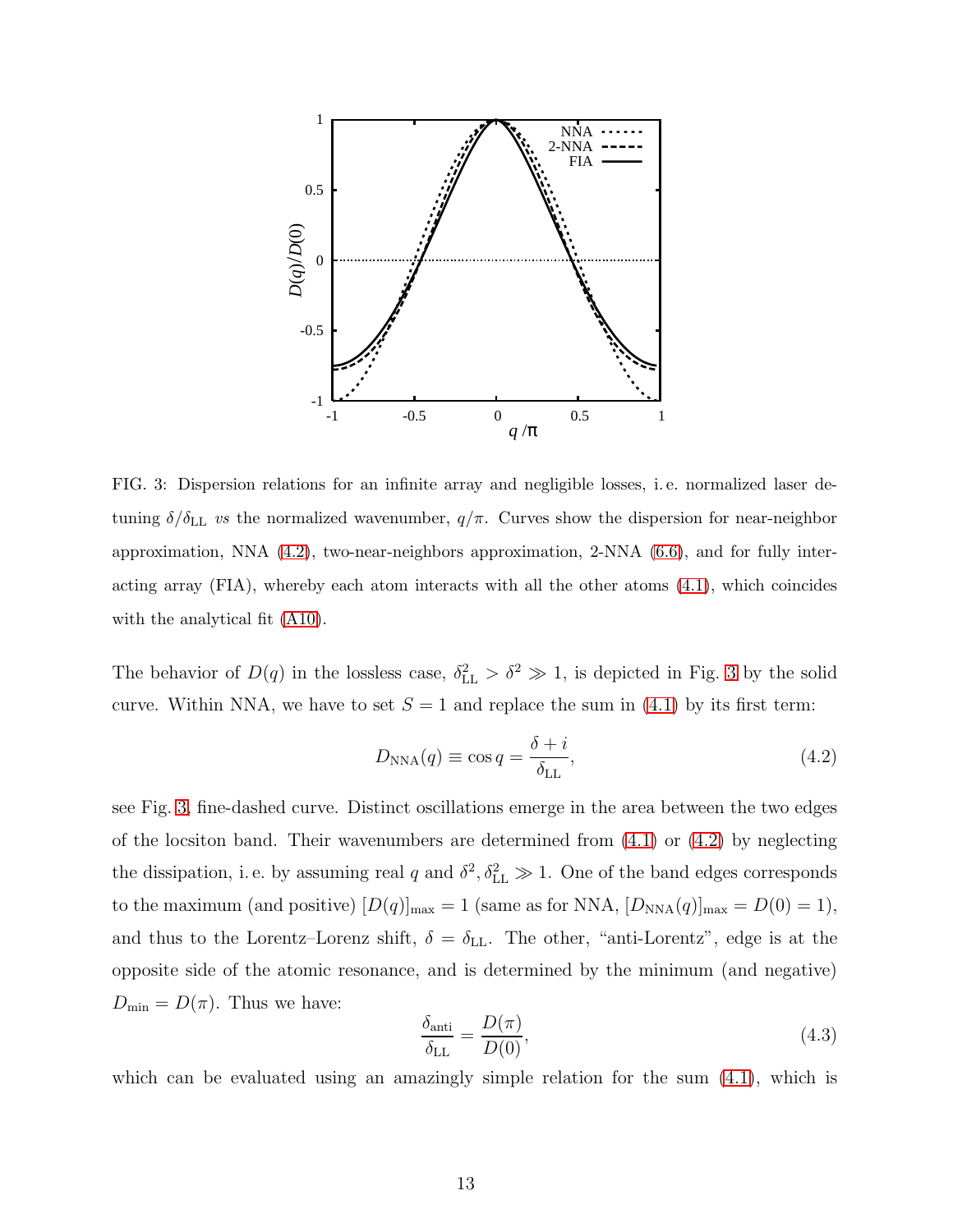actually valid for a more general sum and an arbitrary exponent  $\rho > 1$ :

<span id="page-13-0"></span>
$$
\frac{D(\pi,\rho)}{D(0,\rho)} \equiv \frac{\sum_{n=1}^{\infty} (-1)^n n^{-\rho}}{\sum_{n=1}^{\infty} n^{-\rho}} = -1 + \frac{1}{2^{\rho-1}}.
$$
\n(4.4)

This can be readily proven by an appropriate rearrangement of the terms in the sums in [\(4.4\)](#page-13-0), see below [\(A11\)](#page-36-0). In the case of  $\rho = 3$  and infinite array, [\(4.1\)](#page-11-1), we have  $\delta_{\text{anti}}/\delta_{\text{LL}} = -3/4$ . Hence, the locsiton band is determined as:

<span id="page-13-1"></span>
$$
1 > \frac{\delta}{\delta_{\text{LL}}} > -\frac{3}{4} \qquad \text{(or } \left| \frac{\delta}{\delta_{\text{LL}}} \right| < 1 \text{ within NNA}\text{)},\tag{4.5}
$$

with well developed locsitons at  $\delta_{\text{LL}}^2 \gg 1$ . Indeed, if the dissipation is neglected and the wavenumbers  $q$  are real, there is an infinite number of solutions for them within the limits [\(4.5\)](#page-13-1); in this case the meaningful positive solutions, within the first Brillouin zone, are  $-\pi \le q < \pi$ . The plots of the functions in the l. h. p. of [\(4.1\)](#page-11-1) and [\(4.2\)](#page-12-0) are shown as  $\delta/\delta_{\rm LL}$ vs q in Fig. [3.](#page-12-1) Based on [\(4.5\)](#page-13-1), the total width of the locsiton band in terms of  $\delta$  is thus  $(7/4)|\delta_{\text{LL}}|$ , if one accounts for the interactions of each atom with all the rest of atoms in the infinite array, whereas it is  $2|\delta_{LL}|$  in the near-neighbor approximation.

To gauge the dipole–dipole interaction in the lattice, one can also introduce its Rabienergy as:

<span id="page-13-2"></span>
$$
\hbar\Omega_{\rm R} = \frac{\hbar Q_a}{T} = \frac{4|F_{(p)}||d_a|^2}{\epsilon l_a^3} \ll \hbar\omega_0.
$$
\n(4.6)

It brings about a locsiton energy band  $\sim 2\hbar\Omega_R \gg \hbar\Gamma$  (if  $\delta_{\rm LL}^2 \gg 1$ ) akin to those in solid-state [\[8](#page-37-7)], photonic crystals [\[9\]](#page-37-8), and electronic band-pass filters.

One of the most interesting effects due to locsitons is a wide spectrum of the standing waves, strata, formed by them, see Fig. [4.](#page-14-0) As we already noted, they can range from the very long ones, long-wave (LW) strata, with the maximum spatial period being double of the whole length of a 1D array, similarly to the main mode of oscillation in a violin string, to short-wave (SW) strata whereby each dipole oscillates in counter-phase to each of its nearest neighbors. The latter mode is the strongest manifestation of the fact that the array of N atoms is a discrete-element resonator, akin a string of beads connected to each other, with the beads capable of the same kind of motion, when each individual bead is oscillating in counter-phase with its neighbor. Because in both cases the excitation is of dynamic nature and is due to external driving, the mechanical analogy of SW locsiton modes is more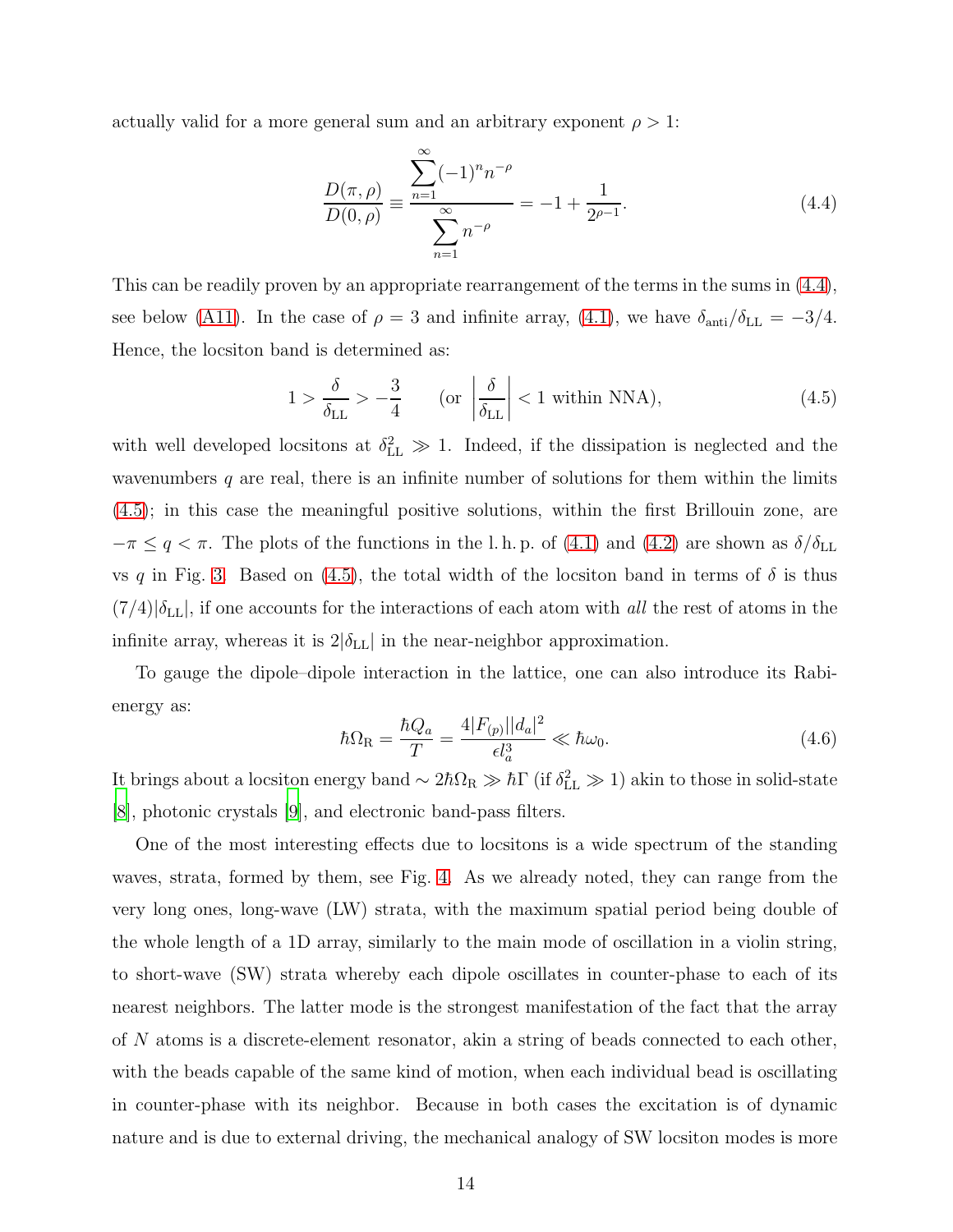

<span id="page-14-0"></span>FIG. 4: Strata patterns of excitation and local field in finite arrays, and their relations to the resonance tuning in the case of 64 atoms and  $\delta_{\rm LL} = 200$ . Curves and patterns show long-wave, ferromagneticlike excitation near the Lorentz–Lorenz resonance (top curve in the left plot and top pattern in the center), counter-phase, antiferromagneticlike excitation near the anti-Lorentz edge of the band (middle curve and pattern), and hybrid excitation near the point of atomic resonance (bottom curve and pattern). Note that all the curves in the left plot show absolute normalized amplitudes of the local field. Since the fields are in general complex, their absolute amplitudes are positive, so the near-zero points in the schematic depiction of the "hybrid" mode actually correspond to the lowest points of the bottom curve in the left plot.

adequate than that of a static ferromagnetic configuration vs antiferromagnetic one; see also Appendix [A](#page-34-0) below.

It can be immediately found, e. g. from consideration of the plots at Fig. [4,](#page-14-0) upper curve, that the LW strata emerge at the laser tuning very near to the Lorentz–Lorenz resonance, i.e. in the limit  $1 - \delta/\delta_{LL} \ll 1$ . In this case, in both FIA [\(4.1\)](#page-11-1) and NNA [\(4.2\)](#page-12-0), the wave number  $q_{\text{LW}}$  and the respective spatial wavelength  $\Lambda_{\text{LW}}$  are as:

$$
q_{\rm LW} \approx \sqrt{1 - (\delta/\delta_{\rm LL})^2}, \qquad \Lambda_{\rm LW} = \frac{2\pi l_a}{q_{\rm LW}}.\tag{4.7}
$$

In the infinite array, the longest  $\Lambda$  is up to  $2\pi l_a \delta_{LL}$ , when  $\delta_{LL}^2 - \delta^2 \sim 1$ ; the locsitons with longer wavelength get significantly suppressed.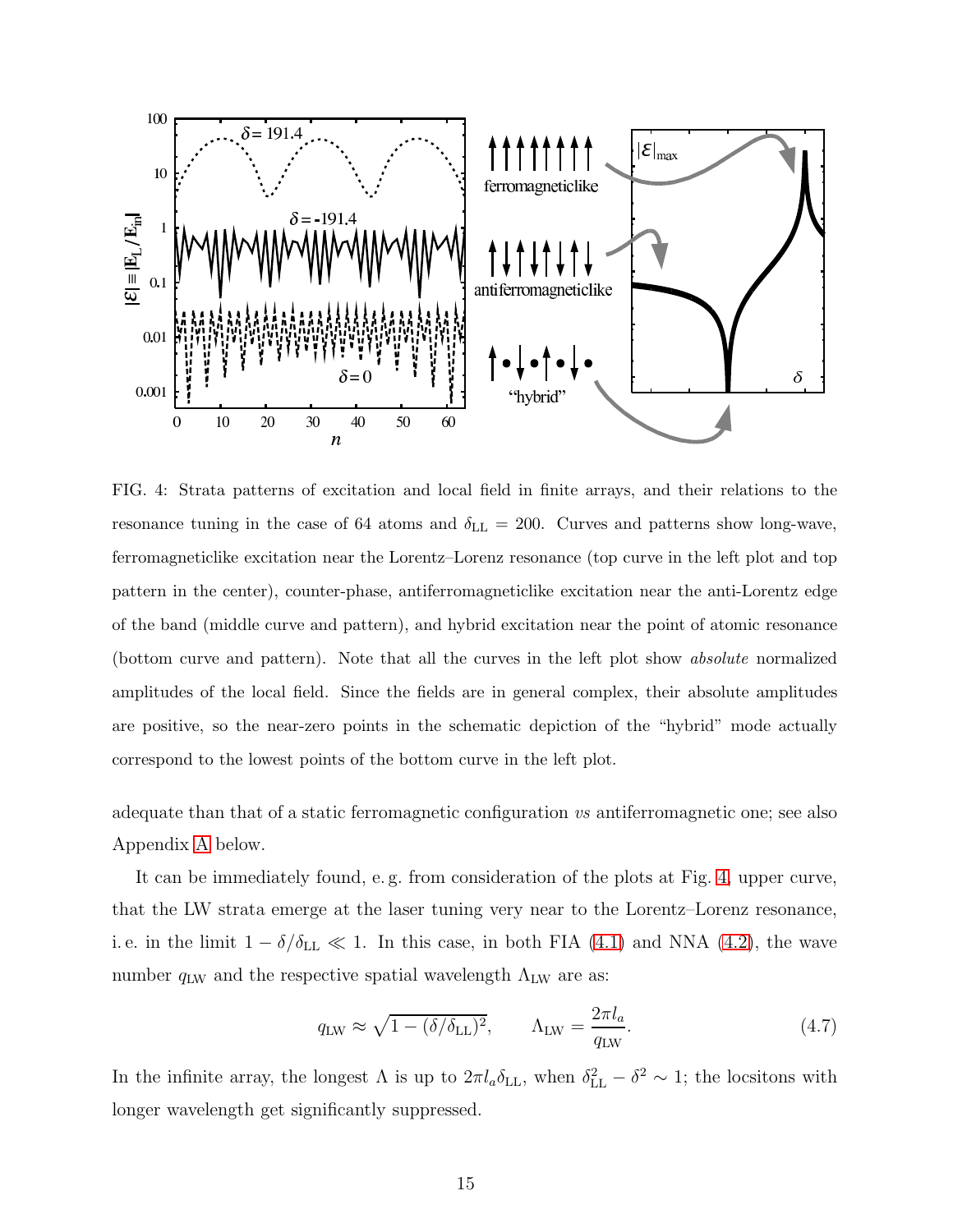The opposite limit, or the anti-Lorentz side of the locsiton band,

$$
\frac{3}{4} + \frac{\delta}{\delta_{\text{LL}}} \ll 1 \qquad \text{(for NNA it is } 1 + \frac{\delta}{\delta_{\text{LL}}} \ll 1), \tag{4.8}
$$

defines SW locsitons, with

$$
q_{\rm SW} \sim \pi, \qquad \Lambda_{\rm SW}/2 \sim l_a,\tag{4.9}
$$

i.e.  $\Lambda_{\rm SW}/2$  is the finest grain of locsiton structure, as one would expect from the "bead string" analogy. However, an incommensurability, i.e. mismatch between  $\Lambda_{SW}/2$  and the lattice spacing  $l_a$ , whose ratio is in general an *irrational* number, results in a strong spatial modulation of the SW, giving rise to a *coarse* LW-like structure.

In the NNA, this coarse structure of SW mode has the half-period roughly the same as for a pure LW mode,  $\sim \Lambda_{\text{LW}}$ . This can be readily understood in terms of "beating" between the locsiton wavelength,  $2\pi/q$ , and the spatial scale of the discrete structure of the system, which is the normalized spacing between atoms, 1. Indeed, near the anti-Lorentz edge,  $\delta + \delta_{LL} \ll \delta_{LL}$ , we can write for a SW wavenumber:  $q_{SW} = \pi - \Delta q$ , with  $|\Delta q| \approx \sqrt{1 - (\delta/\delta_{\rm LL})^2} = q_{\rm LW}$ , and find the spatial oscillations as

$$
\mathcal{E}_n \propto \cos(nq_{SW}) = \cos(n\pi - n\Delta q)
$$
  
=  $(-1)^n \cos(n\Delta q)$ , (4.10)

with  $\Delta q \approx q_{\text{LW}}$ , which shows alternating, counter-phase motion of the neighboring atoms,  $(-1)^n$ , modulated by a slow envelope,  $cos(nq_{LW})$ . Both the fine grain and the coarse mod-ulation may be well pronounced (Fig. [4,](#page-14-0) middle curve). At  $q = \pi$ , the LW and SW periods converge to the same scale,  $4l_a$ , see  $(4.12)$  below. Using the phonon analogy, the LW locsitons may be viewed to a certain extent as counterparts to acoustic, and SW – to optical phonons.

Between those limiting points – LW locsitons at the Lorentz end of the locsiton spectrum,  $\delta \sim \delta_{\rm LL}$ , and SW locsitons at the anti-Lorentz end,  $\delta \sim -\delta_{\rm LL}$ , – there are all kinds of locsitons making chaotic looking strata (due to the above mentioned incommensurability, i. e. irrational ratio between a locsiton wavelength,  $\Lambda$ , and the array spacing,  $l_a$ ). However, same as in the chaotic motion, there are small islands of well ordered wave patterns, located at the spectral points where the ratio  $\Lambda/l_a$  (or  $q/\pi$ ) is a rational number, provided that the system is at a resonance, see [\(5.2\)](#page-17-1) and [\(5.3\)](#page-17-2) below. One can think of them as sort of hybrids of ferromagneticlike and antiferromagneticlike behavior. Indeed, the purely antiferromagneticlike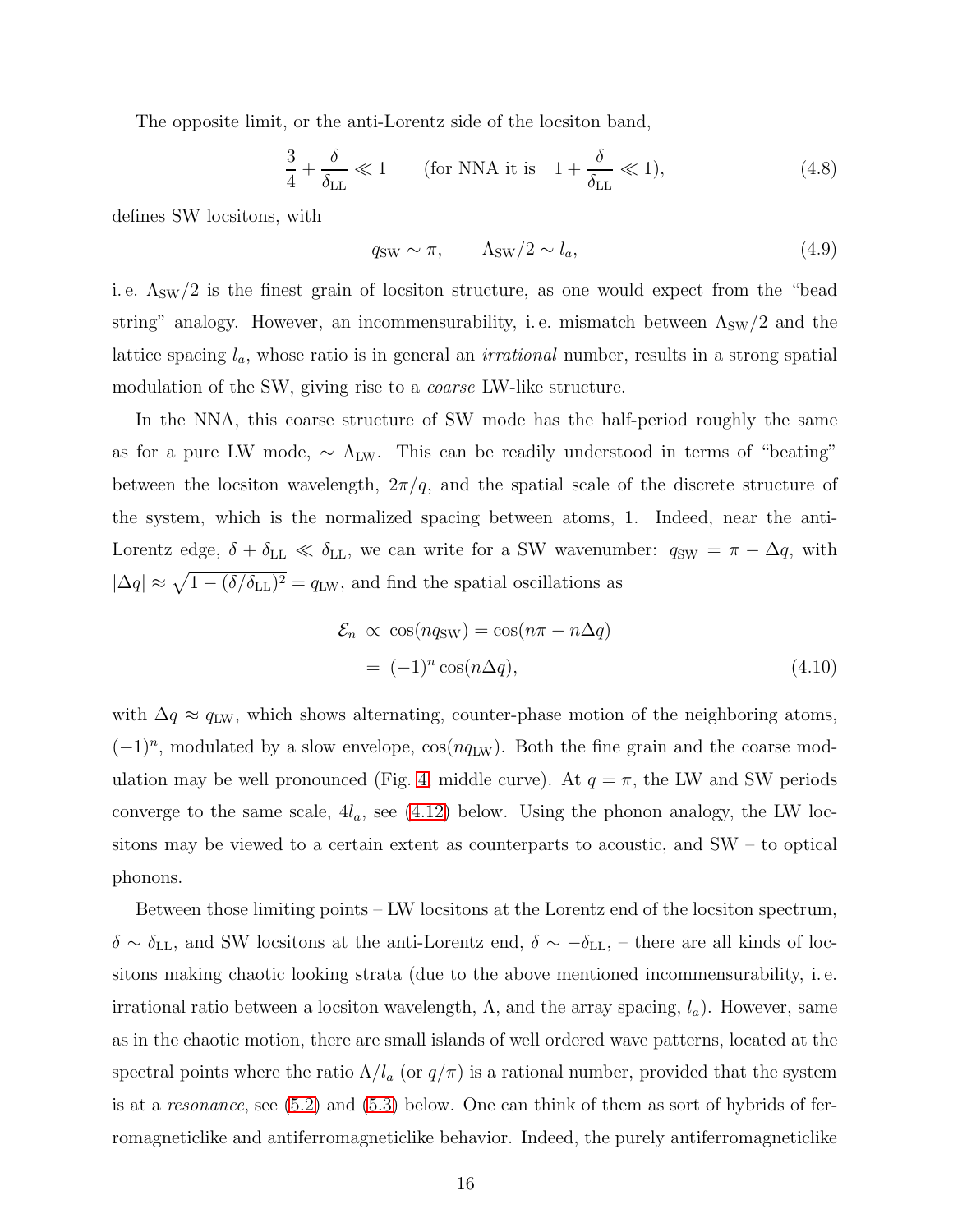SW locsiton at  $q = \pi$  is formed by the atoms with alternating polarizations,

$$
\cdots \uparrow \downarrow \uparrow \downarrow \uparrow \downarrow \cdots \text{ for } \perp \text{ polarization, and}
$$
\n
$$
\cdots \rightarrow \leftarrow \rightarrow \leftarrow \rightarrow \leftarrow \cdots \text{ for } \parallel \text{ polarization.}
$$
\n(4.11)

This happens at  $\delta \sim -\delta_{\text{LL}}$  within NNA and  $\delta \sim -(3/4)\delta_{\text{LL}}$  for FIA. The simplest hybrid pattern is formed at  $q = \pi/2$  [which is at  $\delta = 0$  within NNA, and  $\delta/\delta_{\rm LL} = -3/32$  for a fully interacting array  $(4.1)$ , whereby each second atom is *non-excited*, while the other atoms alternate their polarization:

<span id="page-16-0"></span>
$$
\cdots \uparrow \circ \downarrow \circ \uparrow \circ \downarrow \circ \uparrow \circ \downarrow \cdots \quad \text{for } \perp \text{ polarization, and}
$$
\n
$$
\cdots \to \circ \leftarrow \circ \to \circ \leftarrow \circ \to \circ \leftarrow \cdots
$$
\n
$$
\text{for } \parallel \text{polarization.}
$$
\n(4.12)

Examples of other simplest hybrid states within NNA are:  $q = \pi/3$ ,  $q = \pi/4$ , etc.; in general, periodic patterns exist if  $q/\pi$  is a rational number, i.e. for all the eigen-resonances in finite 1D arrays within NNA, see Eq. [\(5.3\)](#page-17-2) below.

Finally, it is worth noting that the strata, albeit fast-decaying, exist even *beyond* the locsiton band, [\(4.5\)](#page-13-1). They are not, however, propagating locsitons, and their amplitudes exponentially decay with the distance. Consider the simplest case, NNA, with the losses negligibly small,  $\delta^2 > \delta_{\text{LL}}^2 \gg 1$  in [\(4.2\)](#page-12-0). In this case,  $\cos^2 q > 1$  in (4.2), which indicates that the wavenumber q must be complex. Indeed, writing  $q = -i\chi$  for the "Lorentz" end of the band,  $\delta/\delta_{\rm L} > 1$ , and  $q = -i\chi + \pi$  for the anti-Lorentz end,  $\delta/\delta_{\rm L} < -1$  (see also Section [VI](#page-18-0) below), we have the solution for  $\chi$  as

<span id="page-16-1"></span>
$$
\chi = \ln\left[|\delta/\delta_{\rm LL}| \pm \sqrt{(\delta/\delta_{\rm LL})^2 - 1}\right]
$$
\n(4.13)

and for the local fields as

 $(\mathcal{E}_n)_{\text{LL}} \propto e^{\chi n}$  and  $(\mathcal{E}_n)_{\text{antill}} \propto e^{\chi n} (-1)^n$ (4.14)

for the Lorentz and anti-Lorentz ends of the band, respectively. Here, in the case of a semi-infinite array, the sign in [\(4.13\)](#page-16-1) has to be chosen such that the amplitude of the field vanishes at  $|n| \to \infty$ . These modes can be viewed as *evanescent waves/locsitons*, see also below, Section [VI.](#page-18-0) One can note though that they still bear the signature of the respective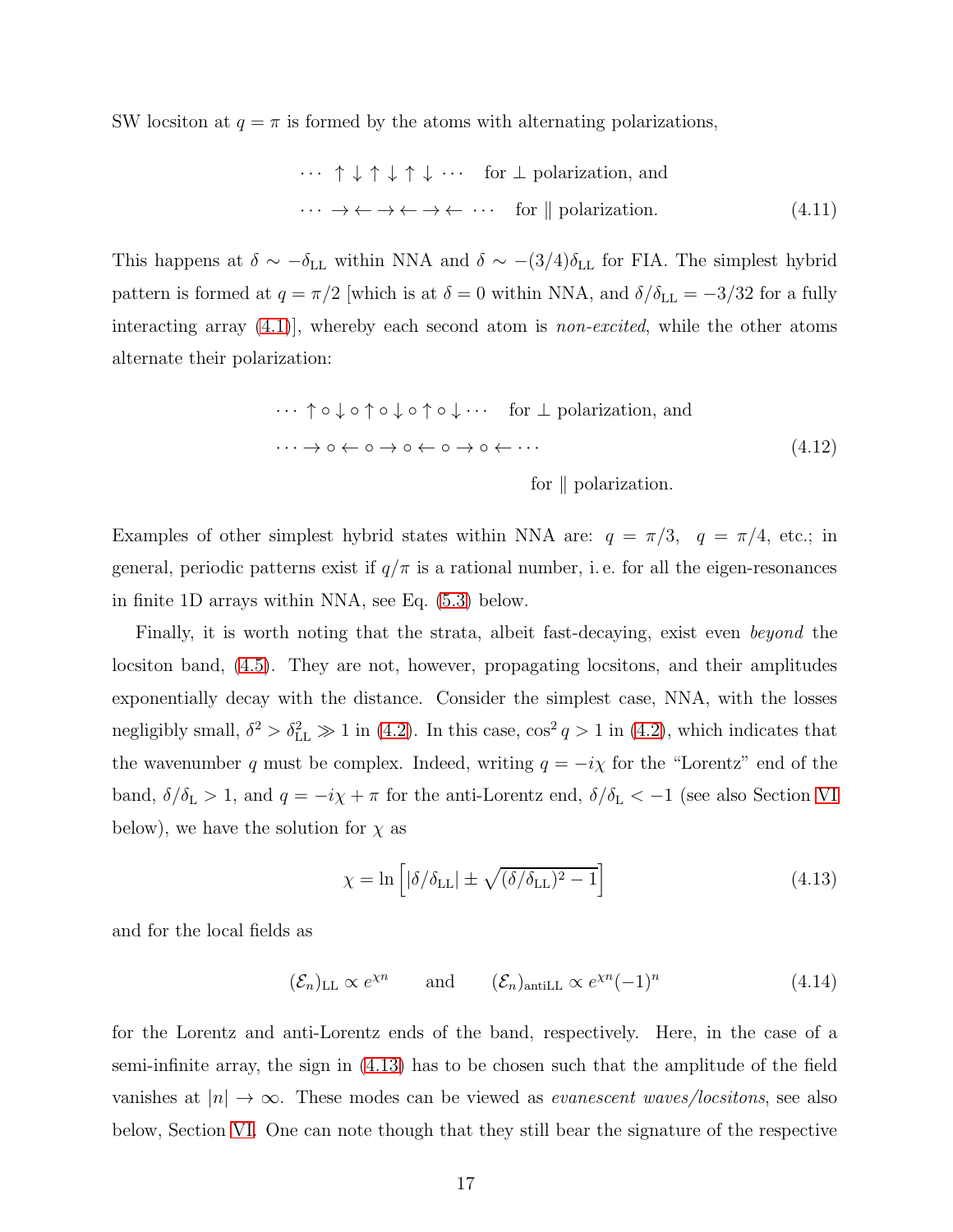locsitons on either side of the band: long-wave, almost synchronous oscillations on the Lorentz end, and short-wave, phase-alternating oscillations on the anti-Lorentz end. In general, the same patterns hold in the FIA case.

# <span id="page-17-0"></span>V. QUANTIZATION OF LOCSITONS AND FIELD RESONANCES IN FINITE 1D ARRAYS

Due to boundary conditions in [\(3.1\)](#page-8-2) [or [\(3.3\)](#page-9-1) within NNA], the array of N atoms is a discrete-element resonator. This should result in locsiton quantization within the locsiton band [\(4.5\)](#page-13-1) and corresponding size-related resonances of the local field. In a 1D array with N atoms, we have N coupled oscillators with the same individual atomic resonance frequency, and therefore, one should expect the original atomic line to be split into  $N$  lines at most, with the collective broadened band  $(4.5)$  being replaced with those lines. Of course, when the dissipation (or finite linewidth of each individual line) is taken into account, those split lines will merge into one continuous locsiton band [\(4.5\)](#page-13-1) if the array is sufficiently large,

$$
N > \frac{7}{4} |\delta_{\rm LL}| \qquad \text{(or } > 2|\delta_{\rm LL}| \text{ within NNA)}.
$$
 (5.1)

The simplest result for the resonant line positions is obtained within NNA. Using the boundary condition [\(3.3\)](#page-9-1), i.e.  $\mathcal{E}_0 = \mathcal{E}_{N+1} = 0$ , we find that the longest locsiton half-wave, corresponding to the fundamental mode, is

<span id="page-17-1"></span>
$$
\Lambda_1/2 = (N+1)l_a, \qquad q_1 = \pi/(N+1). \tag{5.2}
$$

Thus,  $\Lambda_1/2$  is the distance between nodes where LF zeros out, whereas the wavelengths  $\Lambda_k$ of eigen-locsitons and their eigen-frequencies  $\delta_k$ , with the quantum number  $1 \leq k \leq N$ , are respectively

<span id="page-17-2"></span>
$$
\Lambda_k = \Lambda_1/k, \qquad \delta_k = \delta_{\text{LL}} \cos q_k,
$$
  

$$
q_k = \pi k/(N+1).
$$
 (5.3)

[Note that the first Eq. (7) in [\[1\]](#page-37-0), which corresponds to the second Eq. [\(5.3\)](#page-17-2) here, contained a typo (an extraneous  $\pi$  in the cos argument) which we corrected here. From these, only the resonances with odd  $k$  will be realized for a symmetric driving laser profile, in particular, the uniform one,  $E_{\text{in}} = \text{const}$  (which is the most common case here), and with even  $k -$  for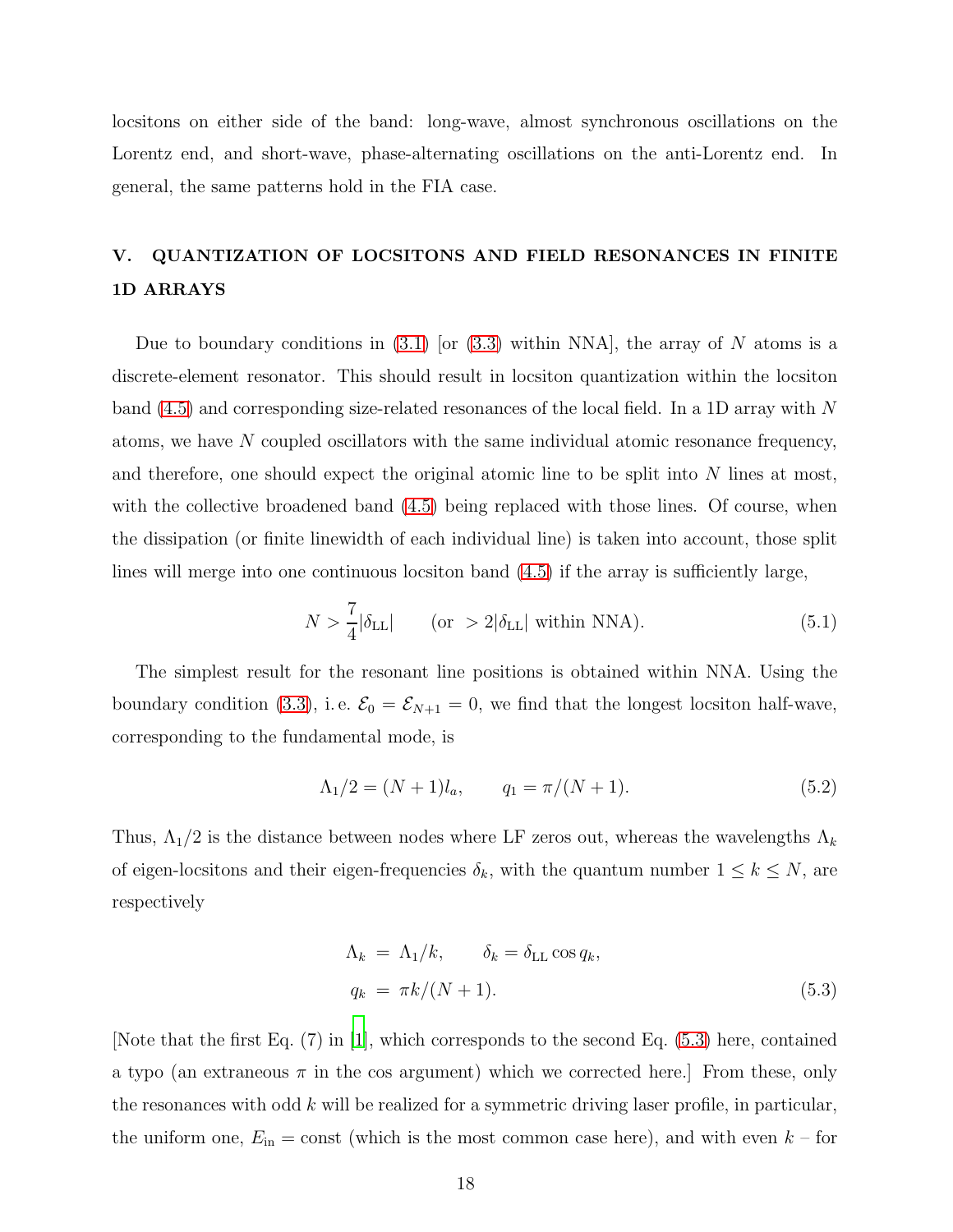an anti-symmetric one, say,  $E_{\text{in}} = \text{const} \cdot (N + 1 - 2n)/(N - 1)$ , where *n* is the sequence number of an atom in the array. In all other cases, a full set of N resonances will be realized.

In essence, the size-related locsiton resonances in discrete arrays are, to a limited extent, similar to any eigen-resonances in regular continuous, i. e. non-discrete, 1D system. Examples can be found both in classical setting, e. g. a violin string, a Fabri–Perot resonator (as e. g. in a laser), and in quantum mechanics, from the resonances in a quantum well with infinitely-high walls, to electron gas in a finite layer [\[10\]](#page-37-9), electrons in long molecules [\[11](#page-37-10)], etc. The major difference here is that the number of eigenmodes, or resonances, in an array with N elements is limited to N, in contrast to the theoretically infinite number of eigenmodes in continuous finite 1D systems.

The resonances for uniform driving within NNA are shown in Fig. [2](#page-11-0) for  $\delta_{LL} = 200$  in the case of  $N = 12$  [Fig. [2\(](#page-11-0)a)],  $N = 13$  [Fig. 2(b)], and  $N = 100$  [Fig. 2(c)]. One can readily find out that the lower amplitude envelope is

$$
\mathcal{E}_{\min}(\delta) \approx 2|\bar{\mathcal{E}}|,\tag{5.4}
$$

while the upper envelope of the resonant peaks within NNA for a uniform driving is

$$
\mathcal{E}_{\max} \begin{cases} \approx |\bar{\mathcal{E}}|(n_{\delta} + n_{\delta}^{-1}), & \text{if } n_{\delta} \le 1, \\ = 2|\bar{\mathcal{E}}| & \text{otherwise,} \end{cases}
$$
(5.5)

where  $n_{\delta} = (N+1)/(2\sqrt{\delta_{\text{LL}}^2 - \delta^2})$ . As N increases, the resonances merge and are suppressed at  $N = |\delta_{LL}| O(1)$ , see e.g. Fig. [2\(](#page-11-0)c). However, even then  $\mathcal{E}_{min}$  still exceeds the uniform field  $|\bar{\mathcal{E}}|$  [\(3.4\)](#page-10-1) by a factor of 2. For  $N = 3k - 1$  (k is a natural number), LF amplitude dips below the lower envelope  $|\mathcal{E}_{\text{max}}|_{\text{low}}$  at  $\delta = -\delta_{\text{LL}}/2$ . At that frequency, within NNA, cos  $q' = -0.5$ ,  $q' = 2\pi/3$ , and the SW period  $\Lambda = 3l_a$  is an integer of the atomic spacing, so only fine SW structure remains, resulting in an anti-resonance and in the strongest inhibition of the locsiton.

#### <span id="page-18-0"></span>VI. 1D ARRAYS BEYOND THE NEAR-NEIGHBOR APPROXIMATION

As we mentioned above, while the quantization of locsitons in finite arrays can be readily analyzed analytically within NNA, see the previous Sections [III](#page-8-0) and [V,](#page-17-0) the situation with fully-interacting arrays (FIA) presents a challenge for an analytical treatment.

Let us briefly outline general analytical and numerical results obtained so far.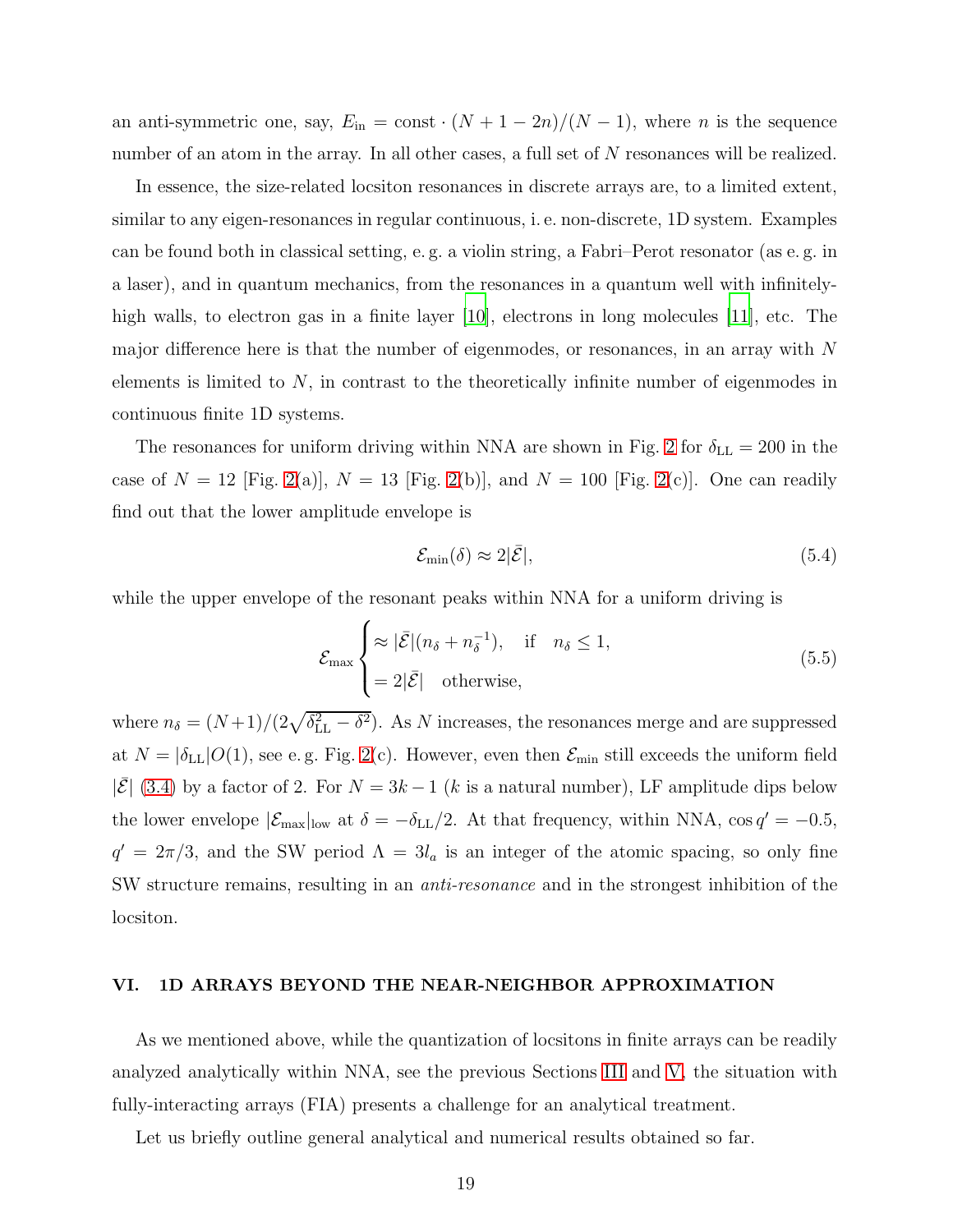- A FIA locsiton band is not symmetric with respect to the atomic resonance,  $\delta = 0$ ; it is shorter by the factor 3/4 on the anti-Lorentz side, see [\(4.5\)](#page-13-1), as opposite to the NNA.
- Respectively, FIA resonances are grouped tighter on the anti-Lorentz side of the band, albeit their number is the same as for NNA. Near the Lorentz side of the band, the NNA-predicted resonances coincide more closely with those obtained by FIA numerical calculations.

The major source of these effects is the first factor, i. e. a strongly asymmetric (with respect to the detuning frequency,  $\delta$ ) shape of the dispersion relation, Fig. [3.](#page-12-1) A more detailed mathematical consideration of this problem, including a very good analytical fit for the dispersion relation is found in Appendix [A](#page-34-0) below. Less significant, although interesting as far as the eigenmodes of 1D arrays are concerned, is the fact that simple NNA eigen-wavenumbers [\(5.3\)](#page-17-2),  $q_k = \frac{\pi k}{N+1}$ , obtained based on the NNA boundary conditions  $\mathcal{E}_0 = \mathcal{E}_{N+1} = 0$  [Eq. [\(3.3\)](#page-9-1)] are not exact anymore. One has to use now more extended, "beyond-the-boundary" conditions [\(3.1\)](#page-8-2), which are the signature of FIA, whereby

<span id="page-19-0"></span>
$$
\mathcal{E}_n = 0 \quad \text{for all} \quad n < 1 \quad \text{and} \quad n > N,\tag{6.1}
$$

instead of just two end-points in NNA. To explore the problem, let us simplify it first by considering only non-dissipating atoms,  $\delta_{\text{LL}}^2 \geq \delta^2 \gg 1$ , and rewrite the full-interaction dispersion relation [\(4.1\)](#page-11-1) for this case as:

<span id="page-19-1"></span>
$$
\frac{1}{S} \sum_{n=1}^{\infty} \frac{\cos(nq)}{n^3} = D(q) \equiv \frac{\delta}{\delta_{\text{LL}}},\tag{6.2}
$$

assuming  $D(q)$  real. The equation for the field is written then as:

<span id="page-19-2"></span>
$$
\mathcal{E}_n - \frac{1}{D} \sum_{-\infty \le j \le \infty}^{j \ne n} \frac{\mathcal{E}_j/2S}{|j - n|^3} = 1,\tag{6.3}
$$

with the boundary conditions  $(6.1)$ .

The plot  $D(q)$  for real q's due to the dispersion relation [\(6.2\)](#page-19-1) is shown in Fig. [3](#page-12-1) with the solid curve. The new qualitative difference now between FIA, [\(6.2\)](#page-19-1), and the NNA case, [\(4.2\)](#page-12-0) without dissipation, i. e.  $\cos q = D$ , is as follows. With  $D^2 \leq 1$ , the NNA equation has only real solutions for q, whereas Eq. [\(6.2\)](#page-19-1), even within the locsiton band,  $-3/4 \le D \le 1$ , aside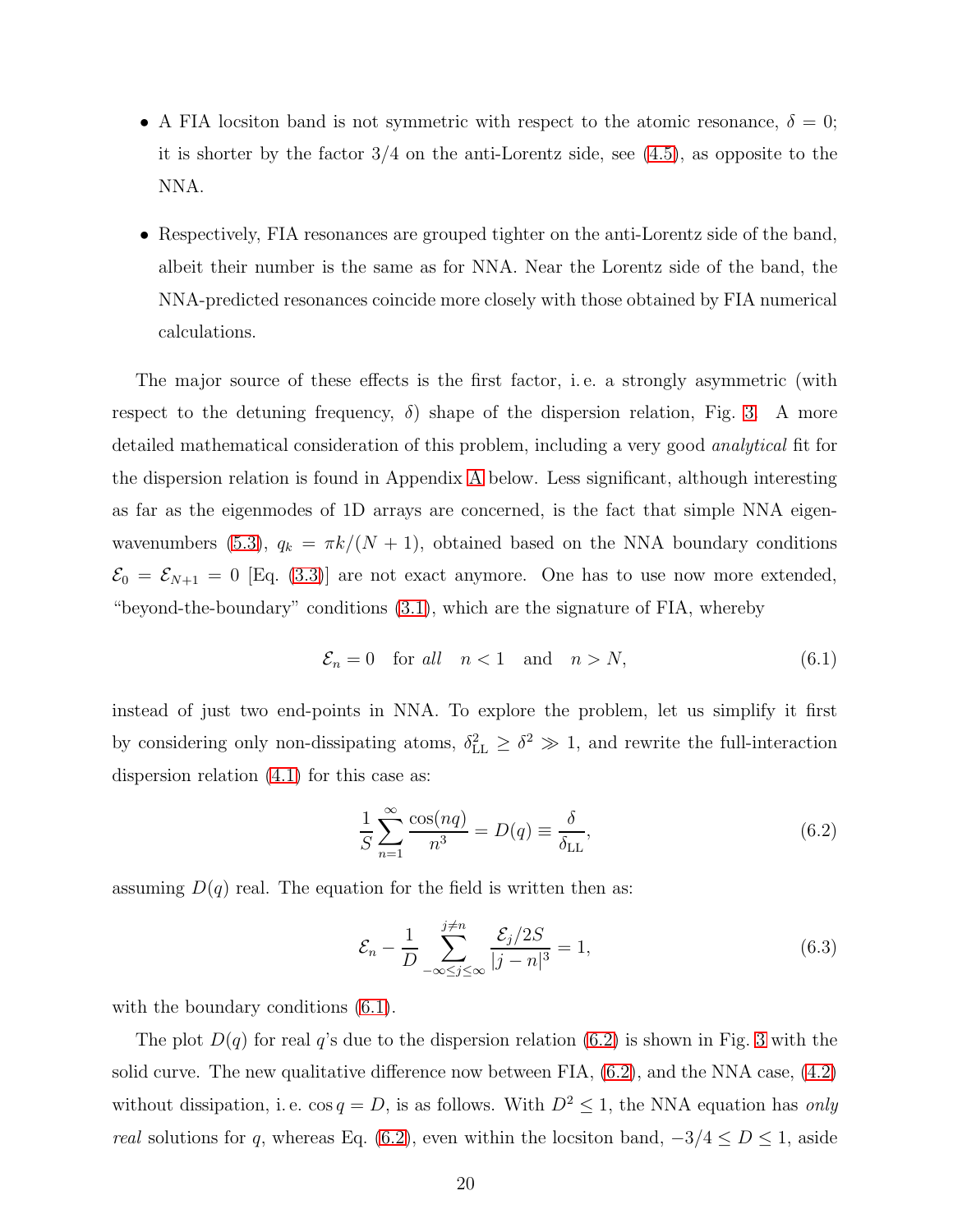from real solution for  $q \equiv \tilde{q}$ , has, as one can show, an *infinite* number of *complex* solutions, q, for each single real solution  $\tilde{q}$  (i.e. for the same D). All of them, in addition to fast spatial oscillation terms, have a rapidly rising/falling exponential factor. These exponential modes are negligibly small almost over the entire array length, if  $N \gg 1$ , and they need to be accounted for only very near the end-points of the array, where they are instrumental in zeroing out the field and excitation at the points  $n < 1$  and  $n > N$ .

Let us illustrate the formation of those exponential (or *evanescent*) modes and their role in boundary conditions for the two-near-neighbors approximation, 2-NNA, whereby the field Eq.  $(6.3)$  becomes:

<span id="page-20-1"></span>
$$
\mathcal{E}_n - \frac{9}{4D} \left[ (\mathcal{E}_{n-1} + \mathcal{E}_{n+1}) + \frac{1}{8} (\mathcal{E}_{n-2} + \mathcal{E}_{n+2}) \right] = 1, \tag{6.4}
$$

with the boundary conditions for *two* pairs of end-points:

<span id="page-20-2"></span>
$$
\mathcal{E}_n = 0
$$
 at  $n = 0, -1$  and  $n = N + 1, N + 2.$  (6.5)

The dispersion relations approximating [\(6.2\)](#page-19-1) will read now as:

<span id="page-20-0"></span>
$$
\frac{8}{9}\left[\cos q + \frac{\cos(2q)}{8}\right] = D(q),\tag{6.6}
$$

see Fig. [3,](#page-12-1) long-dashed curve, and the locsiton band is determined by

$$
-7/9 \le D(q) \le 1. \tag{6.7}
$$

The real solutions  $\tilde{q}$  of [\(6.6\)](#page-20-0) are those for which  $\cos^2 \tilde{q} \leq 1$ ; they give rise to strata modes of Eq. [\(6.4\)](#page-20-1),

$$
\mathcal{E}_n \propto \exp(\pm i\tilde{q}n). \tag{6.8}
$$

However, having in mind that  $cos(2q) = 2 cos^2 q - 1$ , one can readily see that [\(6.6\)](#page-20-0) has also solutions with  $\cos^2 q > 1$ , i.e. those that correspond to exponential modes, with complex  $q = q_{\text{evn2}}$ . Introducing for those modes

<span id="page-20-4"></span>
$$
q_{\rm evn2} = -i\chi + \pi \tag{6.9}
$$

with real  $\chi$ , we obtain from [\(6.6\)](#page-20-0) that for each given real  $\tilde{q}$  the exponent  $\chi$  is determined by:

<span id="page-20-3"></span>
$$
\cosh \chi = 4 + \cos \tilde{q},\tag{6.10}
$$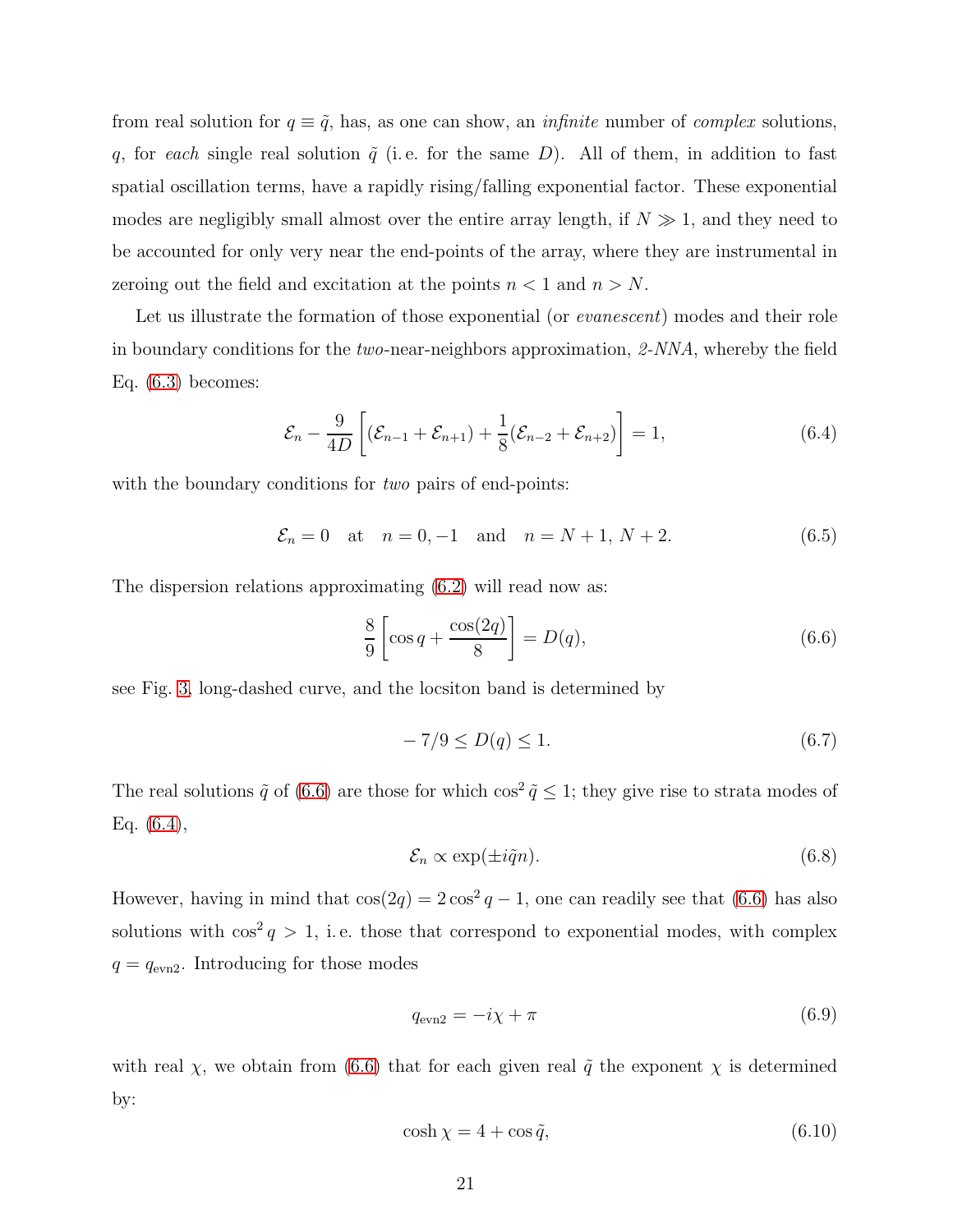and the respective exponential mode is

<span id="page-21-4"></span>
$$
(\mathcal{E}_n)_2 = e^{\pm (\chi + i\pi)n} = e^{\pm \chi n} (-1)^n.
$$
 (6.11)

Thus, these 2-NNA modes are antiferromagneticlike strata, modulated by fast exponents. Indeed, since  $3 \le \cosh \chi \le 5$ , we have  $1.76 < \chi < 2.3$ .

Since the exponential, or evanescent, modes have so short "tails", they produce relatively small correction for the respective eigen-wavelengths,  $\Lambda_n$ , and for  $q_n$ , compared to the NNA oscillatory modes, [\(5.2\)](#page-17-1), [\(5.3\)](#page-17-2), so that we can look for the  $\Lambda_n$  corrected for 2-NNA at the points of resonances as:

<span id="page-21-3"></span>
$$
\frac{\Lambda_k}{2l_a} = \frac{N+1+\Delta_k}{k}, \qquad \Delta_k = O(1),
$$
  

$$
\tilde{q}_k = \pi \frac{2l_a}{\Lambda_k}, \qquad (6.12)
$$

with the correction  $\Delta_k > 0$ , similarly to, e.g., oscillations in a violin string with a "soft" suspension at its ends. To find  $\Delta_k$  of the k-th resonance, we seek a solution for  $\mathcal{E}_n$  as a sum of two modes: oscillatory and exponential ones. Then, for symmetric modes, i. e. with odd  $k$ , we have a full solution written as

<span id="page-21-0"></span>
$$
(\mathcal{E}_n)_{\text{odd}} = \cos(\tilde{q}_k \bar{n}) + C \cosh[\chi(\tilde{q}_k)\bar{n}](-1)^n,
$$
  
with  $\bar{n} = n - \frac{N+1}{2}$ , (6.13)

where  $C$  is a constant. For anti-symmetric modes, with even  $k$ , we have:

<span id="page-21-1"></span>
$$
(\mathcal{E}_n)_{\text{even}} = \sin(\tilde{q}_k \bar{n}) + C \sinh[\chi(\tilde{q}_k)\bar{n}](-1)^n.
$$
\n(6.14)

Using now conditions [\(6.5\)](#page-20-2), we can write for the points  $n = -1$  and  $n = 0$ , respectively, the following equations for the symmetric modes [\(6.13\)](#page-21-0):

<span id="page-21-2"></span>
$$
(\mathcal{E}_{-1})_{odd} = \cos\left(\frac{\pi k}{2} \frac{N+3}{N+1+\Delta_k}\right)
$$

$$
-C \cosh\left(\chi \frac{N+3}{2}\right) = 0,
$$

$$
(\mathcal{E}_{0})_{odd} = \cos\left(\frac{\pi k}{2} \frac{N+1}{N+1+\Delta_k}\right)
$$

$$
+C \cosh\left(\chi \frac{N+1}{2}\right) = 0.
$$

$$
(6.16)
$$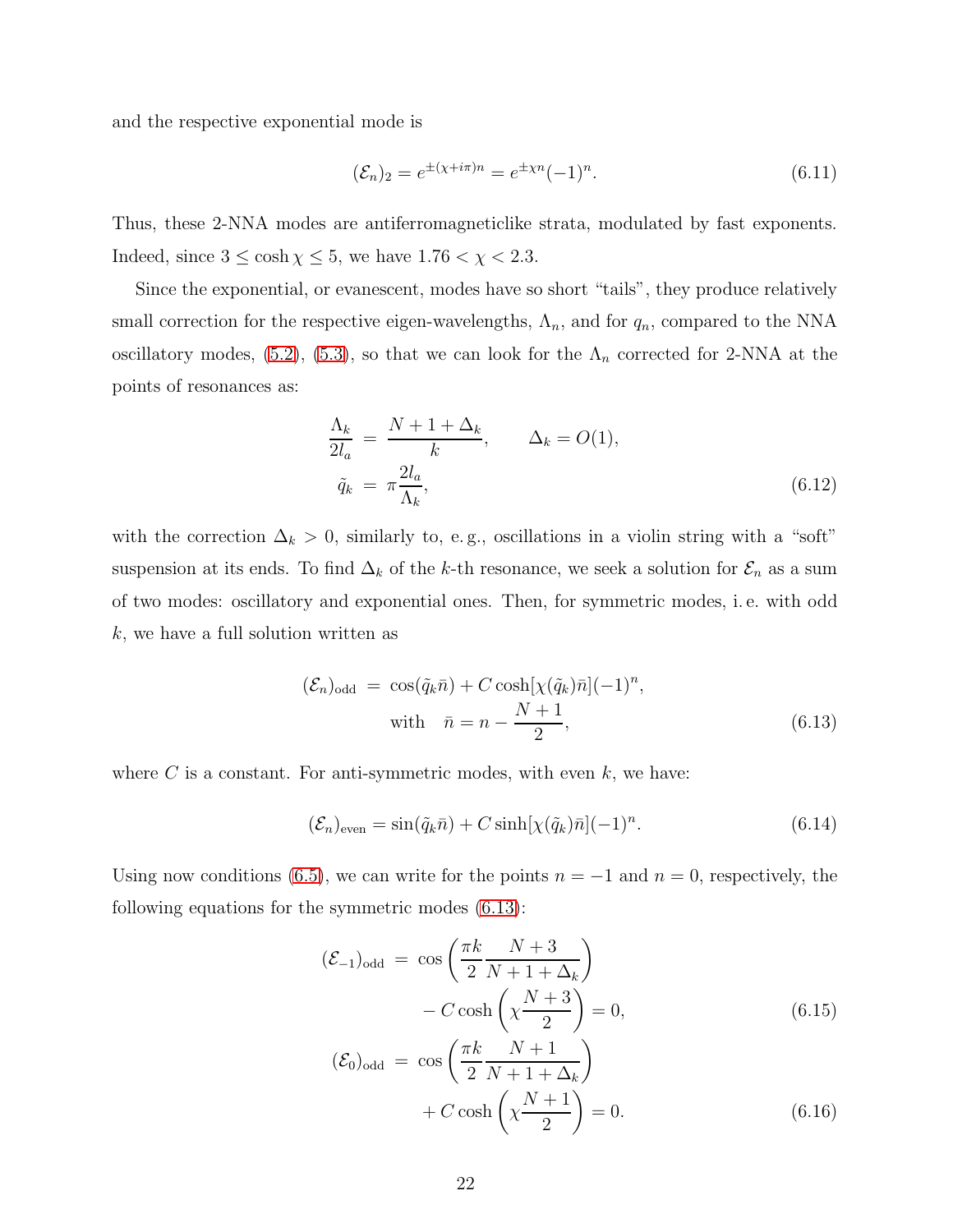For the anti-symmetric modes [\(6.14\)](#page-21-1), one has to replace cos and cosh functions in [\(6.15\)](#page-21-2), [\(6.16\)](#page-21-2) with sin and sinh functions, respectively. From these two equations we can compute  $\Delta_k$  and C. Indeed, approximating  $\cosh(\xi) \approx \sinh(\xi) \approx e^{\xi}/2$  in [\(6.15\)](#page-21-2) and [\(6.16\)](#page-21-2) or in the respective equations for anti-symmetric modes, since  $\chi(N+1) \gg 1$ , we obtain two equations for  $\Delta_k$  and C, which are readily solved for  $\Delta_k$  and C for both symmetric and anti-symmetric modes as:

<span id="page-22-0"></span>
$$
\Delta_k = \frac{2}{q_{\text{NNA}}} \tan^{-1} \left[ \frac{\sin(q_{\text{NNA}})}{e^{\chi} + \cos(q_{\text{NNA}})} \right],\tag{6.17}
$$

with 
$$
q_{\text{NNA}} = \frac{\pi k}{N+1}
$$
  
and  $C = q_{\text{NNA}} \Delta_k (-1)^{\bar{k}/2} e^{-\chi(N+1)}$ , (6.18)

where from [\(6.10\)](#page-20-3),  $\chi \approx \cosh^{-1}[4 + \cos(q_{NNA})]$ , while  $\bar{k} = k + 1$  for symmetric modes, and  $\bar{k} = k$  for the anti-symmetric ones. It is worth noting that the boundary conditions [\(6.5\)](#page-20-2) at  $n=N+1, N+2$  are now satisfied automatically because of our choice of the coordinate  $\bar{n}$ in [\(6.13\)](#page-21-0) and [\(6.14\)](#page-21-1). For LW resonances,  $k \ll N$ , [\(6.17\)](#page-22-0) reduces to

<span id="page-22-1"></span>
$$
\Delta_k \approx \frac{2}{e^{\chi} + 1} \approx \Delta_{\text{max}} \approx \frac{2}{11},\tag{6.19}
$$

which is the maximum magnitude of  $\Delta_k$ , whereas for SW resonances,  $N + 1 - k \ll N + 1$ , [\(6.17\)](#page-22-0) reduces to

$$
\Delta_k \approx \frac{2}{e^{\chi} - 1} \left( \frac{N+1}{k} - 1 \right) \approx \frac{2}{5} \left( \frac{N+1}{k} - 1 \right),\tag{6.20}
$$

which is substantially smaller than the LW correction [\(6.19\)](#page-22-1). One can readily see that  $\Delta_k$  is a monotonically decreasing function of k. In the middle of the locsiton band,  $k \sim (N+1)/2$ , we have

$$
\Delta_k \approx \frac{4}{\pi e^{\chi}} \approx \frac{1}{2\pi}.\tag{6.21}
$$

Interestingly, a fairly good fit to [\(6.17\)](#page-22-0) is provided by a much simpler formula:

$$
\Delta_k \approx \Delta_{\text{max}} \left[ 1 - \left( \frac{k}{N+1} \right)^3 \right]. \tag{6.22}
$$

Now, once the correction  $\Delta_k$  is found, one can substitute  $q = \tilde{q}_k = \pi k/(N + 1 + \Delta_k)$ , [\(6.12\)](#page-21-3), into the dispersion relation  $(6.6)$  and calculate the respective frequency detuning for the k-th resonance,  $D_k = \delta_k/\delta_{\text{L}}$ , with  $k = 1$  being the closest to the Lorentz–Lorenz resonance, i.e. a LW mode, and  $k = N$  closest to the anti-Lorentz edge of the locsiton band, a SW mode.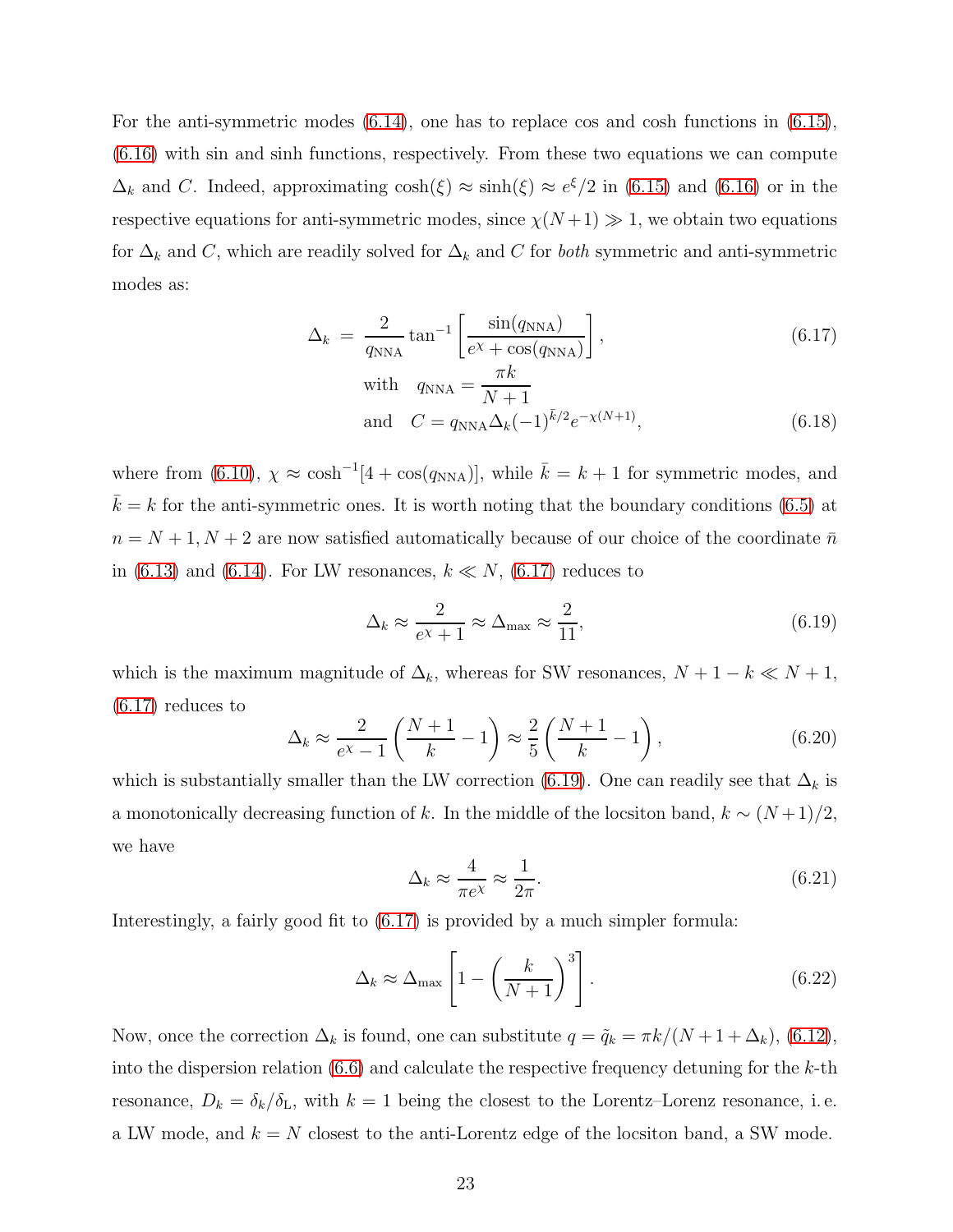A way to extend the 2-NNA approximation to a full-array interaction is to apply the result [\(6.17\)](#page-22-0) for the correction of the eigen-wavenumber,  $\tilde{q}_k$ , but use it now in the full-blown dispersion relation [\(6.2\)](#page-19-1), instead of the 2-NNA relation [\(6.6\)](#page-20-0), to calculate the resonance detuning  $\delta_k$ . The other avenue, of course, is to seek for higher order approximations. For example, one can take into account two edge sets of 3 points each, i.e. similarly to  $(6.5)$ , stipulate 3-NNA:

$$
\mathcal{E}_n = 0 \quad \text{at} \quad n = 0, -1, -2
$$
  
and  $n = N + 1, N + 2, N + 3.$  (6.23)

Following the same route as for 2-NNA case, we obtain now, similarly to  $(6.10)$ , a second order equation for the exponential eigenmode complex wavenumber,  $q = q_{\text{evn3}}$ , for any given oscillation wavenumber,  $\tilde{q}$ , as

$$
16\cos^2 q + \cos q (16\cos \tilde{q} + 27)
$$
  
+  $(104 + 16\cos^2 \tilde{q} + 27\cos \tilde{q}) = 0$  (6.24)

[we leave it untransformed to  $\cosh \chi$ , unlike [\(6.9\)](#page-20-4), [\(6.10\)](#page-20-3), since in 3-NNA case the solution becomes more complicated than [\(6.11\)](#page-21-4), and that transformation does not simplify the problem.] The higher-order equation for the *exponential eigenmodes* ensue the choice of a higher number of end-points in the boundary conditions.

It has to be noted, however, that for specifying parameters of oscillating eigenmodes, the increase of the precision by accounting for higher-order exponential modes is of very limited, if purely academic, significance. Essentially, for large arrays,  $N \gg 1$ , the combination of the NNA for predicting the wavenumbers  $\tilde{q}$ , [\(6.12\)](#page-21-3) or [\(5.3\)](#page-17-2), with these  $\tilde{q}$ 's used then in  $(6.2)$  to calculate the resonance eigen-frequencies  $\delta$ , does already a good job. A further step in increasing the precision provided by the 2-NNA corrections to eigen-wavenumbers, is to again use the corrected  $\tilde{q}$ 's in [\(6.2\)](#page-19-1) for the same purpose, and it is more than sufficient. A special case is a small array, e.g.  $N = 2, 3, 4$ , whereby it is actually preferable to simply solve the general 1D-array equations analytically, similarly to [\[1](#page-37-0)] in the case of  $N = 2$ .

#### <span id="page-23-0"></span>VII. MAGIC NUMBERS

A fundamental effect of self-induced cancellation of local-field suppression emerges near the atomic resonance,  $\delta = 0$ , at certain "magic" numbers N. If  $\delta_{\text{LL}}^2 \gg 1$ , the uniform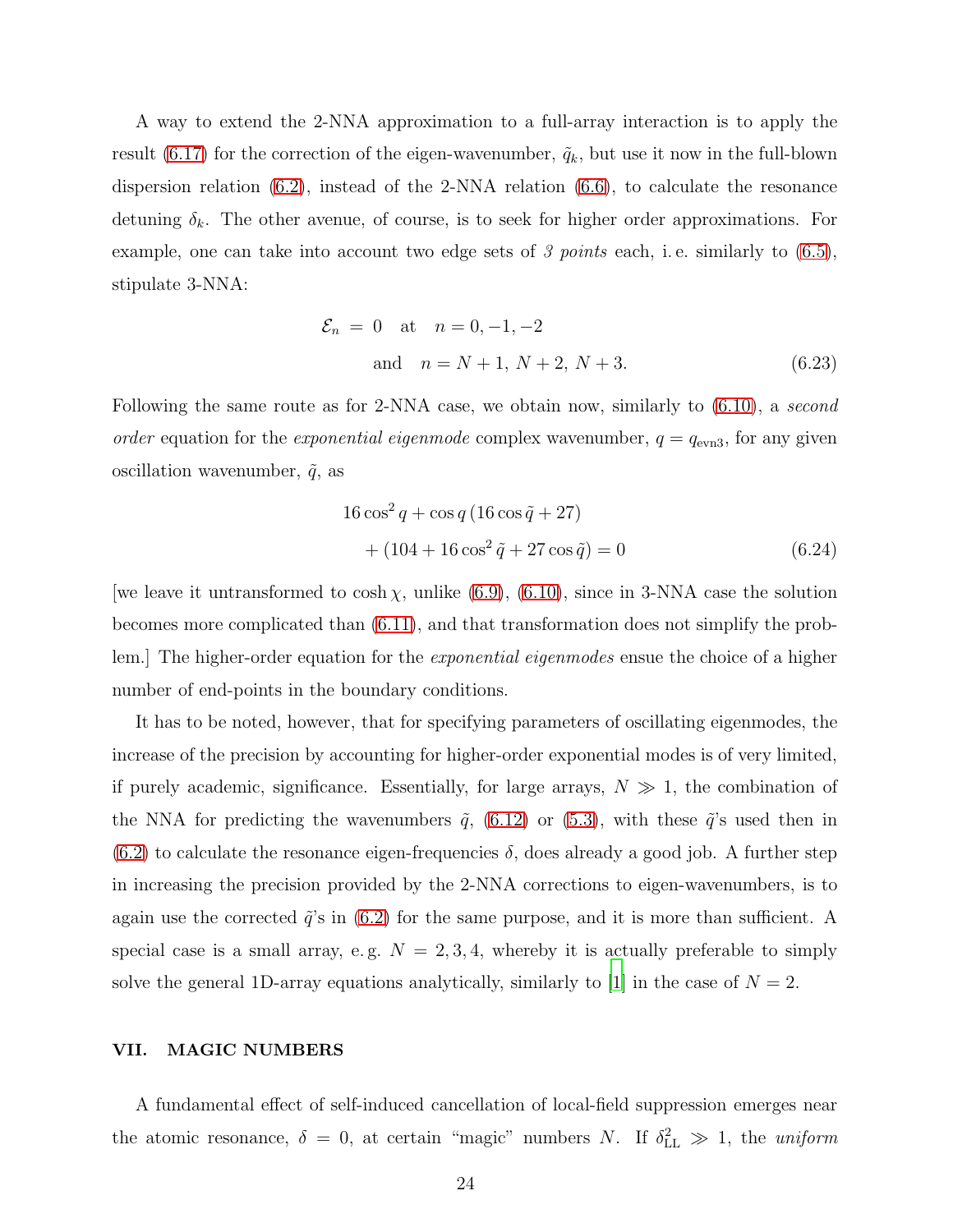(Lorentz–Lorenz) LF [\(3.4\)](#page-10-1) at  $\delta = 0$  is very small,  $|\bar{\mathcal{E}}| \sim |\delta_{\text{LL}}|^{-1}$  [Eq. [\(3.5\)](#page-10-3)]. However, in the near-neighbor approximation, if

<span id="page-24-1"></span>
$$
N = km_{\text{mag}} + 1, \qquad m = 1, 2, 3, \dots,
$$
\n(7.1)

where  $m_{\text{mag}} = 4$  is a "magic" number within NNA, locsitons at  $\delta = 0$  show canceled LF suppression at some atoms. The highest cancellation is attained at  $\delta = 0$  and  $N = 5$ , with the atomic dipoles lining up as in  $(4.12)$ , whereby the LF amplitude at odd-numbered atoms is at maximum,  $|\mathcal{E}_{\text{max}}| \approx 1/3$ , and the enhancement  $|\mathcal{E}_{\text{max}}/\bar{\mathcal{E}}|_{\text{enh}}^2 \approx \delta_{\text{LL}}^2/9$  could be a few orders of magnitude; the LF at the two other atoms almost zeros out.

The self-induced cancellation effect is produced by a standing wave with the nodes at atoms with even numbers. This results in a "virtual" size-related resonance at  $\delta \to 0$  (i.e. at the exact atomic resonance), which manifests itself in the enhancement (the resonant peak transpires in  $|\mathcal{E}_{\text{max}}/\bar{\mathcal{E}}|$  vs  $\delta$ ). Thus, the nature of magic numbers is the coincidence of the atomic resonance with one of the size-related locsiton resonances.

The effect holds also for the interaction of each atom with *all* other atoms  $(3.1)$ ; the magic number in [\(7.1\)](#page-24-1) takes on a "devilish" likeness here:  $m_{\text{mag}} = 13$ . It is due to the fact that for  $\delta = 0$  and  $\delta_{LL} \gg 1$ , the first root  $q'$  of Eq. [\(4.1\)](#page-11-1) with zero r.h.s.,

<span id="page-24-2"></span>
$$
\sum_{n=1}^{\infty} \frac{\cos(nq')}{n^3} = 0,
$$
\n(7.2)

has its property of  $q'/\pi$  almost coinciding with a rational number,  $q'/\pi \approx 6/13$  (13 $q'/6\pi =$ 1.00026...), see [A](#page-34-0)ppendix A below. The locsiton wavelength is  $\Lambda = 2\pi/q' = (13/3)l_a$ , and the lowest integer of  $\Lambda/2$  to exactly match an integer of  $l_a$  is  $13 l_a$ , which requires 14 atoms. We have now  $|\mathcal{E}_{\text{max}}| \approx 2/15$ , with enhancement ~  $4\delta_{\text{LL}}^2/225$ .

As we have shown in [\[1](#page-37-0)], 2D lattices can also exhibit "*magic shapes*" with similar properties; the simplest one within NNA is a six-point star with an atom at its center, thus making the total number of atoms again  $N = 13$ . More details on magic shapes for 2D lattices will be discussed by us elsewhere.

### <span id="page-24-0"></span>VIII. TRAVELING LOCSITON WAVES: VELOCITY AND PENETRATION DEPTH

If the locsitons are waves, can they be excited outside the driving field area? and thus travel away from the Lorentz–Lorenz uniform local field area? how far can they travel before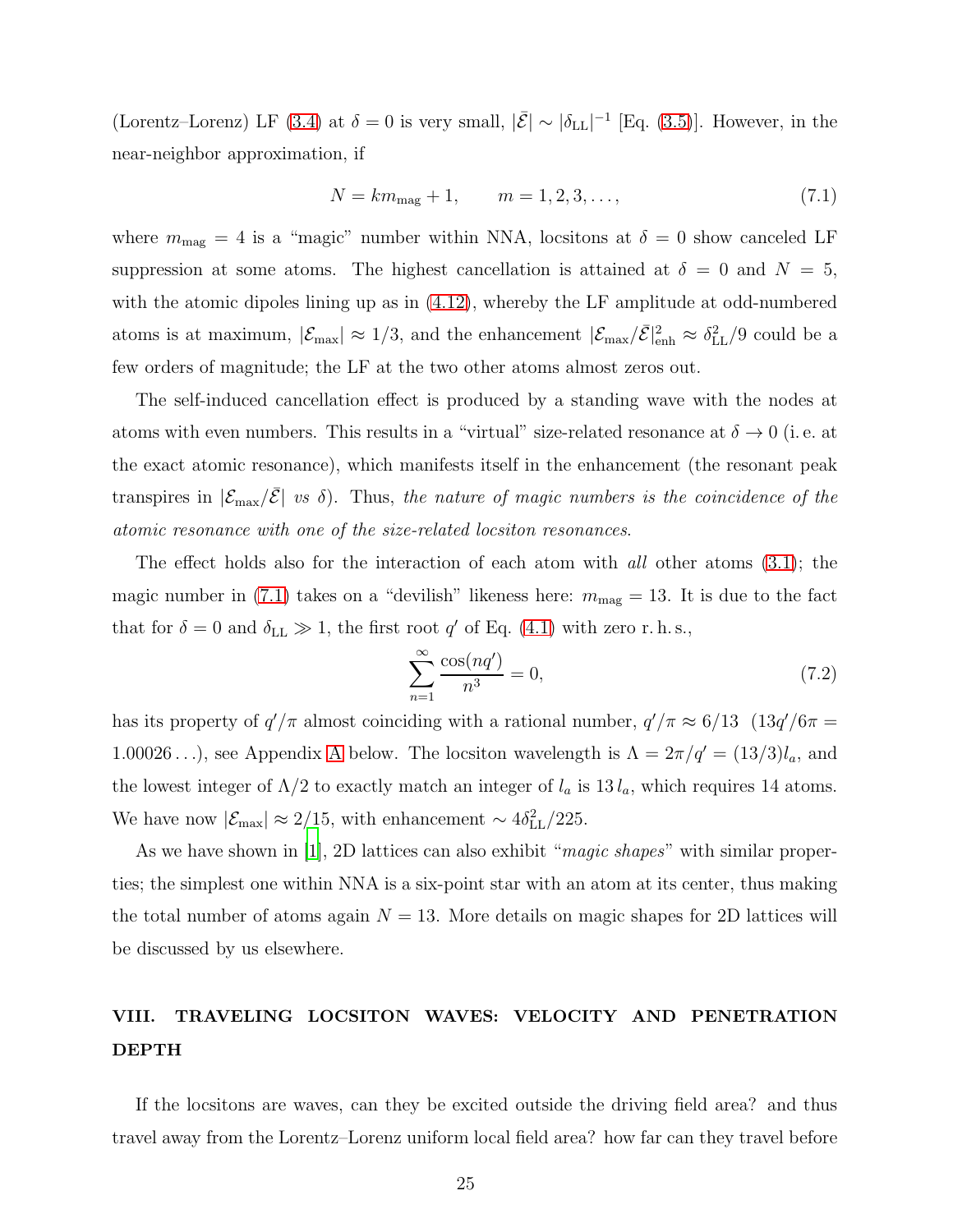being extinguished? how fast do they propagate? having in mind their dissipation, what is the size of a finite array to have well pronounced standing waves and size-related resonances?

Of course, the locsitons can propagate in an array even in the areas unaccessible for the external (laser) field. If the spatial profile gradient of the driving wave is large enough, a LF excitation can be found beyond the driving field area; the terminological irony here is that the local-field phenomenon is due to a nonlocal interaction, and the locsitons can propagate away from their origination point. This may happen when the external laser field is non-uniform and has a large gradient, e. g. when one entirely screens out a part of the array by imposing a "sharp knife" over the array.

Even simpler and more transparent case is when only an end-point of a semi-infinite 1D array  $|$ say, with  $n = 1$  in [\(3.1\)](#page-8-2) is illuminated by a laser field *via* a pin-hole. Eq. (3.1) has then non-zero (unity) r. h. p. for  $n = 1$  only, and the r. h. p. zeroes out at all the other points. In this case, no Lorentz–Lorenz local field exists for any atom at  $n > 1$ , and the only field and atomic excitation passed along the array of atoms will be locsitons. This may be the best way to excite and observe "pure" locsitons, with them not being masked by any external, averaged, mean, etc., fields. With such an arrangement, the 1D array (or a sufficiently thin atomic "cylinder" or carbon nanotube) becomes a true and effective waveguide for locsitons, capable of transmitting non-diffracting radiation and atomic excitation from one location (e. g. in opto-electronic circuits) to another.

The main issue here is how far the locsiton can propagate. One can investigate it by studying the dispersion relation  $(4.1)$  or  $(4.2)$ , which predicts not only the locsiton wavenumbers,  $q' \equiv \text{Re}(q)$ , for any given frequency detuning  $\delta$ , but also their dissipation depth or distance (in terms of numbers of atoms) for each wavenumber, as  $N_{dis} = 1/q''$  where  $q'' \equiv \text{Im}(q)$ . Using only the NNA dispersion relation [\(4.2\)](#page-12-0), amply sufficient here, since the calculation of the dissipation distance doesn't require the same precision as for the real wavenumbers, we find out that the exact solutions for  $q'$  and  $q''$  are determined by:

<span id="page-25-0"></span>
$$
\cos^{2}(q') = \frac{1}{2} \left( 1 + \frac{\delta^{2} + 1}{\delta_{\text{LL}}^{2}} \right) - \sqrt{\frac{1}{4} \left( 1 + \frac{\delta^{2} + 1}{\delta_{\text{LL}}^{2}} \right)^{2} - \frac{1}{\delta_{LL}^{2}}} \tag{8.1}
$$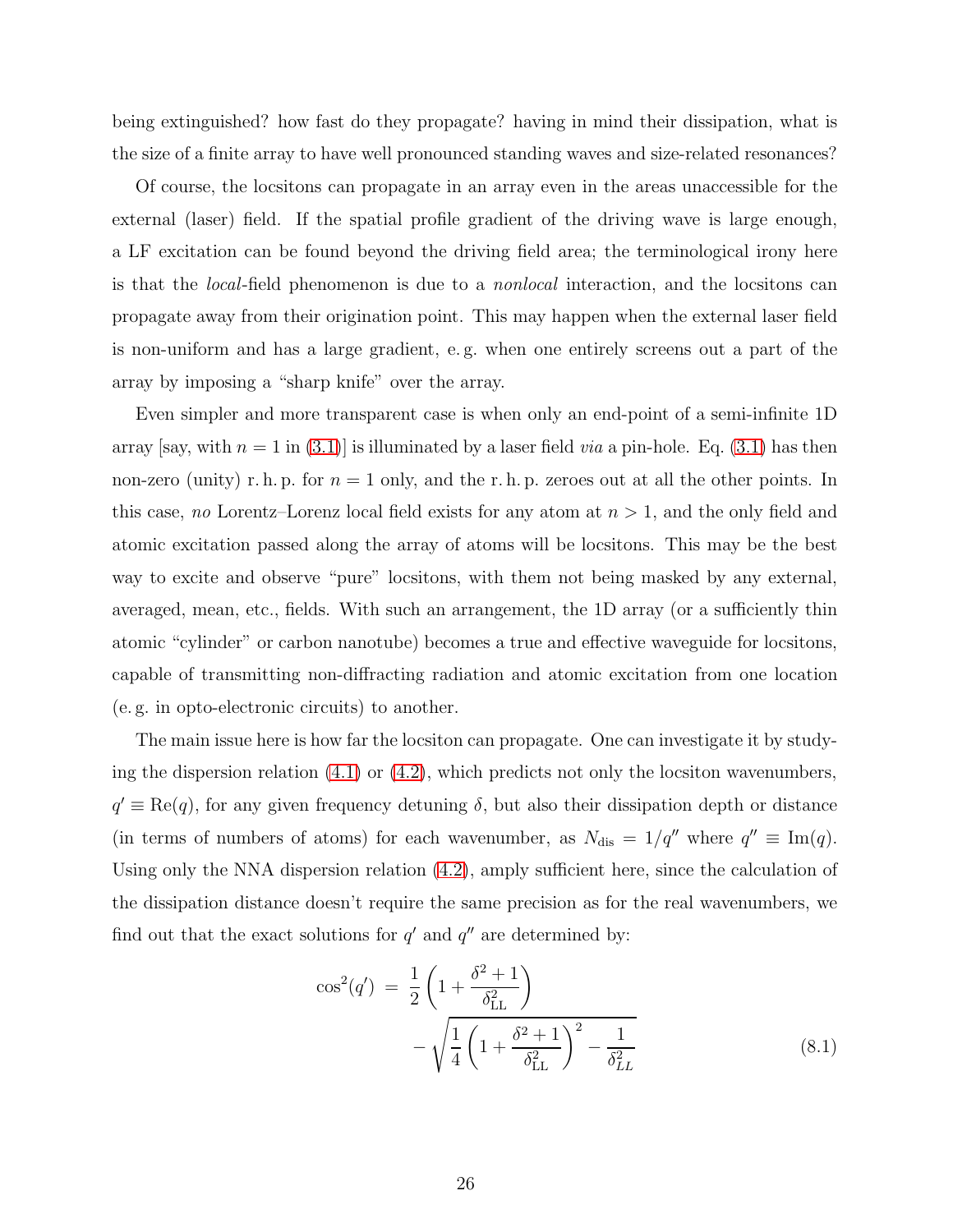and

<span id="page-26-0"></span>
$$
\sinh^{2}(q'') = -\frac{1}{2} \left( 1 - \frac{\delta^{2} + 1}{\delta_{\text{LL}}^{2}} \right) + \sqrt{\frac{1}{4} \left( 1 - \frac{\delta^{2} + 1}{\delta_{\text{LL}}^{2}} \right)^{2} + \frac{1}{\delta_{\text{LL}}^{2}}}.
$$
\n(8.2)

From [\(8.1\)](#page-25-0), for very small dissipation, i.e. when  $\delta_{\text{LL}}^2 > \delta^2 \gg 1$ , we have, as expected,

$$
\cos(q') \approx \frac{\delta}{\delta_{\text{LL}}}.\tag{8.3}
$$

The dissipation length in terms of the numbers of atoms,  $N_{\text{dis}} = 1/q''$ , is readily found from [\(8.2\)](#page-26-0). At the exact atomic resonance,  $\delta = 0$ , if  $\delta_{\text{LL}}^2 \gg 1$ , we have:

$$
q'' \approx \frac{1}{|\delta_{\rm LL}|}, \qquad N_{\rm dis} \approx |\delta_{\rm LL}|. \tag{8.4}
$$

In general, in the most part of the locsiton band (except for the edge areas,  $\delta_{LL}^2 - \delta^2 \lesssim 1$ ), we find that

$$
q'' \approx \frac{1}{\sqrt{\delta_{\text{LL}}^2 - \delta^2}}, \qquad N_{\text{dis}} \approx \sqrt{\delta_{\text{LL}}^2 - \delta^2}.
$$
 (8.5)

Finally, at the locsiton band edges, defined as  $\delta_{\text{LL}}^2 - \delta^2 = 1$ , [\(8.2\)](#page-26-0) results in

$$
q'' \approx \frac{1}{\sqrt{\delta_{\rm LL}}}, \qquad N_{\rm dis} \approx \sqrt{\delta_{\rm LL}}, \tag{8.6}
$$

and it remains roughly the same as  $\delta^2$  reaches  $\delta_{\text{LL}}^2$ .

Thus, in the most of the locsiton band, the dissipation length, in terms of the numbers of atoms, is  $N_{\text{dis}} = O(\delta_{\text{LL}})$ , which also determines the maximum size of array to still enable the size-related resonances, in agreement with Section [V.](#page-17-0)

Let us address now the characteristic velocities of the locsitons. Neglecting decay in  $(4.2)$  $(\delta_{\text{LL}}^2 > \delta^2 \gg 1)$ , the group velocity of locsitons,  $v_{\text{gr}} = l_a(d\omega/dq)$ , is found as:

$$
v_{\rm gr} = \frac{l_a}{T} \frac{d\delta}{dq}, \qquad \cos q = \frac{\delta}{\delta_{\rm LL}}, \tag{8.7}
$$

hence

$$
\frac{dq}{d\delta} = -\frac{1}{\sqrt{\delta_{\text{LL}}^2 - \delta^2}},
$$
\n
$$
v_{\text{gr}} = l_a \sqrt{\Omega_{\text{R}}^2 - \Delta \omega^2} = v_{\text{R}} \sqrt{\delta_{\text{LL}}^2 - \delta^2},
$$
\n(8.8)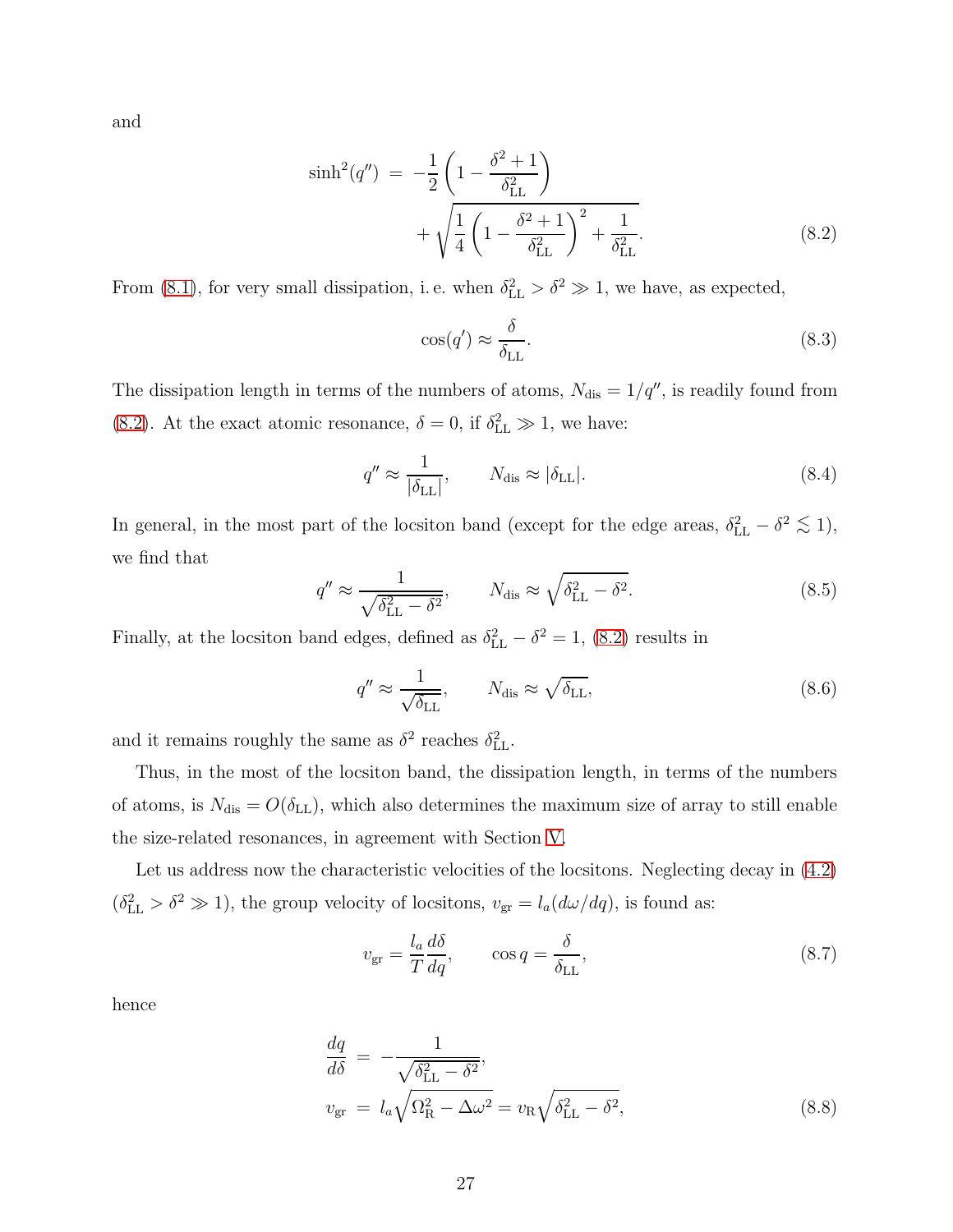where  $\Omega_R$  is the Rabi frequency of the self-interacting array [\(4.6\)](#page-13-2), and  $v_R = \Omega_R l_a$  is a characteristic Rabi speed,

$$
\frac{v_{\rm R}}{c} = \alpha \left| \frac{d_a}{el_a} \right|^2 O(1) \ll 1,\tag{8.9}
$$

which could be even slower than a typical speed of sound in condensed matter. This effect can be used e. g. for developing nano-size delay lines in molecular computers and in optical gyroscopes. The LW-locsiton phase velocity is

$$
v_{\rm ph} \approx \frac{v_{\rm R}^2}{v_{\rm gr}}.\tag{8.10}
$$

# <span id="page-27-0"></span>IX. NONLINEAR EXCITATION OF A 1D ARRAY; OPTICAL BISTABILITY AND HYSTERESIS

So far we studied linear (in field) excitations of atomic 1D arrays. The nonlinear interactions open door to a huge new landscape of effects. The simplest and very generic nonlinearity in a two-level system is the saturation of its absorption  $(2.4)$ ,  $(2.5)$ , which translates into a nonlinear response of the atom polarization to the local field [\(2.6\)](#page-6-1); this, in turn, nonlinearly affects the strength of interaction between atoms [\(2.9\)](#page-6-3). This represents a rare case whereby the nonlinear change (decrease) of absorption directly affects the eigenfrequencies of the system (1D array), by directly reducing the interaction. Many nonlinear effects are brought up in short pulse modes, e. g. discrete solitons, to be considered by us elsewhere. However, spectacular effects, such as hysteresis and optical bistability, emerge even in cw mode.

To write a set of nonlinear equations for an infinite 1D array, we first scale all fields to the characteristic saturation field,  $E_{\text{sat}}$  [\(2.5\)](#page-6-0), instead of scaling to the incident field,  $E_{\text{in}}$ , so that the dimensionless local fields at the *n*-th atom,  $Y_n$ , and the incident field, X, are

$$
X = E_{\rm in}/E_{\rm sat}, \qquad Y_n = E_n/E_{\rm sat}, \tag{9.1}
$$

and the nonlinear counterpart of  $(3.1)$  and  $(3.2)$  for the array is written now as:

$$
Y_n - \delta_{\text{LL}}(\delta - i) \sum_{\text{latt}}^{j \neq n} \frac{Y_j/2S}{|j - n|^3 (1 + \delta^2 + |Y_j|^2)} = X,\tag{9.2}
$$

where  $\delta_{LL}$  is defined by [\(3.4\)](#page-10-1), so it covers either incident polarization. The nonlinear coun-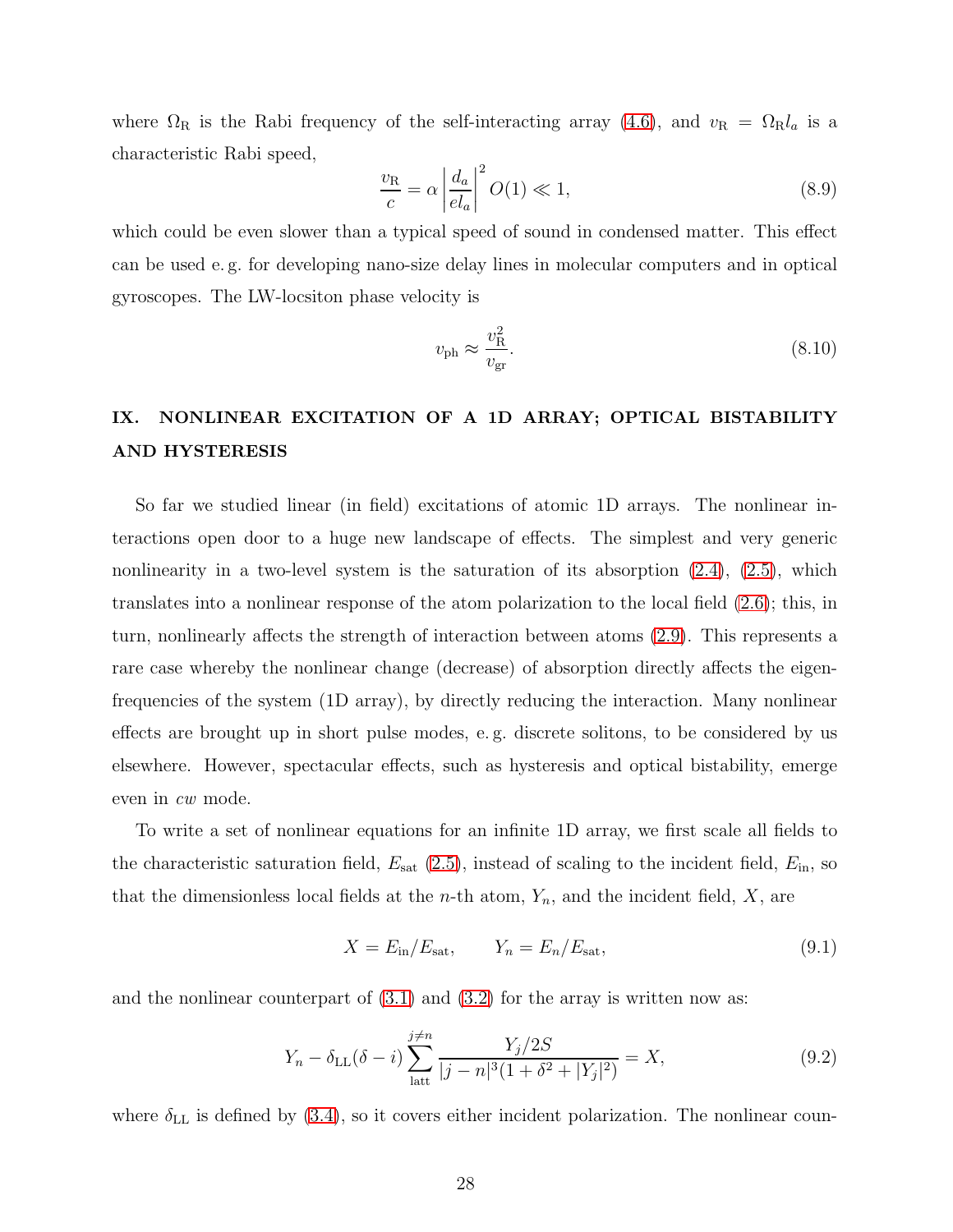terpart of the NNA equation [\(3.3\)](#page-9-1) is now

<span id="page-28-0"></span>
$$
Y_n - \frac{\delta_{\text{LL}}(\delta - i)}{2} \left( \frac{Y_{n-1}}{1 + \delta^2 + |Y_{n-1}|^2} + \frac{Y_{n+1}}{1 + \delta^2 + |Y_{n+1}|^2} \right) = X,
$$
\n
$$
\mathcal{E}_0 = \mathcal{E}_{N+1} = 0.
$$
\n(9.3)

None of this is an easy object even for numerical solution, let alone analytical one. We have, however, derived in [\[1\]](#page-37-0) a closed analytical solution for the nonlinear mode in the most fundamental system – an array of just two atoms – and found bistability and hysteresises in such a mode. In this paper, more as a matter of illustration, we find an analytical multistable solution and hysteresis for the simplest case of Lorentz–Lorenz uniform field; however, our computer simulations showed that multistability and hysteresises exist in the vicinity of each size-related resonance in the system.

For the sake of simplicity, we consider here the case of Lorentz–Lorenz uniform mode. In the near-neighbor approximation [\(9.3\)](#page-28-0) |the FIA results will essentially differ only by a factor of  $O(1)$ , we have  $Y_n = Y_{n-1} = Y_{n+1} \equiv Y$ , and thus the nonlinear equation for the uniform local field,  $Y$ , is

$$
Y\left[1 - \frac{\delta_{\text{LL}}(\delta - i)}{1 + \delta^2 + |Y|^2}\right] = X,\tag{9.4}
$$

or for the field intensity,  $|Y|^2 \equiv y$ ,

<span id="page-28-1"></span>
$$
y\frac{[1-\delta(\delta_{\rm LL}-\delta)+y]^2+\delta_{\rm LL}^2}{(1+\delta^2+y)^2}=X^2.
$$
\n(9.5)

It can be readily seen that the strongest nonlinear effect emerges near the Lorentz–Lorenz resonance,  $\delta \approx \delta_{\text{LL}}$ . Assuming small losses,  $\delta, \delta_{\text{LL}} \gg 1$ , we can analyze the threshold of the multistability and hysteresis mode by stipulating that  $y \ll \delta_{\text{LL}}^2$ ,  $\Delta \equiv \delta_{\text{LL}} - \delta \ll \delta_{\text{LL}}$ , and thus [\(9.5\)](#page-28-1) can be further simplified as

$$
y[(y - \delta_{\text{LL}}\Delta)^2 + \delta_{\text{LL}}^2]/\delta_{\text{LL}}^4 \approx X^2. \tag{9.6}
$$

The threshold for the multistable solution  $y(X)$  of this equation is determined by the condition  $dX/dy = d^2X/dy^2 = 0$ , which results in the critical requirement that

$$
\Delta \equiv \delta_{\rm LL} - \delta > \Delta_{\rm cr} = \sqrt{3},
$$
  
\n
$$
y \equiv |Y|^2 > y_{\rm cr} = \frac{2}{\sqrt{3}} \delta_{\rm LL},
$$
  
\n
$$
X^2 > X_{\rm cr}^2 = \frac{1}{\delta_{\rm LL}^2} \left(\frac{2}{\sqrt{3}}\right)^3.
$$
\n(9.7)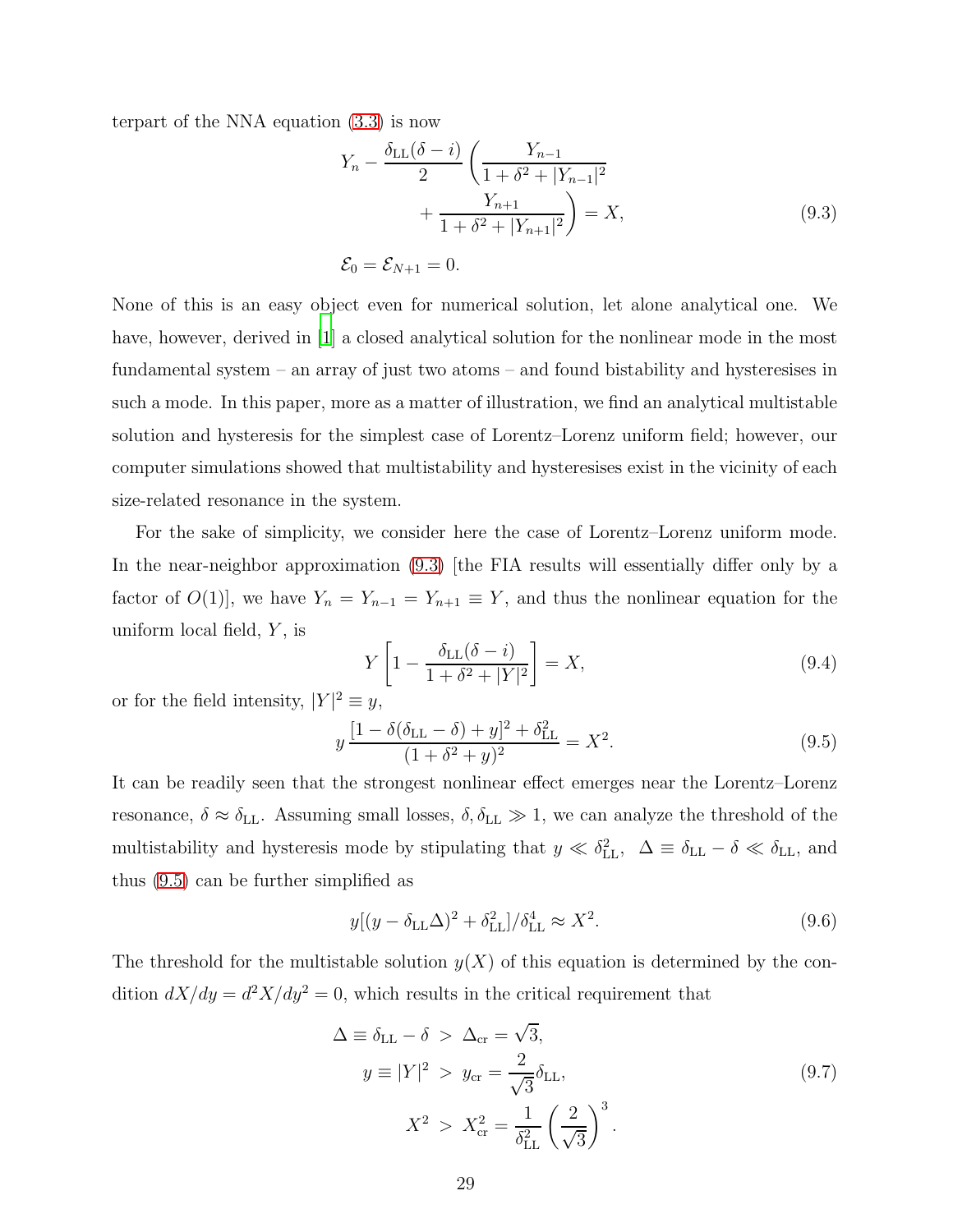

<span id="page-29-0"></span>FIG. 5: Multistability of Lorentz–Lorenz mode in a long array: local Lorentz field amplitude Y vs detuning  $\delta$  for different normalized driving amplitudes  $X = E_{\text{in}}/E_{\text{sat}}$  for the case of  $\delta_{\text{LL}} = 100$ .

Amazingly, as one recalls that  $X = E_{\text{in}}/E_{\text{sat}}$  and  $\delta_{\text{LL}} \gg 1$ , the critical (threshold) driving intensity  $E_{\text{in}}^2$  to initiate multistability and hysteresis could be orders of magnitude lower than the saturation one,  $E_{\text{sat}}^2$ , which is mostly due to resonant nature of the effect that emerge in the vicinity of the Lorentz–Lorenz resonance. Thus, the required saturation nonlinearity is indeed just a slight perturbation to the resonant linear mode. This should be of no big surprise, since the nature of the effect is the same as in many other so called *vibrational* hysteresises [\[12\]](#page-37-11) in resonant nonlinear systems, from pendulum [\[12\]](#page-37-11) to electronic circuits [\[13\]](#page-37-12), to optical bistability in a Fabri–Perot resonator [\[14](#page-37-13)], to a cyclotron resonance of a slightly relativistic electron [\[15\]](#page-37-14). In all these nonlinear resonances, it is enough for a narrow resonant curve to be tilted beyond its resonance width to reach multistability by becoming a "Pisa-like tower".

The formation of bistability and hysteresis is depicted in Fig. [5,](#page-29-0) where the resonant curve  $Y(\delta)$  is shown for different driving X for the full equation [\(9.5\)](#page-28-1). The formation of a tristable solution results in the so called bistability, whereby only the states with the maximum and minimum intensities are stable, whereas the middle branch of the solution is absolutely unstable. To an extent, it is similar to one of the hysteretic patterns for the local field found for the case of the local field [\[1](#page-37-0)] and scattered light [\[16](#page-37-15)] of just two atoms; the hysteretic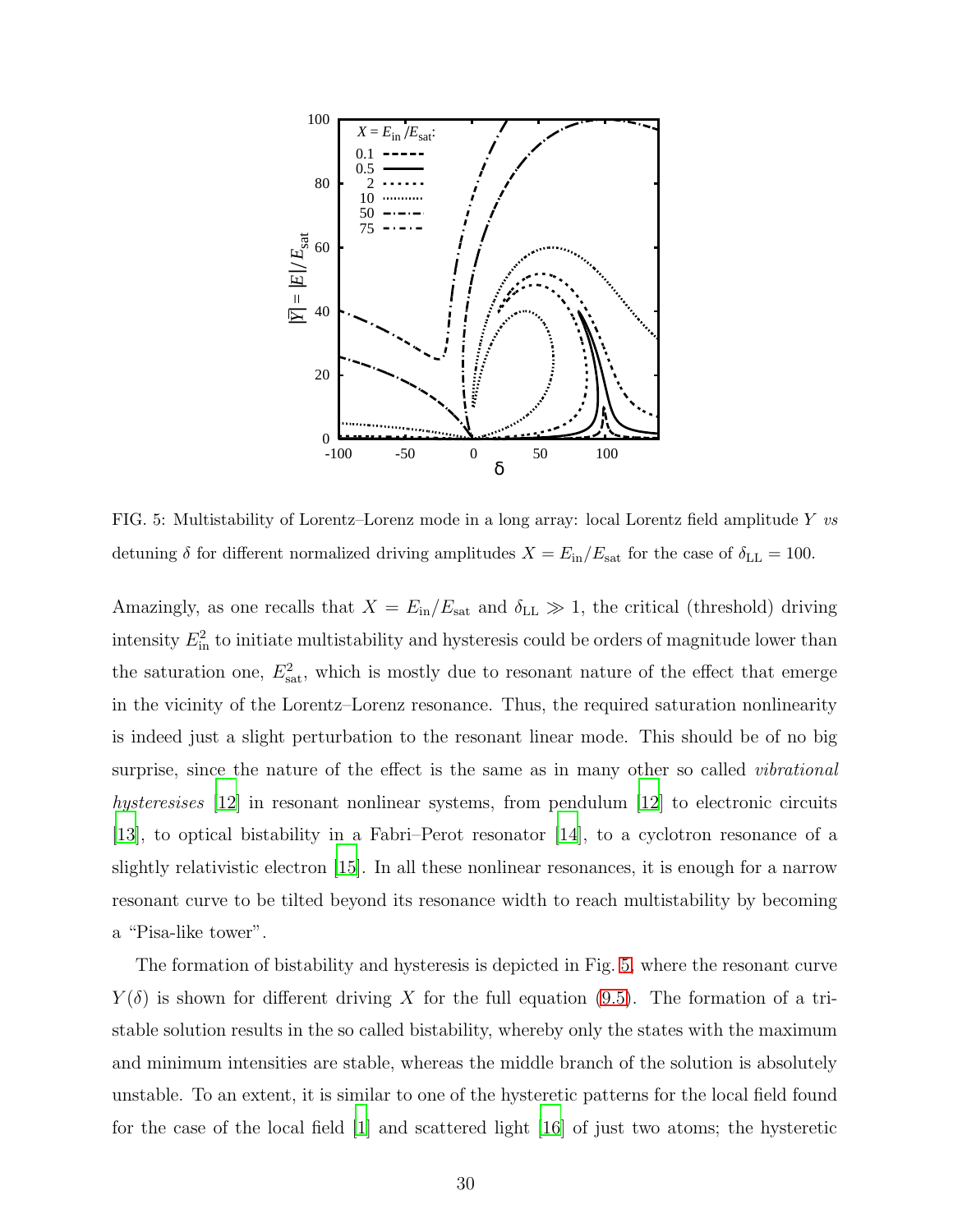resonance here is produced by a Lorentz-like, or ferromagneticlike, excitation of atoms with LW locsitons. This effect is also reminiscent of optical intrinsic bistability for uniform LF in dense materials predicted earlier in [\[17](#page-38-1)] and observed experimentally in [\[18](#page-38-2)].

The above result for hysteresis and bistability was found for the uniform, Lorentz, field, i. e. near the Lorentz–Lorenz resonance, using a simple field distribution. However, it is clear from the above argument with a "Pisa-like tower", a similar hysteretic effect can be expected in the close vicinity of every size-related locsiton resonance within the locsiton band. Some of the most interesting hysteresises, though, are excited for the SW locsitons, when the nearest atoms counter-oscillate in an antiferromagneticlike fashion, as shown in [\[1](#page-37-0)] for the anti-Lorentz band edge for two atoms. This hysteresis results in a "split-fork" bistability and will be discussed by us in application to long arrays elsewhere.

# <span id="page-30-0"></span>X. ANALOGIES TO LOCSITONS IN OTHER PHYSICAL SYSTEMS AND GEN-ERAL DISCUSSION

It is only natural to expect the effects studied here to manifest themselves in other finite systems of discrete resonant oscillators that are externally driven and interact with each other. On the one hand, this may help to demonstrate and verify some major results reported here in much simpler and easily handleable settings; on the other hand, this may bring up new features in these other systems that escaped attention in seemingly well developed and researched fields. We consider here a few such systems.

Perhaps, the most classical example would be a mechanical finite array of identical physical pendulums with the same individual resonant frequencies, weakly coupled to each other (say, by using weak strings between neighboring pendulums), with each pendulum driven independently by an external feed (say, *via* EM solenoids) with the same phase for all of them. By tuning the frequency of the driving feed around the resonant frequency of the pendulums, one may expect to observe stratified excitation of the pendulums, from long-wave, ferromagneticlike strata, to short-wave, antiferromagneticlike ones. One can also expect to observe "magic" numbers and related effect of non-moving pendulums surrounded by strongly excited ones. (It is worth noting that we are talking here about a cw motion, in contrast to the well known effect in two coupled non-driven pendulums, whereby the pendulums periodically alternate periods of zero-excitation in one and strong excitation in the other one,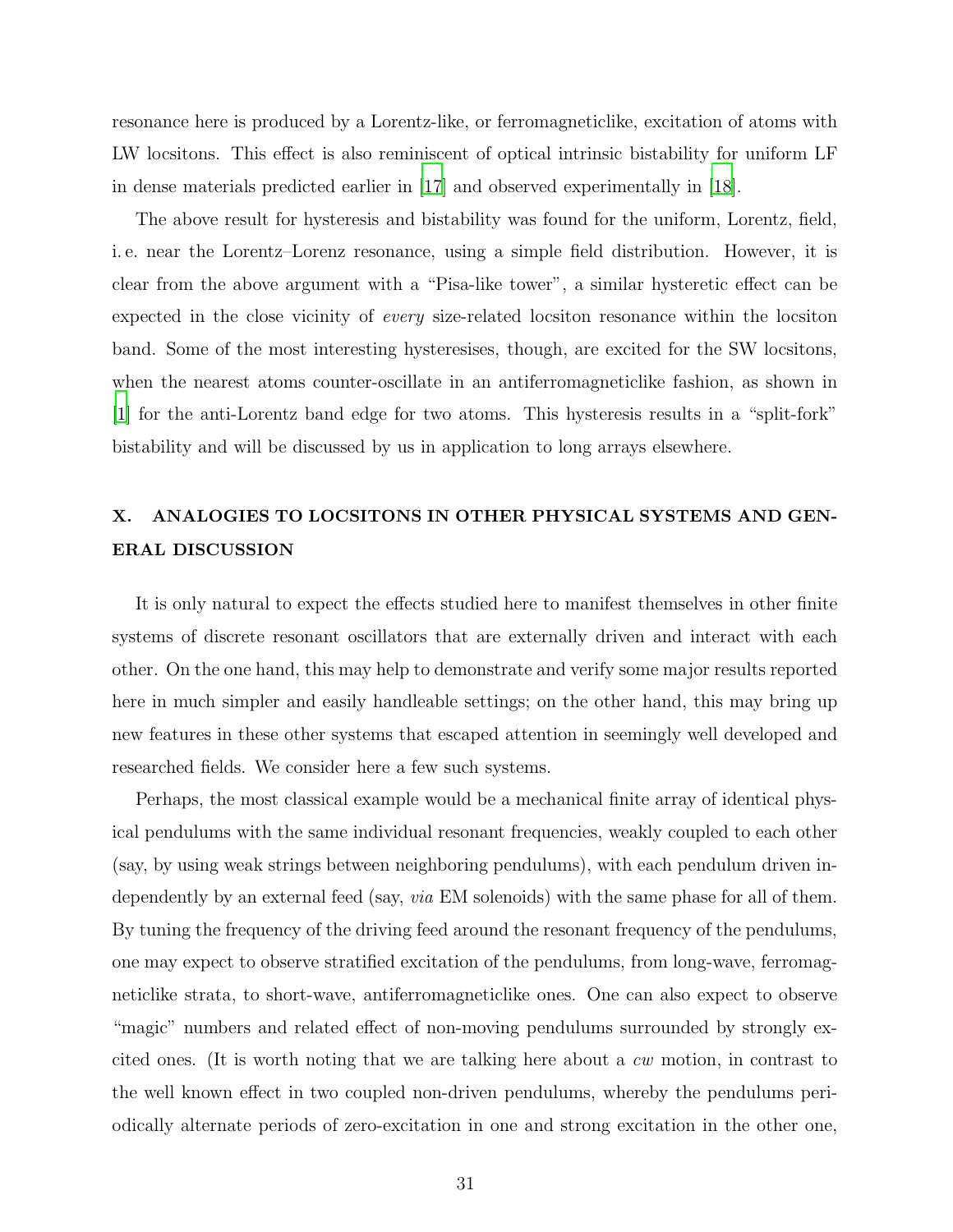with the frequency of the alternation being inversely proportional to the coupling.) The major effect here would be again due to locsitons, and the major critical condition for their excitation would be similar to the condition on the strength of interaction,  $Q_a$ , [\(2.10\)](#page-6-4), to exceed a critical one.

The driven pendulum array would be a great classroom-demonstration tool. However, although purely mechanical, it might take some effort to implement, due to the need of an independent feed to each pendulum. From that point of view, a much simpler, easily implementable, controllable, recordable, and versatile system could be an electronic array of individual resonant circuits, electronically coupled to each other. A long while ago, similar systems have been used as transmission lines, whereas a finite set of circuits has also been of interest for such applications as bandpass filters. However, the detailed picture of behavior of individual circuits inside such systems have apparently not attracted too much attention, with a few reasons for that. The main difference between these systems and the ones proposed by us, is that we need an independent feed with the same phase for each individual circuit, which may be arranged, by e. g. using individual cable for each one of them. The coupling between the individual circuits can be engineered in such a way that one can arrange strictly near-neighbor interaction, two-near-neighbors interaction, etc. Besides, the contribution of each neighboring circuit can be independently controlled, so the term  $1/n^3$  can now be changed to any desirable function of the neighbor spacing.

A close example, which might have important implications for large radio-frequency antenna arrays, for e. g. radio-astronomy applications, as well as in multi-dish radar systems, is the interaction of radiators in those arrays, if the strength of this interaction exceeds some critical value.

Since in the case of electronic circuits the polarization of the feed and the spatial anisotropy as in [\(2.2\)](#page-5-1) is not a factor anymore, the dipole-like interaction is simplified, as its spatial polarization form-factor  $F_{(p)}$  (as in Section [III\)](#page-8-0) can be now dropped, and the equations of motion  $(3.1)$ – $(3.4)$  can be simplified. Furthermore, since now the direction of a "dipole" with respect to the "incident polarization" is not a factor, one can arrange a *loop* or ring of those circuits, instead of a linear 1D array, which allows for periodic boundary condition instead of zero boundary conditions as e. g. in [\(3.1\)](#page-8-2). This would greatly simplify the theory and comparison with the experiment, on the one hand, and allow for new interesting effects in ring arrays (such as e. g. greatly enhanced Sagnac effect and related gyroscope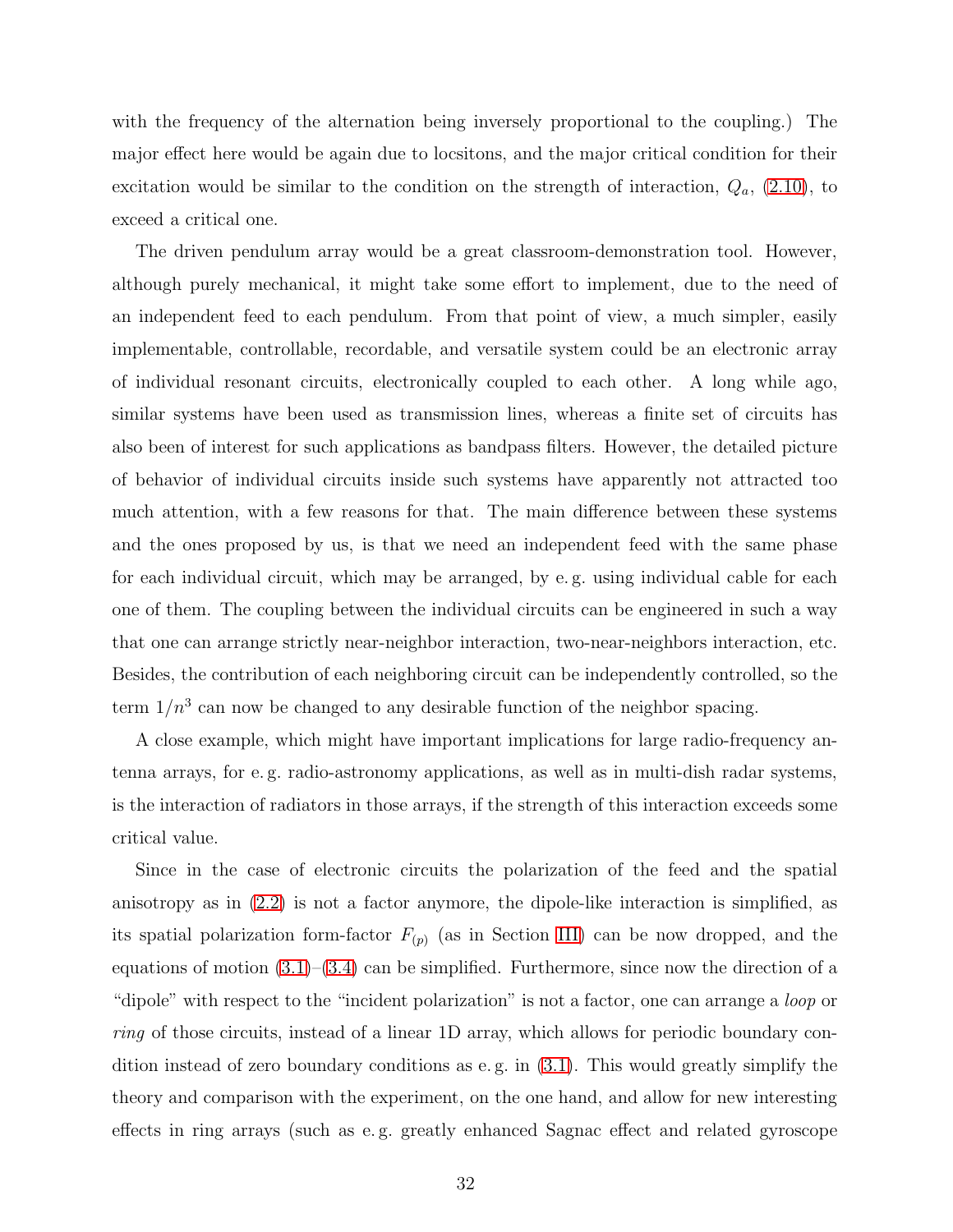applications), to be discussed by us elsewhere, on the other hand.

An interesting and exotic opportunity with 1D arrays, and especially ring arrays, is a possibility to develop a toy model of "discrete space quantum mechanics", whereby a wave function is replaced by a set of oscillating fields at discrete spatial points, instead of a regular wave distributed in space. This discrete-space quantum mechanics (QM) could be of interest for the theory of certain systems, as well as from fundamental point of view; for example, the ring arrays then would allow to build a theory of a Bohr-like "discrete-QM H atom", with finite number of primary quantum numbers, unlike an infinite numbers of quantum levels as in a regular-QM H atom.

A very interesting analogy, especially from the application point of view, is magnetic spin resonance, in particular *nuclear magnetic resonance* (NMR) [\[19](#page-38-3)], as well as magnetic resonances in finite spin systems, in particular so called molecular magnets [\[20](#page-38-4)]. They have some common points with the interacting systems considered here, in particular, two-level nature of resonances in both systems.

In optical domain, an observation of the effect discussed here can be done in a few ways. Nanostrata and locsitons can be observed either via size-related resonances in scattering of laser radiation, or via X-ray or electron energy loss spectroscopy of the strata.

The effect has promising potential for molecular computers [\[21\]](#page-38-5) and nanodevices. The major advantage of locsitons vs electrons in semiconductors is that they are not based on electric current or charge transfer. This may allow for a drastic reduction of the size limit for computer logic elements currently based on metal-oxide-semiconductor technology, which may suffer from many irreparable problems on a scale below 10 nm. As such, locsiton-based devices could be an interesting entry into the field, as complimentary or alternative to emerging technologies like plasmonics [\[22\]](#page-38-6) or spintronics [\[23\]](#page-38-7). They can offer both passive (e. g. transmission lines and delays), and active elements, e. g. for switching and logics. A ring-array may be used as a basis for a Sagnac-locsiton-based gyroscope; low locsiton velocity may allow for a high sensitivity in a small ring.

Another promising application of locsitons could be biosensing devices, where targetspecific receptor molecules either form a locsiton-supporting lattice or are attached to its sites; a localized locsiton occurs whenever a target biomolecule attaches to a receptor.

Finally, exciting opportunities exist in atomic arrays and lattices with inverse population created by an appropriate (e. g. optical) pumping, which may lead to a laser-like locsiton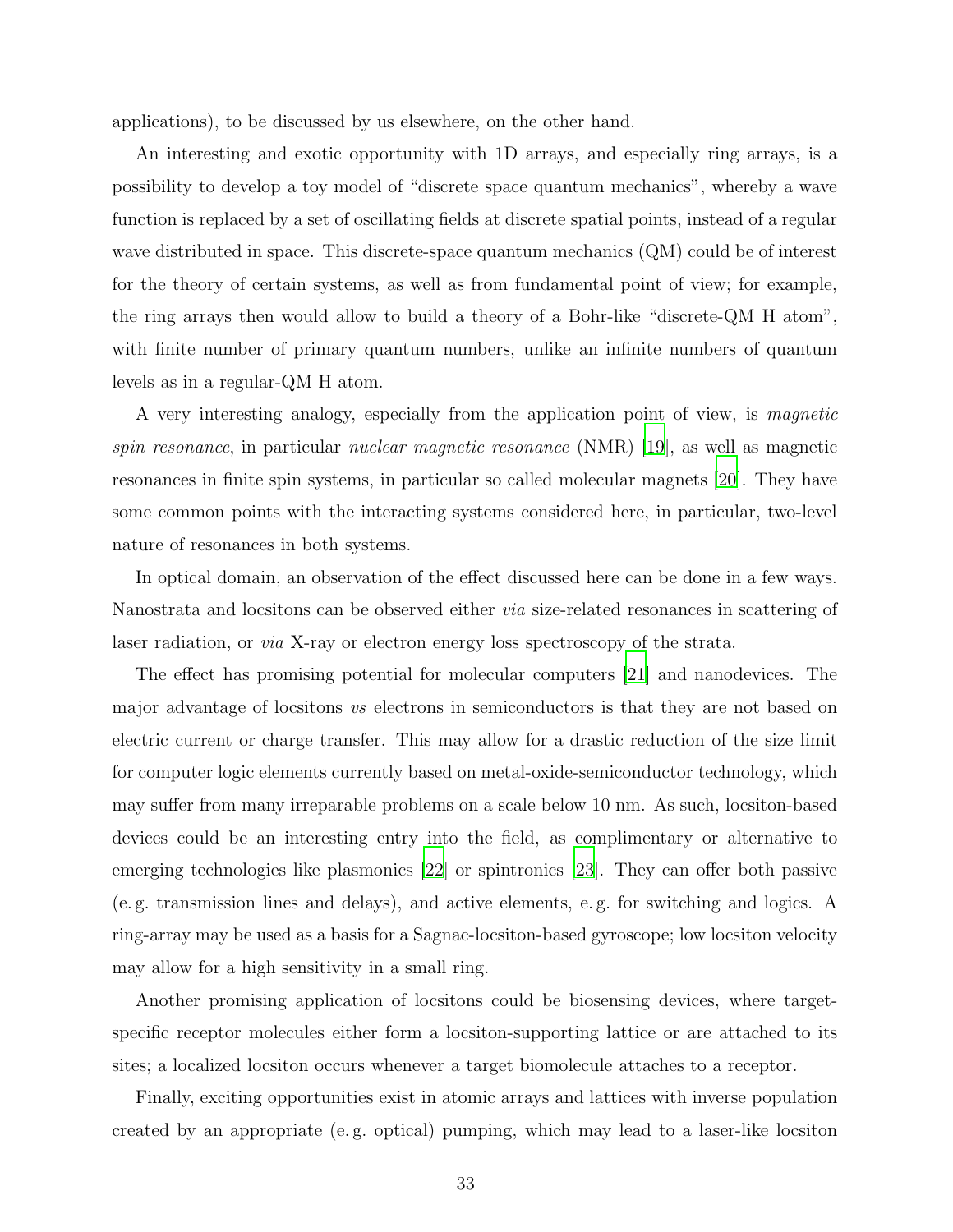stimulated emitter ("locster"), to be discussed elsewhere.

### <span id="page-33-0"></span>XI. CONCLUSIONS

In conclusion, in this study of strong stratification of local field and dipole polarization in finite groups of atoms predicated by us earlier [\[1](#page-37-0)], we developed a detailed theory of the phenomenon in one-dimensional arrays of atom or resonant particles. In strong departure from Lorentz–Lorenz theory, the spatial period of those strata may become much shorter than the incident wavelength. By exploring nanoscale elementary excitations, locsitons, and resulting size-related resonances and large field enhancement in finite arrays of atoms, we showed that their spatial spectrum has both long waves, reminiscent of ferromagnetic domains, and super-short waves corresponding to the counter-oscillating neighboring polarizations, reminiscent of antiferromagnetic spins. The system also exhibits "hybrid" modes of excitation that have no counterpart in magnetic ordering, and are more representative of the effect. Our theory that goes beyond Ising-like near-neighbor approximation and describes the excitation whereby each atom interacts with all the other atoms in the array, reveals the existence of infinite spectrum of "exponential", or "evanescent" eigenmodes in the such arrays. We explored the phenomenon of "magic" numbers of atoms in an array, whereby resonant local-field suppression can be canceled for certain atoms in an array. We also demonstrated the existence of nonlinearly induced optical bistability and hysteresis in the system. We discussed a stratification effect similar to that in atomic arrays, which may exist in broad variety of self-interacting systems, from mechanical (pendulums) to electronic circuits, to radar arrays, and to the nuclear magnetic resonance. We pointed out a few potential applications of the atomic and similar arrays in such diverse field as lowlosses nano-elements for optical computers, small-size Sagnac-effect-based gyroscopes, and bio-censors.

#### XII. ACKNOWLEDGEMENTS

The authors appreciate helpful discussions with V. Atsarkin and R. W. Boyd. This work is supported by AFOSR.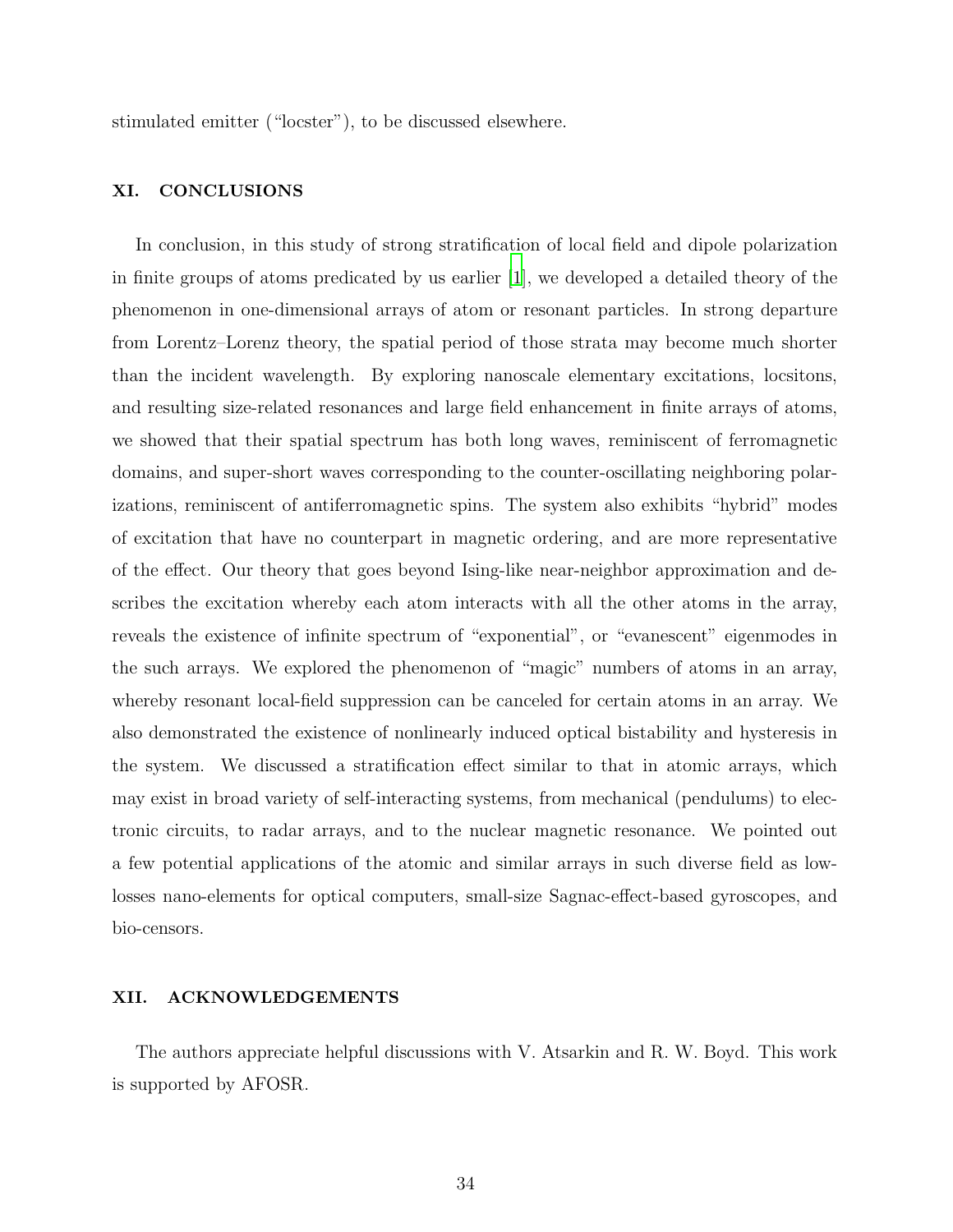# <span id="page-34-0"></span>APPENDIX A: MATHEMATICAL ASPECTS OF THE DISPERSION EQUA-TION [\(4.1\)](#page-11-1)

In this Appendix we consider mathematical properties of the Fourier series in the dispersion relation [\(4.1\)](#page-11-1), i. e. the function

<span id="page-34-1"></span>
$$
\Sigma_{\rho}(q) \equiv \sum_{n=1}^{\infty} \frac{\cos(nq)}{n^{\rho}},\tag{A1}
$$

which is a generalized form of [\(4.1\)](#page-11-1) [in (4.1),  $\rho = 3$  due to the chosen geometry of the problem – 1D array of point dipoles, but we will restrict ourselves to natural numbers  $\rho$ . Note, for example, that in the case of infinite "dipole strings", parallel to each other and equidistantly arranged in a 2D plane,  $\rho = 2$ , whereas for "dipole planes" parallel to each other and equidistantly arranged in the 3D space,  $\rho = 1$ .

Our main purpose here is to find a closed finite analytical form of the function  $\Sigma_{\rho}(q)$ that originated the Fourier series [\(A1\)](#page-34-1), and when it is impossible in terms of more or less regular analytical functions, at least find a closed finite derivative  $d^m \Sigma_\rho(q) / dq^m$  with minimum derivative order  $m$ , which will help us to analyze in great detail the behavior of the function  $\Sigma_{\rho}(q)$  in its physically interesting points, e.g. at  $q = 0, \pi$ , the ratio of its min/max values  $\Sigma_{\rho}(\pi)/\Sigma_{\rho}(0)$ , etc. Those derivatives are actually the main tool in our search. Indeed, differentiating  $\Sigma_{\rho}(q)$  in [\(A1\)](#page-34-1)  $\rho - 1$  times, one obtains

<span id="page-34-2"></span>
$$
\frac{d^{\rho-1}\Sigma_{\rho}(q)}{dq^{\rho-1}} = (-1)^{\rho/2} \sum_{n=1}^{\infty} \frac{\sin(nq)}{n},
$$
\nif

\n
$$
\rho = 2, 4, 6, \dots
$$
\n(A2)

and

<span id="page-34-3"></span>
$$
\frac{d^{\rho-1}\Sigma_{\rho}(q)}{dq^{\rho-1}} = (-1)^{(\rho-1)/2} \sum_{n=1}^{\infty} \frac{\cos(nq)}{n}
$$
  
=  $(-1)^{(\rho-1)/2} \Sigma_1(k)$ , if  $\rho = 1, 3, 5, ...$  (A3)

Recalling that  $\sin \xi = (e^{i\xi} - \text{c.c.})/2i$  and  $\cos \xi = (e^{i\xi} + \text{c.c.})/2$ , we recognize the sums  $\sum_{n=1}^{\infty} e^{\pm i nq}/n$  in [\(A2\)](#page-34-2) and [\(A3\)](#page-34-3) as Taylor expansions of  $-\ln(1 - e^{\pm iq})$ .

In the case of even numbers  $\rho$ , the sum [\(A2\)](#page-34-2) in the interval  $0, 2\pi$  (which is of the most interest) yields:

<span id="page-34-4"></span>
$$
\sum_{n=1}^{\infty} \frac{\sin(nq)}{n} = \begin{cases} \frac{\pi \operatorname{sign}(q) - q}{2}, & \text{if } |q| \in (0, 2\pi), \\ 0, & \text{if } |q| = 0, 2\pi. \end{cases}
$$
(A4)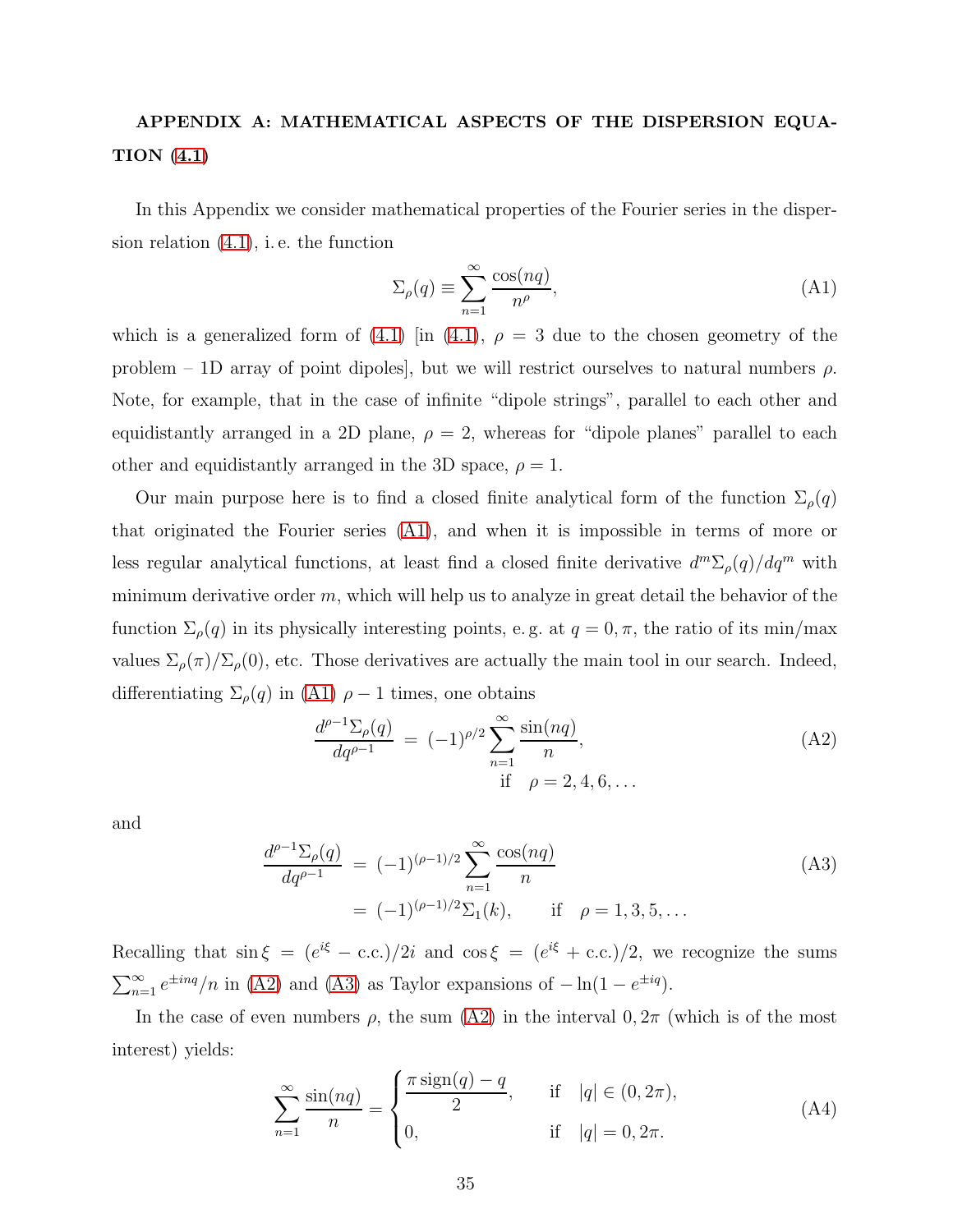It is discontinuous at  $q = 0, \pm 2\pi$ . Even numbers  $\rho$  are thus a "lucky" case; the result [\(A4\)](#page-34-4) is easily integrated to restore function  $\Sigma_{\rho}(q)$ . In a physically interesting case,  $\rho = 2$ , by integrating [\(A4\)](#page-34-4) once we have

$$
\Sigma_2(q) \equiv \sum_{n=1}^{\infty} \frac{\cos(nq)}{n^2} = \frac{3(\pi - |q|)^2 - \pi^2}{12},
$$
\n(A5)

\nif  $q \in [-2\pi, 2\pi]$ ,

which is a continuous (but not smooth) function with  $\Sigma_2(0) = \pi^2/6$  and  $\Sigma_2(\pi) = -\pi^2/12$ , so that  $(\Sigma_2)_{\text{min}}/(\Sigma_2)_{\text{max}} = -1/2$ .

As to the closed integrability, one is not as lucky with odd numbers  $\rho$ ; the summation of [\(A3\)](#page-34-3) yields:

$$
\Sigma_1(q) \equiv \sum_{n=1}^{\infty} \frac{\cos(nq)}{n} = -\ln[2|\sin(q/2)|],
$$
\ni.e.

\n
$$
\Sigma_1(q) \to \infty \quad \text{at} \quad q = 2m\pi,
$$
\n(A6)

which cannot be integrated in simple known analytical functions, but it gives a good analytical tool to analyze the behavior of  $\Sigma_{\rho}(q)$ . In the case of most interest to us,  $\rho = 3$ , we have that near the maximum of  $\Sigma_3$  at small wavenumbers

$$
\Sigma_3(q) \approx S + \frac{q^2}{2} \left( \ln|q| - \frac{3}{2} \right) \qquad \text{at} \quad |q| \ll 1,
$$
\n(A7)

where  $S = \sum_{j=1}^{\infty} j^{-3} \approx 1.202057$ , whereas near the minimum of  $\Sigma_3$ , i.e. near  $q = \pi$ , we have

$$
\Sigma_3(q) \approx -\frac{3S}{4} + \frac{(q - \pi)^2}{2} \ln 2
$$
, if  $|q - \pi| \ll 1$ . (A8)

Notice that here  $(\Sigma_3)_{\min}/(\Sigma_3)_{\max} = -3/4$ , and  $d^2\Sigma_3/dq^2 = 0$  at  $q = 2m\pi \pm \pi/3$ .

For the magic numbers in the case of full interaction of individual atoms with all the other atoms in the array, it is important to know zeros of the function  $\Sigma_3(q)$ . As it has been mentioned before [see [\(7.2\)](#page-24-2) and related text], it turns out that the value of the ratio  $q'/\pi$ for the first positive root of the equation  $\Sigma_3(q)=0$  is very close to a small rational number:

<span id="page-35-1"></span>
$$
\frac{q'}{\pi} = (1 + \Delta') \cdot \frac{6}{13}, \quad \text{with} \quad \Delta' \approx 2.6 \times 10^{-4}.
$$
 (A9)

For all practical purposes, a good approximation for  $\Sigma_3(q)$  is provided by:

<span id="page-35-0"></span>
$$
\Sigma_3^{\text{(fit)}}(q) = S \left\{ \cos q \right.+ \frac{\ln[(S + \Delta S) | \sin(q/2) |]}{\ln(S + \Delta S)} \cdot \frac{\sin^2(q/2)}{4} \right\},
$$
\n(A10)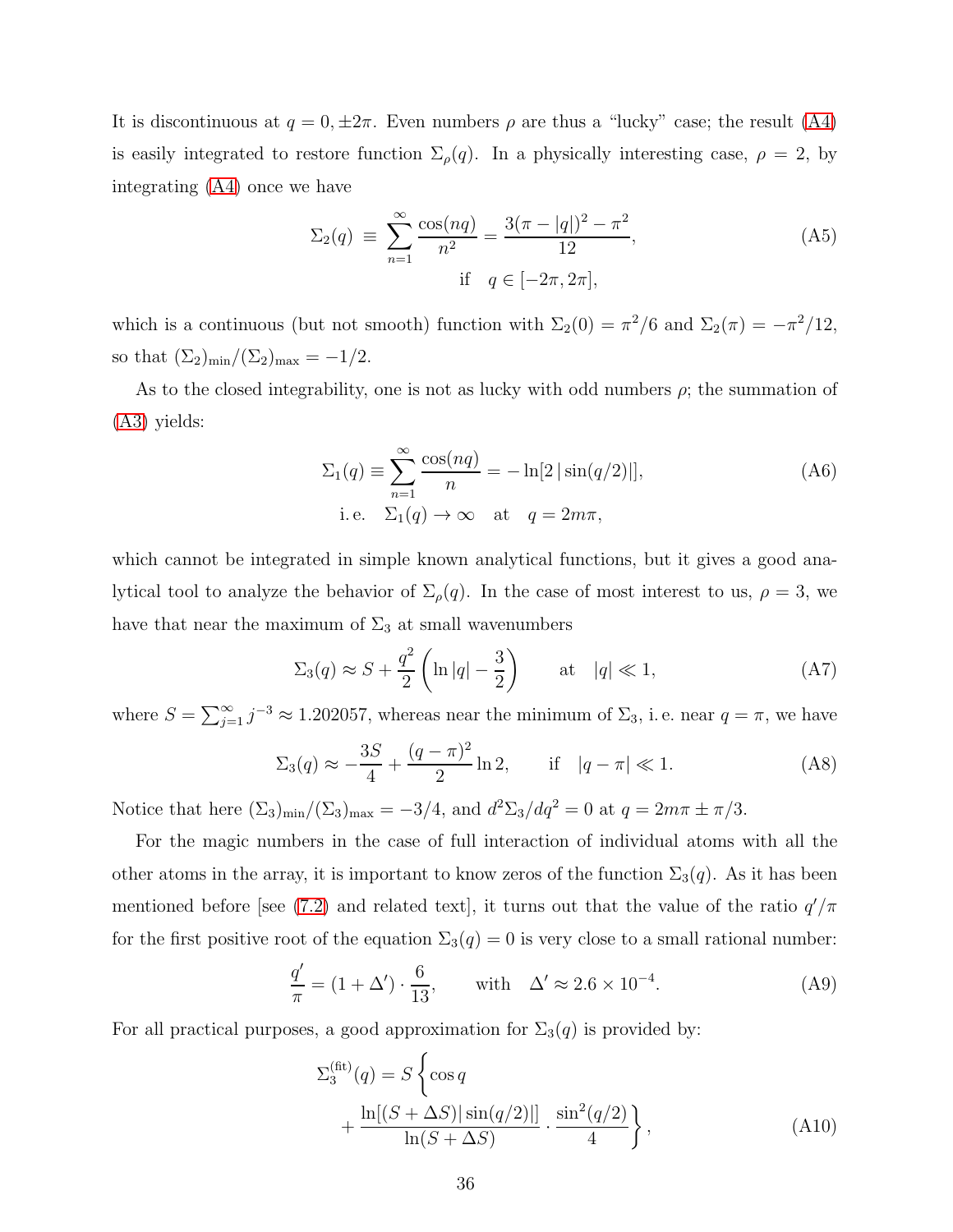where  $\Delta S = 0.01472$ . It coincides with the results provided by numerical summation of [\(A1\)](#page-34-1) with  $\rho = 3$  with the precision better than 0.6% of S, and their zeros coincide with each other and with  $(A9)$  with precision better than  $10^{-6}$ .

Let us also prove the relation for  $(\Sigma_{\rho})_{\text{min}}/(\Sigma_{\rho})_{\text{max}}$  used in [\(4.4\)](#page-13-0). Indeed,

<span id="page-36-0"></span>
$$
\frac{D(\pi,\rho)}{D(0,\rho)} = \frac{(\Sigma_{\rho})_{\min}}{(\Sigma_{\rho})_{\max}} = \frac{\sum_{n=1}^{\infty} (-1)^n n^{-\rho}}{\sum_{n=1}^{\infty} n^{-\rho}}
$$

$$
= \frac{-\sum_{n=1}^{\infty} n^{-\rho} + 2\sum_{m=1}^{\infty} (2m)^{-\rho}}{\sum_{n=1}^{\infty} n^{-\rho}}
$$
(A11)
$$
= \frac{-\sum_{n=1}^{\infty} n^{-\rho} + 2^{-\rho+1} \sum_{n=1}^{\infty} n^{-\rho}}{\sum_{n=1}^{\infty} n^{-\rho}} = -1 + \frac{1}{2^{\rho-1}}.
$$

Note that [\(A11\)](#page-36-0) is valid for *any* number  $\rho > 1$ .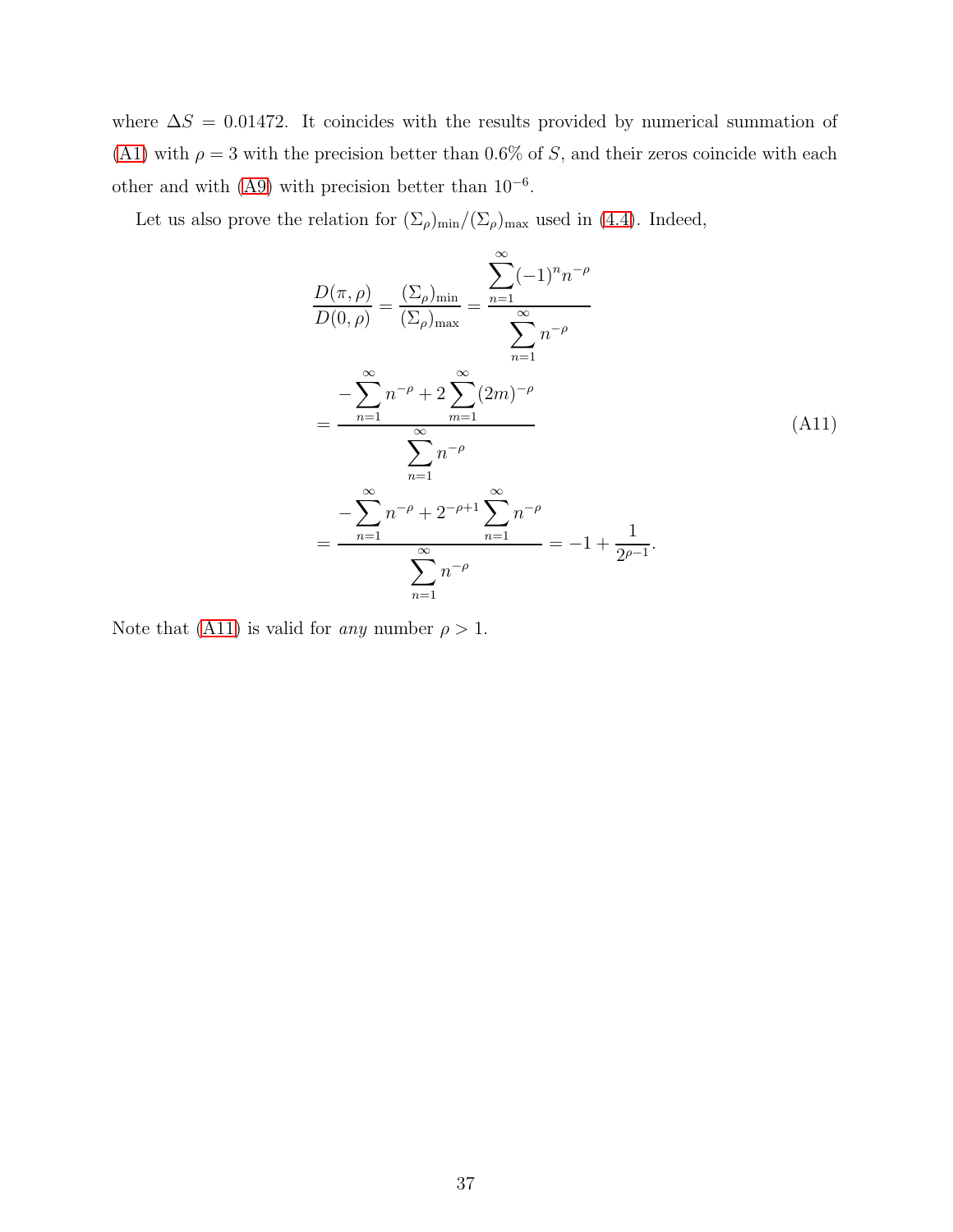- <span id="page-37-1"></span><span id="page-37-0"></span>[1] A. E. Kaplan and S. N. Volkov, Phys. Rev. Lett. 101, 133902 (2008).
- [2] M. Born and E. Wolf, Principles of Optics, (Cambridge Univ. Press, Cambridge, 1997), Sections 2.3 and 2.4; J. Van Kranendonk and J. E. Sipe, in Progress in Optics, vol. 15, ed. E. Wolf, (N. Holland, Amsterdam, 1977), p. 245.
- <span id="page-37-3"></span><span id="page-37-2"></span>[3] A. Aharoni, *Introduction to the Theory of Ferromagnetism* (Oxford Univ. Press, Oxford, 2001).
- [4] L. D. Landau and E. M. Lifshitz, The Classical Theory of Fields (Butterworth, New York, 1980).
- <span id="page-37-4"></span>[5] A. Yariv, Quantum Electronics, (Wiley, New York, 1989); V. S. Butylkin, A. E. Kaplan, Yu. G. Khronopulo, and E. I. Yakubovich, Resonant nonlinear interactions of light with matter, (Springer-Verlag, New York, 1989); V. S. Butylkin, A. E. Kaplan, and Yu. G. Khronopulo, Sov. Phys. JETP 32, 501 (1971); C. M. Bowden and J. P. Dowling, Phys. Rev. A 47, 1247 (1993).
- <span id="page-37-5"></span>[6] J. J. Maki, M. S. Malcuit, J. E. Sipe, and R. W. Boyd, Phys. Rev. Lett. 67, 972 (1991).
- <span id="page-37-7"></span><span id="page-37-6"></span>[7] D. G. Steel and S. C. Rand, Phys. Rev. Lett. 55, 2285 (1985).
- [8] C. Kittel, *Introduction to Solid State Physics* (Wiley, New York, 1996).
- <span id="page-37-8"></span>[9] E. Yablonovitch, Phys. Rev. Lett. 58, 2059 (1987).
- <span id="page-37-9"></span>[10] V. B. Sandomirskii, Sov. Phys. JETP  $25$ , 101 (1967); M. C. Tringides, M. Jałochowski, and E. Bauer, Phys. Today, 60, No. 4, 50 (2007).
- <span id="page-37-11"></span><span id="page-37-10"></span>[11] V. Chernyak, S. N. Volkov, and S. Mukamel, Phys. Rev. Lett. 86, 995 (2001).
- [12] J. J. Stoker, Nonlinear vibrations in mechanical and electrical systems (Interscience, New York, 1950).
- <span id="page-37-12"></span>[13] A. E. Kaplan, Radio Eng. Electron. Phys. 8, 1340 (1963); A. E. Kaplan, Yu. A. Kravtsov, and V. A. Rylov, Parametric oscillators and frequency dividers (Sov. Radio, Moscow, 1966), in Russian.
- <span id="page-37-13"></span>[14] H. M. Gibbs, S. L. McCall, and T. N. C. Venkatesan, Phys. Rev. Lett. 36, 1135 (1976); H. M. Gibbs, Optical Bistability, (Academic Press, New York, 1985).
- <span id="page-37-14"></span>[15] A. E. Kaplan, Phys. Rev. Lett. 48, 138 (1982); ibid. 56, 456 (1986).
- <span id="page-37-15"></span>[16] O. N. Gadomskii and Yu. Yu. Voronov, J. Appl. Spectr. 67, 517 (2000); O. N. Gadomskii and Yu. Abramov, Opt. Spectr. 93, 879 (2002).